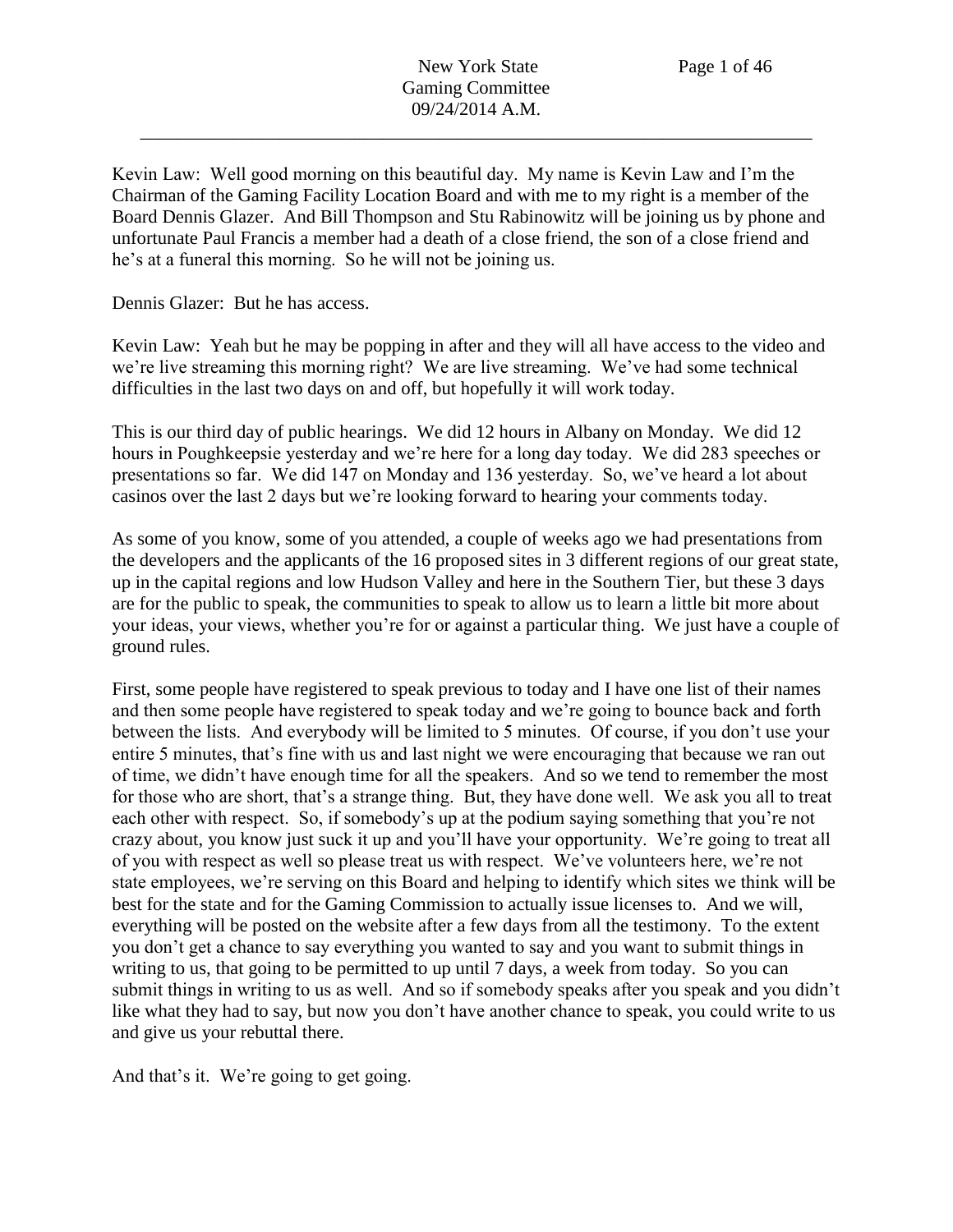## Dennis Glazer: Could I just say one thing?

Kevin Law: Just one other thing Dennis. So there will be a time clock and if you do go up to 5 minutes, we will cut you off. It's not a sign of disrespect it's just that if everybody went a minute longer; we'd need a couple of extra hours through the day to accommodate that. So 5 minutes, we're cutting everybody off. Dennis.

Dennis Glazer: When you get to the podium and you're called to the podium, please give us your name; tell us which casino proposal you are speaking about so we know. Not everybody's wearing a t-shirt that makes it obvious, and if you have a financial relationship with any of the proposals whether it be with the developer or a casino operator, please state what your financial relationship is right up front so we know that as well. Thank you.

Kevin Law: So the 284<sup>th</sup> speaker and the first one today Ronald McGrevy. Town Supervisor of Tyre. We even hold all the elected officials to 5 minutes or under too.

Ronald McGrevy: Good morning. I'm Ron McGrevy supervisor of the Town of Tyre and I am very proud to have served the town of Tyre in a number of official capacities for over 23 years. As you know, Tyre is the proposed home of the Lago Resort and Casino. This project directly adjacent to New York Thruway Exit 41 is a wonderful opportunity for Tyre, Seneca County and the entire Finger Lakes Region. It has the unanimous support of the Tyre Town Board as well as full support from the overwhelming majority of our town and county residents. Both the town of Tyre and Seneca County has faced many challenges over the past several years with the recent closing of the Seneca Army Depot, the closing of the GTE Sylvania Plant, Seneca Falls Machine and other large area employers has left our residents with very little in the way of job opportunities. Tyre has the highest tax rate in Seneca County. 7000 acres, nearly 1/3 of our town is owned by the Montezuma National Wildlife Refuge. 7000 acres not on our tax rolls. 7000 acres for which Tyre is compensated approximately \$7000 per year by the federal government. That's a huge hole in our tax base which will never be filled. In the balance of our town, we have 31 miles of roads to maintain with approximately 960 residents to pay for that maintenance. By the way, those 960 residents include children. Clearly, the tax burden on our citizens is suffocating. With a less than robust jobs picture and a difficult tax climate, I cannot overstate the benefits that the Lago project would provide to Tyre and to our region. The creation of 1800 new jobs, the increase in business for our local merchants, the much needed tax relief for our town residents, all of these things and more can happen for us with the approval of this exciting project. Providing municipal water to areas of our town that desperately need it. Installing high speed Internet to compete in the 21<sup>st</sup> Century. Providing a secure facility for our courts. These are things that could not be attainable goals, but without this project would only be pipe dreams. I'm sure you're all aware that there is a very small but very vocal group opposing this project. The self-proclaimed anti-casino activists continue to wage a relentless campaign of misinformation, distorted facts and false accusations. They state a highly inflated number of opponents to the project, numbers which are just that, highly inflated. In addition two unsuccessful lawsuits have been brought against the town of Tyre by the same anti-casino group in the past 9 months. Their latest petition was and I quote, "Dismissed in its entirety on the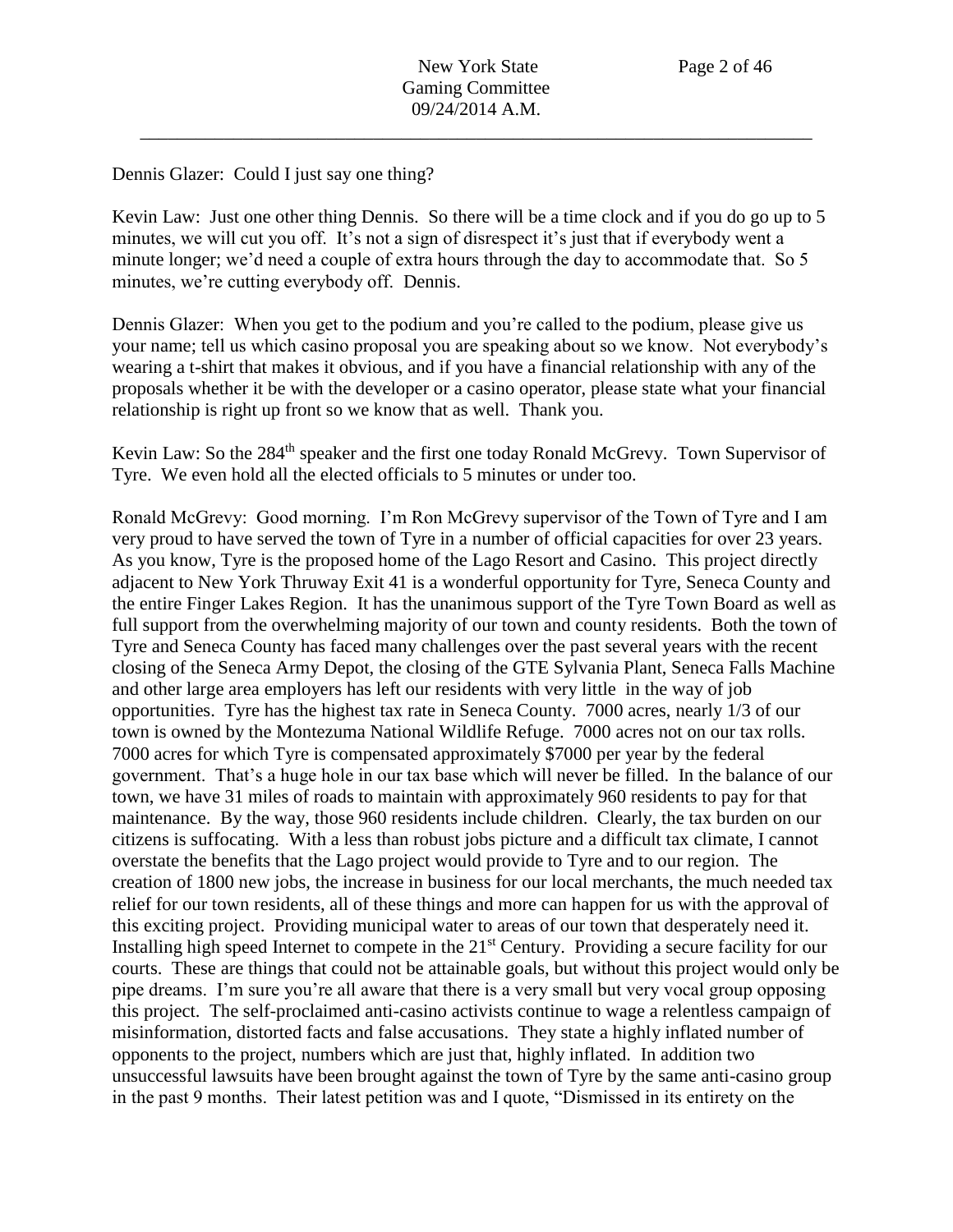merits" by the State Supreme Court on September 18<sup>th</sup>. In both cases the court's decision confirm that the Tyre Town Board has acted in accordance with the law.

I, as well as the vast majority of Tyre residents am truly embarrassed by the disgraceful tactics of this opposition group. They're unrelenting exploitation of the Amish Community is beyond shameful. To my knowledge Tyre currently have 4 Amish families despite claims to the contrary and I stand here today to assure you no one in the Amish or Mennonite Community in Tyre or in the surrounding area will be adversely affected by this project, no one.

As I mentioned, this project has the unanimous support of the Tyre Town Board. We have done our homework. Hundreds of hours of research in conjunction with our teams of legal and engineering consultants have demonstrated that this project will absolutely benefit our town and its citizens. And I repeat, the overwhelming majority of our residents fully support Lago. The project applicant Wilmot and its engineers have made every effort to listen and to respond to all concerns that have been raised throughout the town zoning and land review process for this project. A detailed host community agreement addressing potential development impacts was extensively researched and adopted. Social and economic issues were thoroughly investigated and exhaustive traffic studies have been conducted. Several changes were made to the project design itself, often to substantial cost to the developers. I have lived and worked in Seneca County my entire life. I've owned my own home in Tyre for 33 years. My parents and grandparents grew up in Tyre. The Lago Resort and Casino is a one in a lifetime opportunity for our area. Please give us the opportunity to grow and prosper by granting the region 5 gaming license to Wilmot for the Lago Project. Thank you for your time and consideration.

Kevin Law: Thank you supervisor. Anybody has anything to submit in writing they can submit it to staff of the Gaming Commission. Next up is Gene Pierce, Seneca County Tourism Advisory Chair.

Gene Pierce: Good morning and thank you very much for the time that you're giving to this throughout the state of New York. My name is Gene Pierce, I am very much in support of the Lago Project as well as serving on the Seneca County Advisory Committee for Tourism, I am the owner of Glenora Wine Cellars which is a 55,000 case winery and the inner Glenora 125 seat restaurant and 30-room facility. That facility is located in Yates County approximately 40 miles south of the proposed Lago Project. Addtionally, I'm the owner of Chateau Lafayette Reneau which is a 15,000 case winery and a 5 room B&B located in Schuyler County probably 35 to 40 minutes away from the Lago Project. And finally, I'm also the owner of Knapp Winery Vineyards and Restaurant which is located in Seneca County and this is a 100-acre farm with 15,000 case wine production and a small restaurant. As the owner of these businesses I recognize the importance of tourism and its impact on the region in the Finger Lakes. There's absolutely no question that many of the smaller and even medium sized businesses that are tourism are highly dependent on traffic coming into the area. The Seneca County Tourism Committee, which I said before, I serve as chairman, and also being a member of the Seneca Chamber of Commerce I'm very much aware of the impact again of tourism. As well, being a member of the Seneca Lake Wine Trail and Cayuga Lake Wine Trail both of which have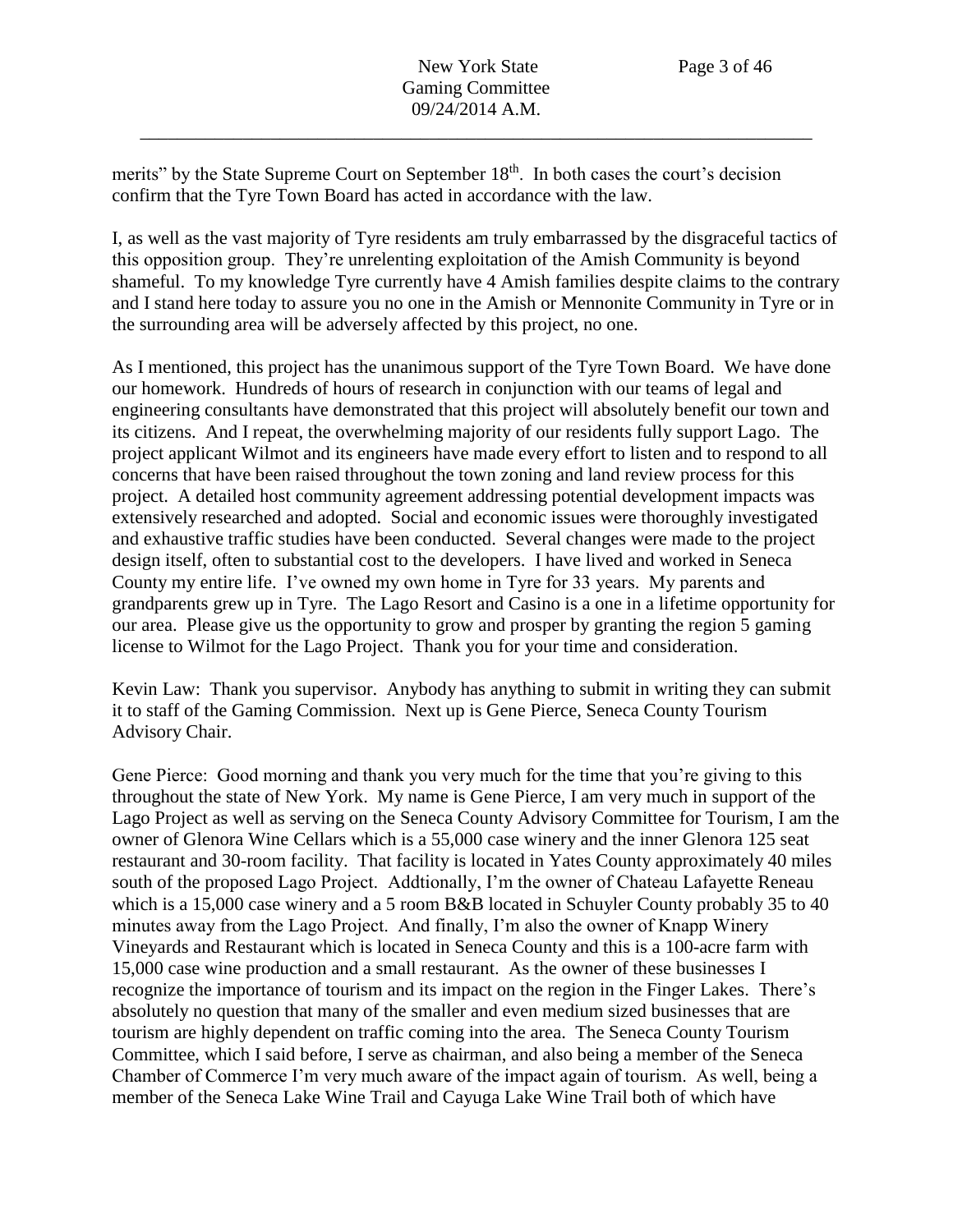significant number of members. The Seneca Lake Wine Trail roughly 36 and the Cayuga Lake Wine Trail with 16 members. Again, I need to point out the importance of visitation and what Lago will bring to our area. That 3.5 million visitors is going to be significant to us. There's absolutely no question. Some of us are under the feeling now that perhaps tourism has somewhat plateaued. The dollars that we have available to bring people into the area are somewhat restricted and limited. The proposal that Lago is presenting with additional resources for promotion to bring people into the area is really very, very important.

As well, within the Finger Lakes Region, there are 100+ wineries. Most of them are located within 40 to 45 minutes of the Lago property. And again, this is extremely important when we look at the tourism aspect of what this facility can and will do for our area. And additionally, it's not only of the wine industry but there are several other industries, tourism industries that have sprung up in the recent years. We think of the Savor New York Program which is a relatively new program that promotes farm craft beverages such as wine, beer, cheese and so forth. And once again, I want to keep going back to the importance of tourism. Lago with that 300+ million, 300 million+ visitors is certainly not only going to benefit those businesses that are well established, well recognized, but people tour up and down the roads throughout the Finger Lakes Wine Country, they're going to be stopping at many of the farm stands, farm markets, people who don't have the opportunity oftentimes to expend funds and resources to advertise and promote.

And I also would like to point out that this project is the only project that is in the Finger Lakes AVA which is a federally designated wine region, so it really is very, very important to us.

And lastly, I would like to mention the fact that Lago will provide an entrance to the Northern Finger Lakes, something that has not been well defined with the location being on New York State Thruway and New York State 414, it certainly is going to provide a well-recognized area for people to come into our region. I thank you for your time.

Kevin Law: Thank you. Next up is Tom Murray.

Tom Murray: Good morning. I'm Tom Murray from Waterloo, New York, first generation dairy farmer and also the owner of Muranda Cheese Company. I've had no financial dealings or association with any of these resorts other than its location. I'm here to support the Lago casino. First generation dairy farmer 25 years. Came to Seneca County, was born here but moved away and came back. A reason for that was opportunity. And with opportunity that breeds success. My family and I have found that success in Seneca County just south of the village of Waterloo with dairy farming and also raising our 3 children there and having the opportunity to send them to Cornell. My middle son runs our dairy farm being the second generation now. My other 2 children live in Manhattan area. They'd like to come back, no opportunity. Creating the cheese company there, we've developed an opportunity there for them to come back at some point and they're starting to realize that potential. For a business that's only 7 years old, we are growing at 25 to 30% a year based on tourism and local traffic right to our farm. Taking a unique product that we produce on the farm and expand to the public has been very rewarding for us. Not only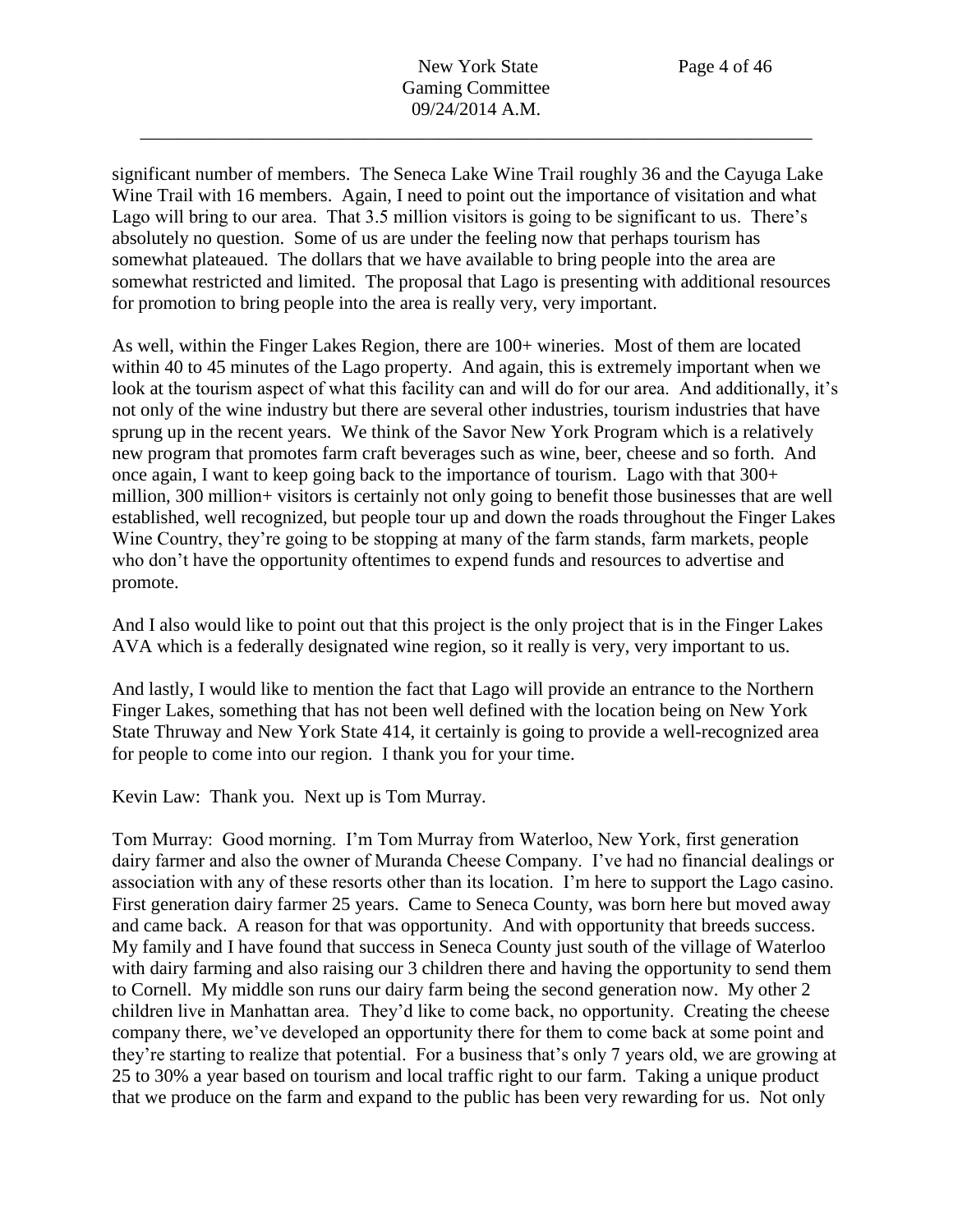for the farm, but we also experience great growth in our area as I've served on the Fayette Town Board for 8 years watching economic development slip by us, and pass us by only from stubbornness and also from people not foreseeing the future. We grant this opportunity to our region is only going to enhance everything we stand for as far as growth and bringing our young people back to the region to grow and prosper as we educate them to come to areas like this. And as Gene has said, the tourism industry has been very substantial not only to the wineries but to our region in general. We support open vistas which Lago casino will make sure stays there and the tax base that we will bring to us will help our region greatly. I'm not going to take 5 minutes. I don't prepare a statement I just read from the heart. Thank you.

Kevin Law: Can I ask you a question?

Tom Murray: Yes sir.

Kevin Law: How far is your business from the proposed casino?

Tom Murray: About 10 miles south.

Kevin Law: And is it on a road that people would pass?

Tom Murray: Right on the main highway route 96.

Kevin Law: How far off the highway would this business be.

Tom Murray: How far off?

Kevin Law: How far off the Thruway would the casino be?

Tom Murray: The casino is going to be like 200 yards, 500 feet north of the Thruway, we're the opposite direction. So it would actually be coming down past our place to get into the tourism industry. It's a direct shot to the gateway to the Finger Lakes.

Kevin Law: Gotcha.

Tom Murray: And just another comment, I've always addressed this region as the Finger Lakes not just Seneca County and as we grow this whole area, one of the biggest things I hear as people come to our cheese tasting room is we've been to Napa, we've been to Italy, we love coming back to the Finger Lakes because of the hospitality and the affordability we have here. Your people are always very gracious and very fun to be around. So the proposed site only like Gene says, it's a gateway at the North but it opens up the whole vista to the Finger Lakes region which encompasses about 6 or 7 counties and the Thruway being the artery of the Finger Lakes has been a great resource to coming there. Just recently our farm is listed on an attraction site at Exit 41. And just in the 3 months that that sign has been up, we've seen a lot of increased business. So we're excited about that. Also, in the 25 years since we've been on the farm, the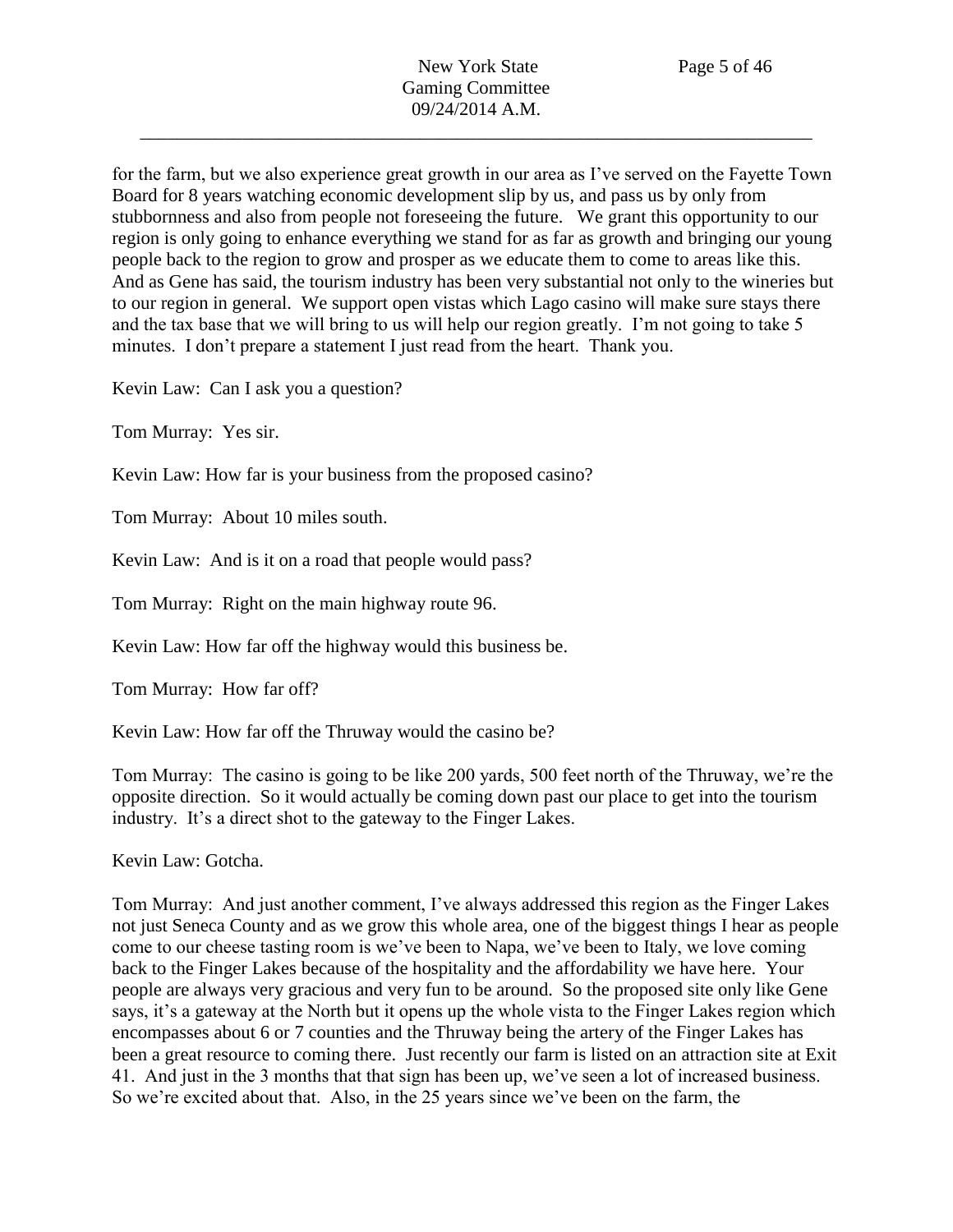infrastructure that has come to this area for agriculture and agricultural enterprises enhances more and more of that opportunity in our area.

Kevin Law: Well thank you. With a little urging you did use the 5 minutes. Thank you Tom. Ursula Pardon-Maunder. Is Ursula here?

Ursula Pardon-Maunder: Good morning. I'd like to thank the Board for the opportunity to come up here and speak to you. I'm speaking against the casino in Lago or Tyre and my name is Ursula Maunder, I'm the Senior Director of Marketing at Vernon Downs and I'm here to speak on behalf of Vernon Downs in Vernon, New York. We're a close-knit family in Vernon Downs. I started working there in 2006 when they opened the second time, a native American, minority women and has been given a lot of opportunities there to move up in my position and attain Senior Director level. I think basically we would be dramatically impacted by the license if it's awarded to Tyre or Traditions. When we were asked to support the settlement between the state and the Oneida's, we agreed to do so on the assumption that the Oneida's would be getting an exclusivity which also would affect Vernon Downs because we're in that area there. By allowing this casino in Tyre we feel that would undermine the intent of the settlement and what our understanding of the agreement was. The Wilmot proposal has stated that his feeder markets are in both Syracuse and in Rochester. Well approximately 30% of Vernon's market comes from Syracuse. We can assume that half or maybe even all of it could choose to go to Tyre. What other business would survive losing 30% of their customers? None. If you ask yourself why Tyre in the Southern Region? The location is closer to Central New York and it's not really in the Southern Tier. If you look across the map, the casinos kind of go right across the middle of Central New York, Finger Lakes, Tyre, Turning Stone, Vernon, Saratoga all the way on the end. If Tyre was to get the casino, we would have a lot of affects in our local community. There would be lost salaries and wages, the payroll multiplier impact and spending in the region, lost salaries will impact people that buy groceries, school supplies, rent, mortgages. Employees would be hard pressed to find jobs, not to mention there would be no payments to the horsemen[sounds like]. We are a local casino. We ask people to come as they are. They prefer not smoking and they don't like crowds. We offer weddings and meetings at a competitive price. We make a lot of contributions that have a huge impact to the community. We contribute \$100,000 alone to the food bank of Central New York which is feeding, used to be just sole people in the community, now it's feeding families in the community and reaching an 11 county area. We have 358 employees that would be affected. Our annual payroll and benefits is upwards of \$10 million. Our spend on goods and operating supplies are close to \$800,000. Basically, we have a professional services \$143,000. Our facilities cost \$1.2 million. Food and beverage costs alone are \$2.2 million that we're putting into the community. Our place we are a family. They range in service from new hires to 54 years of service that we have in our company. The employees are coming, pretty much the longest commute would be Syracuse which is 45 minutes away. We have staff members from 3 different unions. We have the IBEW, the Teamsters and the Rochester Regional Joint Board. We work together with these unions to create equitable relations amongst employees and ourselves.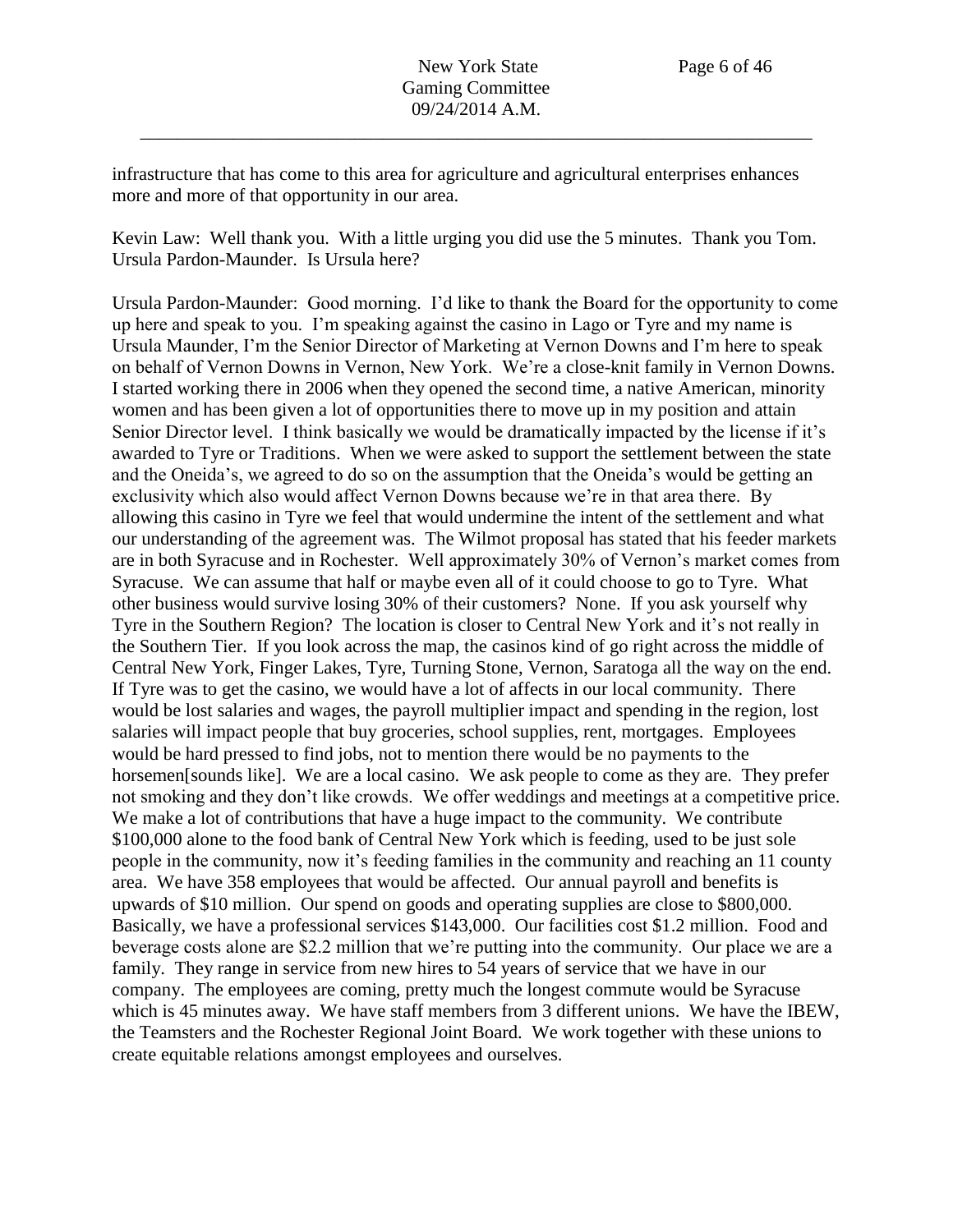In closely, there's some sobering facts here. Vernon Downs is not profitable all the time. We are being subsidized by Tioga Downs. If a casino goes into Binghamton, and Tioga Downs closes, we would be negatively impacted, as our growth is subsidized by Tioga and they keep us in business. It's very hard to compete with Turning Stone already. Turning Stone and the Seneca's are in a position to survive but Vernon is really not. We are a small local casino. New York would lose so much through what has otherwise been such a careful process here that we're doing specifically designed to promote economic development. I do love my job and my employees are my family and a casino in Tyre would hurt our livelihood. Thanks and I appreciate you allowing me the time to speak.

Kevin Law: Ursula thank you. Could you just refresh my recollection. Where is Vernon Downs? Is it in between Tioga and Traditions or?

Ursula Pardon-Maunder: can I approach?

Kevin Law: Yes please.

Ursula Pardon-Maunder: We are straight, let's see here, Cortland, Syracuse, Dewitt, it goes up 90 and then over to the right like under Utica. Here's Oneida right here so we're right across the lines here. See here's Syracuse, we're over Oneida.

Dennis Glazer: How many miles or minutes?

Ursula Pardon-Maunder: It's about 45 minutes.

Kevin Law: From the proposed Lago.

Ursula Pardon-Maunder: From Lago it's about 80, I think, 80 minutes, 75, 80 minutes.

Kevin Law: What town is Vernon Downs in?

Ursula Pardon-Maunder: Vernon, New York.

Kevin Law: Vernon.

Ursula Pardon-Maunder: Yes and the same Turning Stone is in Verona, New York. We're like 5 minutes apart.

Dennis Glazer: Thanks, what county is Vernon in?

Ursula Pardon-Maunder: It's in Oneida County.

Dennis Glazer: Oneida County got it. Alright. Thank you very much.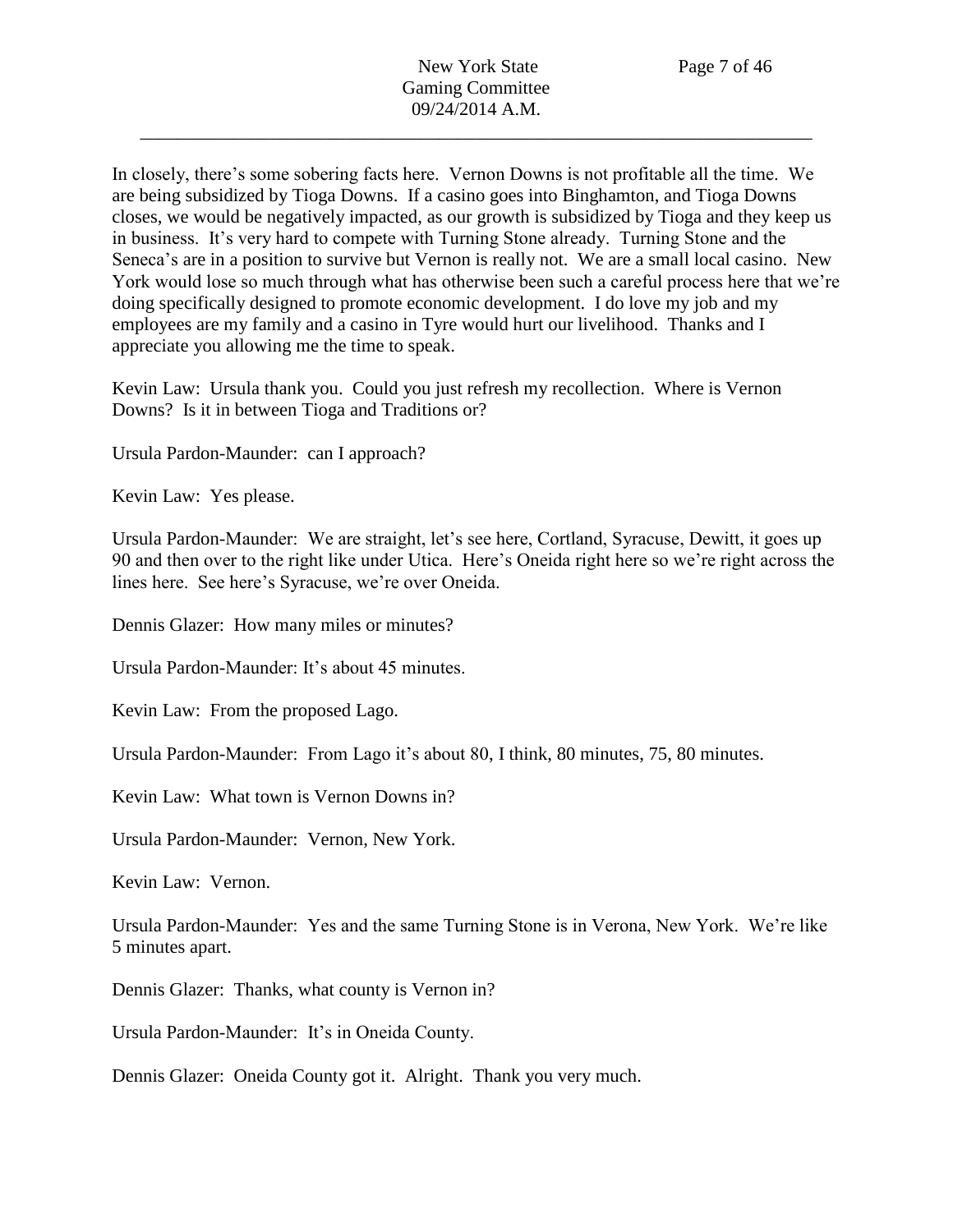Kevin Law: Next, Carmena Russo. As Carmena is coming up, you might be able to tell from my questions to Ursula that I'm from downstate.

Carmena Russo: Hello my name is Carmena Russo and I reside in Seneca Falls, Seneca County, New York. I would like to take this opportunity to thank the New York State Gaming Commission for reserving this time for me and allowing me to appear before you. I speak in favor of Lago Resort and Casino. A recent part-time position I held at Waterloo Premium Outlets as a customer service representative, I held this position for just about 10 years and worked at the Customer Service desk. My primary duties were the distribution of coupon books, selling gift cards, greeting customers which was a great job. I found out first hand that a great majority of these shopper tourists were very curious about where they were. Many, many, many times I would help these people with accommodations for the evening or even their entire stay in the area. They wanted something to do and experience this areas as we know as the Finger Lakes. Finding accommodations were often very hard and I had to try to look outside Seneca County to do so. These shopper tourists wanted to stay longer than the anticipated to stay in the immediate area to return to shopping the next day. Sunday evenings when the mall was closed earlier than the weeknights, many would approach the desk to find out what there was to do in the area and a place to have a nice sit-down dinner. These were not very easy tasks to accomplish. Many of the eateries and destinations closed early for the evening. If you would consider my first hand experiences taking into consideration there is a legitimate need to accommodate these shoppers and tourists in Seneca County.

Another duty I had was to greet the passengers who were on the numerous amount of touring buses that arrived at the mall for a day of fun shopping. I would get on the bus, speak to the passengers, and greet the people. One of the questions I was asked a lot was, "Where are we?" I would then give them a short synopsis of Seneca County and what we have to offer. I would tell them about the mall and tell them to please stop back at the desk before they left for the day and I would give them a map and answer the questions they had about our area. Well after 10 years and hundreds of buses and their passengers I spoke with, and the great majority of these people told me they would be back and stay longer and enjoy what they passed on their way to the outlet mall. Frankly, many people did return on their vacations or returned on subsequent bus trips and did stop to say hello. There is a constant need for accommodations. For example, within the past 3 years a Hampton Inn at Seneca Falls was opened and this facility is packed with people all the time. What a great compliment the proposed Lago Resort and Casino with its beautiful layout would surely add to the already God-given beauty bestowed in Seneca County for all to see as you exit the New York State Thruway and enter the grounds of the Lago Resort Casino. I wholeheartedly feel that when this proposed Tyre site in Seneca County is approved it will catapult Seneca County into a first class resort area. This casino would further support economic growth in that corridor. The potential domino effect it will have for allowing good paying jobs for our union brothers and sisters, full-time job for laborers and other job seekers looking for either full or part-time jobs for the area and residents. To allow these people to maintain a standard of living. It will give residents a strong roots in our county and a reason to stay in Seneca County and in New York State. Thank you.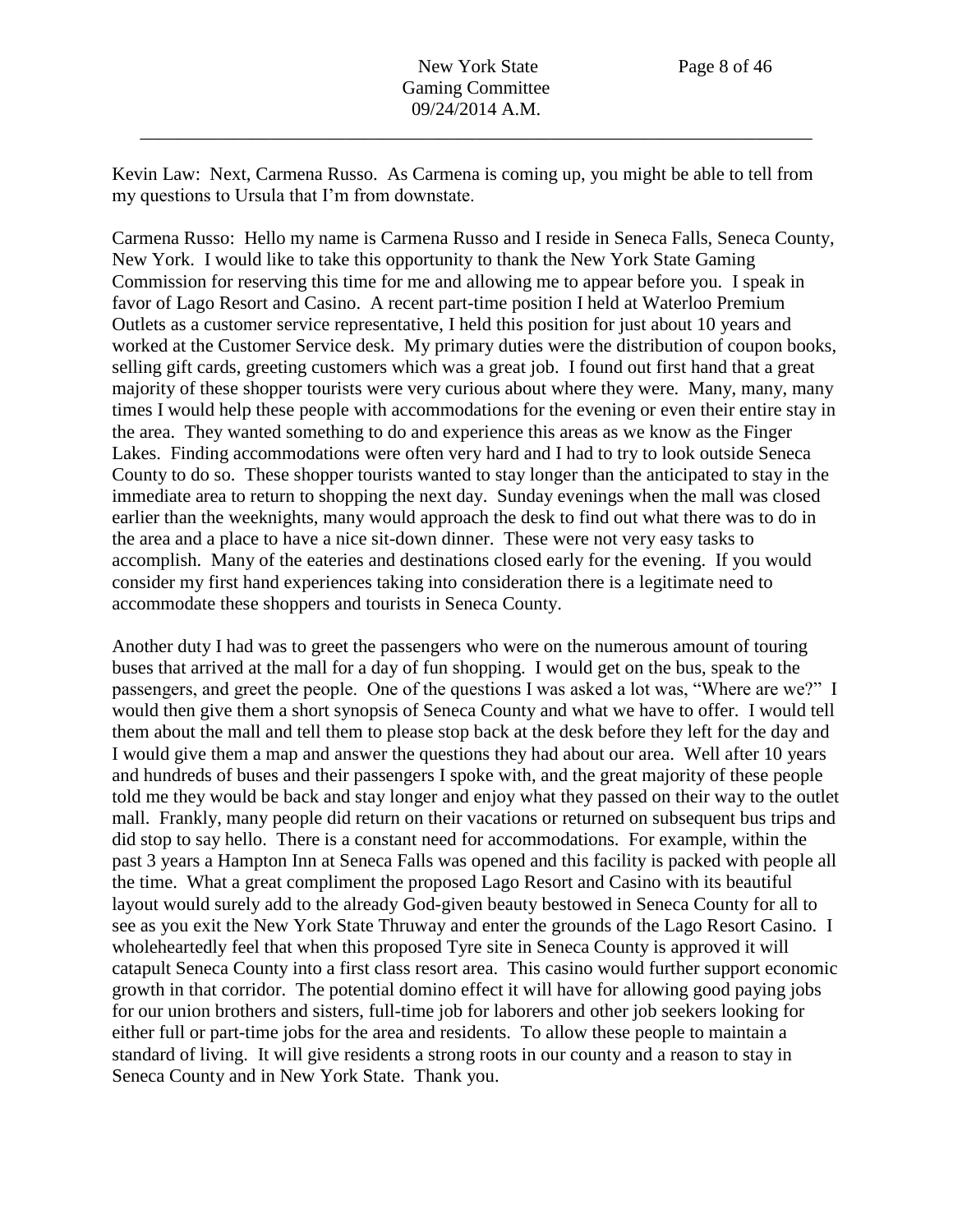Kevin Law: Thank you. Robert Seem.

Robert Seem: Good morning. My name is Robert Seem I'm speaking to the Lago Resort and Casino plan. I've been a resident of the Town of Tyre in Seneca County for 39 years. For most of that time I've been on the Tyre's Planning Board and have chaired the Planning Board for the last 20 years. My day job is a Professor of Plant Pathology at Cornell University and I only mention this because in addition to that I carry our working entrepreneurship in agricultural economic development for the College of Agriculture and Life Sciences. My comments today are from the perspective of a citizen planner, a resident of a very small town that may host a huge Resort and Casino and a Researcher who has unfettered access to literature and university experts on community and economic development. The town implemented a very basic zoning law in 1991. Just 5 years ago we also initiated a comprehensive planning process. Because the town did not use outside consultants, the process was lengthy, and the final draft was completed only in September of 2013. The plan projects the town as a largely rural community. However, the plan also recognizes the need for additional economic development to sustain the town and the development is recommended in 2 emerging commercial areas, one of which comprised of the New York State Thruway exit 31 including the adjacent areas on routes 318 and 414. When approached by the Lago Developers, town officials were in total disbelief that a project of this enormity was proposed for the town. After the initial shock, they realized it was their responsibility to the citizens of the town to vet the plan with careful rationality. Here is what the town did: completed the comprehensive plan using the September 2013 draft so it could serve as a basis for decisions made about the casino. Started to evaluate a draft plan unit development a PUD legislation to enhance the zoning law and strengthen the town's ability to manage the proposed project, including full site plan review. Issued a request for qualifications to secure consultants to represent the town in engineering, legal, economic and social impact issues, and have the consultants in place by mid January. Started analyzing the Lago Development Plan and initiated the seeker process with consultants by late January. Implemented the PUD law and created the PUD for the casino project, negotiated a host community agreement between the town and Lago including additional fire protection and additional mitigation efforts for problem gambling. And finally, approved the development plan, the site plan and the seeker by early June. Although the timeline was highly compressed, the town accomplished the full planning process and approvals. In the final analysis the Lago Resort and Casino was very compatible with the comprehensive plan. Validation of this decision was demonstrated in 2 unsuccessful court challenges by opponents of the project. Of course, the proposed casino raises more issues than just compatibility with municipalities, development goals and environmental quality. The town anticipated these concerns and sought guidance from experts and commissioned its own study on economic and social impacts of the casino.

Clearly, there are positive and negative impacts of the casino to the local community and impacts are highly contextual. What distinguishes this project is joining with local businesses and attractions to create an integrated economic development plan for the region, something that is very much in line with the state gaming law. It is important to note that with nearly any large development project, not everyone agrees with the analysis. Proponents to Lago mounted in intensive campaign against all aspects of the development. Their arguments were completely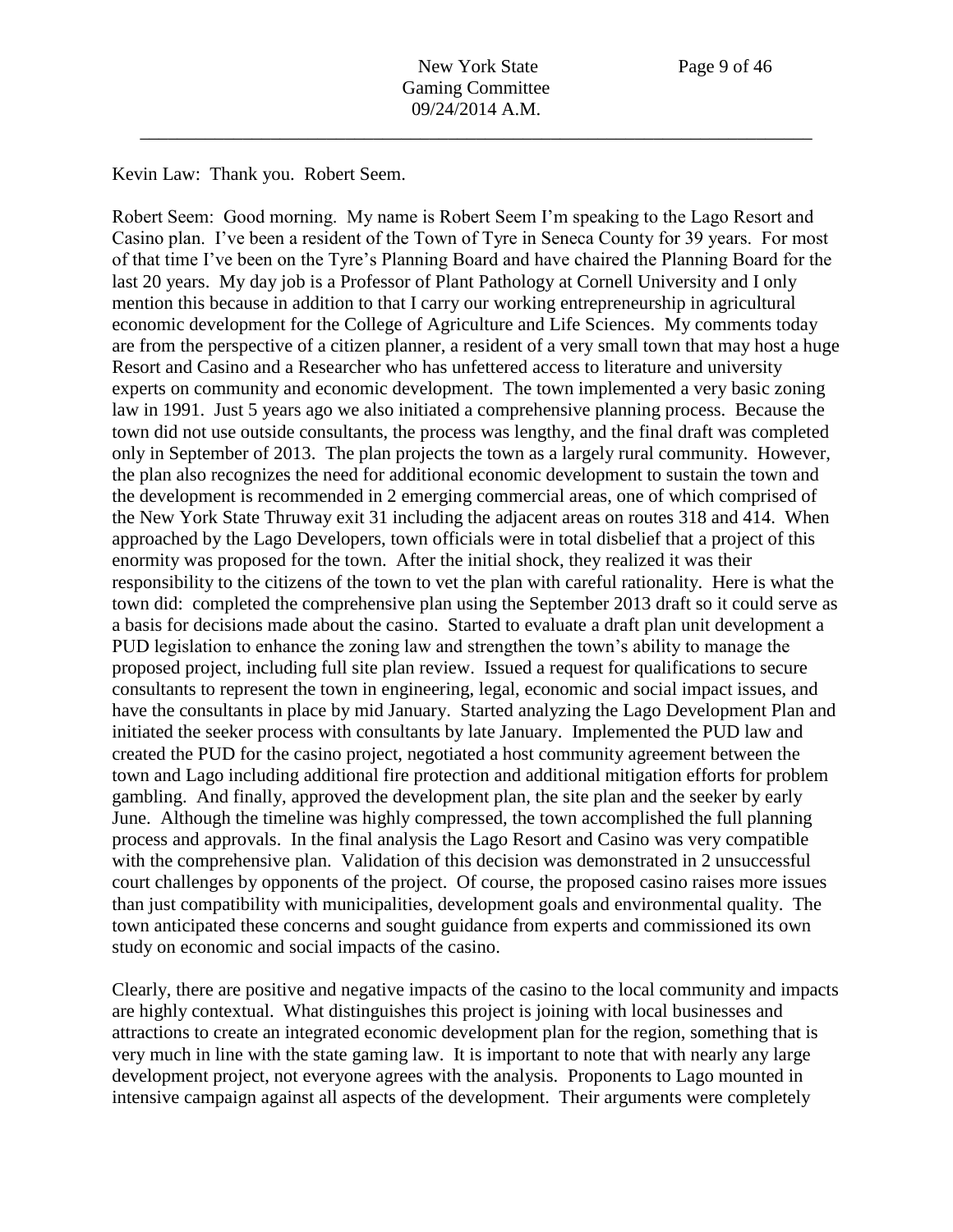one-sided and usually factually incorrect. In my opinion the most egregious activity against the development was the exploitation of the Amish and Mennonite Communities in our town claiming they represented these communities, they have made highly inaccurate statements about how communities will be impacted. Gentleman, they will not be impacted. They will remain a vital part of our community.

In summary, I'm proud of the work that the Town of Tyre accomplished over a very short period of time. Tyre had a very professional relationship with the developers and excellent guidance from its consultants. Tyre demonstrated that Lago was really consistent with the comprehensive plan. They completed the full analysis of the site plan and environmental impact assessment as well as analysis of the economic and social impacts to the town. Lago Resort and Casino will be a real benefit and a welcomed addition to the Town of Tyre and the Finger Lakes Region. Thank you.

Dennis Glazer: Robert may I ask you a question? Was your Planning Board a defendant in one or any of the two lawsuits?

Robert Seem: Partial defendant yes. It was actually, I was one of the defendants in the actions.

Dennis Glazer: Can you tell me what the claims were that were dismissed by the court?

Robert Seem: Challenges were multiple, partly that the PUD legislation was improperly implemented. There were questions about notifications. It was a whole series of charges and as Supervisor McGrevy mentioned, they were totally dismissed. Everyone was dismissed.

Dennis Glazer: Thanks very much.

Kevin Law: Next is Jeff Shipley.

Jeff Shipley: well good morning and welcome to the Finger Lakes Region, also known as Region 5. my name is Jeff Shipley and I'm the President of the Seneca County Chamber of Commerce. We're among the biggest professional organizations in this region and have provided advocacy support and promotion services for roughly 550 member businesses in tours and partners since 1968. our mission is simple – to advance the general welfare and prosperity of Seneca County so that it's citizens in all areas of its business community prosper. To that end, I am here today to convey our chamber's unequivocal support for the Lago Resort and Casino. Based on previous public hearings that you've held, I expect that you may hear some opposition to the three casino proposals for Region 5, but let there be no mistake about the overwhelming support that Lago has received from the majority of our communities, businesses, residents and tourism industry. Our chamber, much like you're doing today, was deliberate in its approach. We gathered research, analyzed data, ultimately gave our members in our community the chance to voice their opinion which would ultimately help shape our conclusion. In the end we concluded that Lago was the best proposal for Region 5. It offers the most economic benefit to the State of New York, our region's needy school districts, and its municipalities. It offers the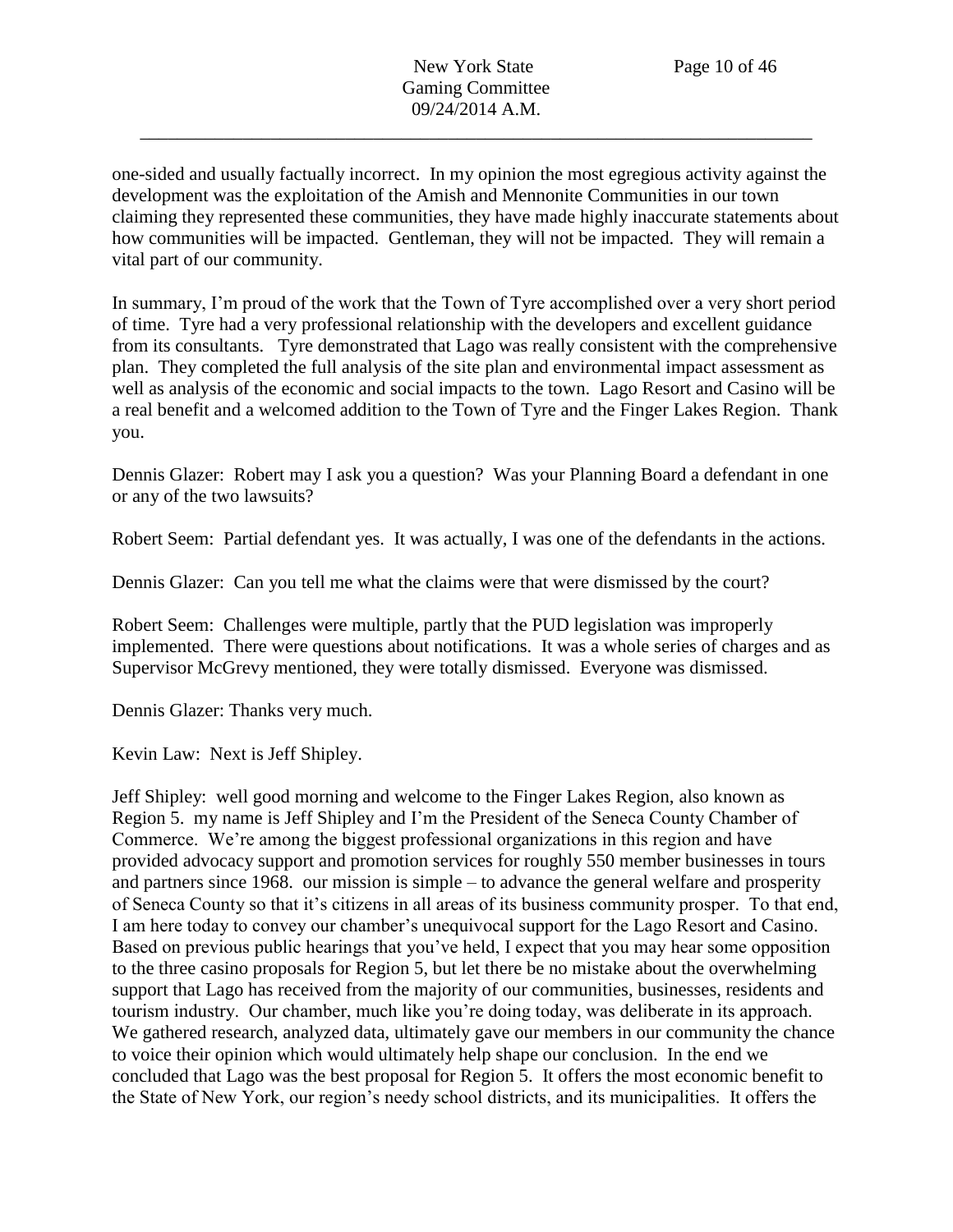greatest impact to our region as its situated in the most convenient location to capture the most amount of people and keep the most amount of dollars right where they belong, here in New York State. In February of this year our chamber surveyed its membership and the Lago Project received an impressive 89% approval rating from businesses both big and small. These businesses and cultural institutions sited Lago's commitment to our region in terms of both jobs and investment. In the days and months that have followed, the local business community has watched as Lago's investment has been pushed higher and it's commitment to our region has grown stronger. Lago has exceeded its required goals for community partnerships entering into agreements with multiple businesses including cultural and entertainment, regional food and wine businesses, workforce trainers, educations institutions and many more. The Seneca County Chamber has eagerly helped them make these connections. We can attest that their commitment is real and their intentions are sound. These and other examples will help our local workforce create real economic development, and most importantly, give our small businesses a needed shot in the arm in the form of a reliable vendor. Agriculture is our top industry in the region and our local economy is largely tied to the unpredictable nature associated with farm to table business models. Our farms, and by extension, our economy are subjected to unbelievable amounts of risk. Dairy farms are at the mercy of fluctuations in milk prices and rising feed costs. Area vineyards and wineries are at the mercy of climate changes such as the particularly harsh winter of 2014 or the overly wet summer of 2011. conditions such as these can and have produced massive losses and have reeked havoc on our economy. Lago can help breathe a significant sigh of relief into this dynamic through efforts like Savor New York. They will feature locally sourced foods and beverages while providing local vendors with an incredible outlet to showcase their products and possibly unearth new opportunities. Lago will help farmer's grow our region's top economic engine and help these people better manage their risk.

Finally, I'd like to comment on the significant economic development potential that our chamber believes Lago can have on our community outside the walls of the casino itself. You see our region is truly beautiful, and hopefully you'll get a chance to experience some of it today. Our people are salt of the earth types. We're proud, sometimes stubborn, and we are resilient. Strong enough to overcome challenges that have been thrown our way like the massive lay-offs that proceeded the shuttering of longtime manufacturing facilities which one defined our community and kept our main streets bustling. Our people are strong enough to survive the reality of high unemployment, and strong enough still to face a harsher reality that their workforce skills just don't cut it anymore and must be transitioned in order to make a living and provide for their family even if that means leaving behind their homes in order to seek new employment and relocation in another community where the jobs are. We are resilient but resiliency doesn't bring families back once they've left. It doesn't reopen those now decrepit empty buildings that once showcased our skilled workforce. Resiliency also doesn't compel visitors to stop and get off at our thruway exit when there are promises of brighter lights and better fortunes to be had further down the road to the benefit of another nation which takes me to Lago.

Kevin Law: Jeff we're out of time.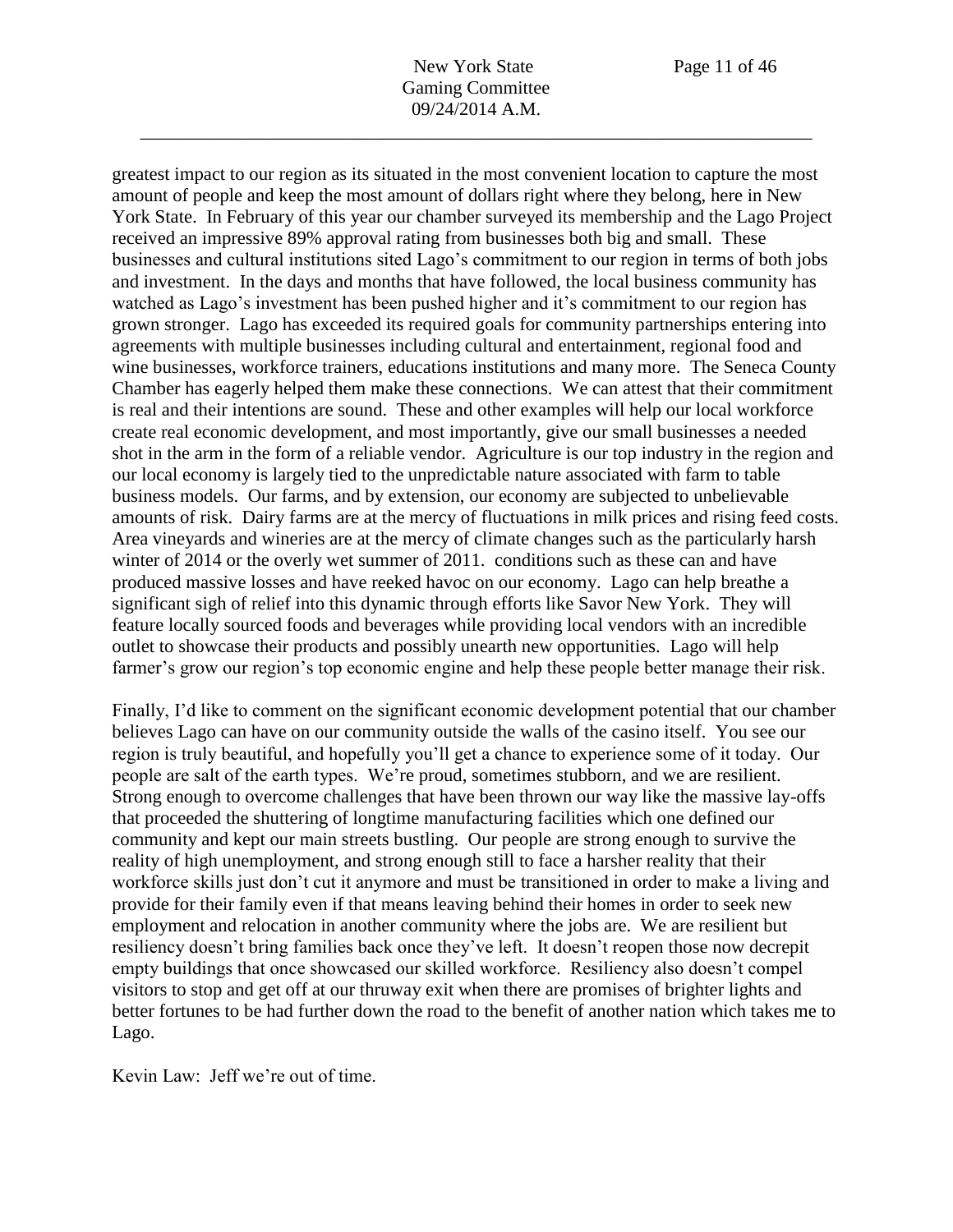Jeff Shipley: Well Lago has the ability to change that. I do appreciate your time and really hope that you consider Lago.

Kevin Law: Thank you. Mike Scaglion

Mike Scaglion:

Kevin Law: Just a tip, when you're up the first four minutes are green and the last minute shows a red so you decide to wrap it up and summarize.

Mike Scaglion: Well hopefully we won't make to the red, I'll be brief.

Kevin Law: That's even better.

Mike Scaglion: I'm Michael Scaglion, I'm the Board Chair of the Seneca County Chamber of Commerce. I represent the volunteer side of Jeff's organization. I represent the business community of Seneca County and I'm here to speak of Lago which I have no personal or professional connection with Lago.

As Jeff mentioned, in February of 2014 our Board voted unanimously to support the Lago Proposition in Seneca County but that came after over 2 months of research, outreach and discussion with our members and partners throughout the area. We held 2 open meetings that were attended by the Lago team where there was open discussion by members of the community whether they were businesses or individuals. We had a survey of our membership and as Jeff mentioned, 89% voted in favor. Keeping in mind also that of the remaining votes, approximately half were indifferent. We also had discussions with, of course you met Gene earlier today with the SCACOT[sounds like] the Counties Advisory Committee on Tourism and we were also aware at the time that SCACOT was in support of Lago with a unanimous decision also.

Keeping in mind also that our voters in Seneca County in the November vote voted 55% in favor of gaming in New York State. We felt that our decision was in line with our business community and also our citizens.

In addition to the two open meetings, we have a forum called "*Coffee and Conversation*" with the Seneca County Chamber of Commerce and in February we held a *Coffee and Conversation* event which was also attended by the Lago team. We had ore than 70 people at this event and it was advertised in the Finger Lakes Times, Seneca Daily News and on the Chamber's website along with radio to give anybody that wished to attend the opportunity to attend and we found that that survey reflected the survey that was taken by the Chamber also. At that meeting, of course, the Lago team that attended they presented their side and showed their plans and answered all their questions.

Lago represents much needed revenue not just for our business community but for our municipalities. The 1200 construction jobs, the 1800 jobs that are needed by Seneca County,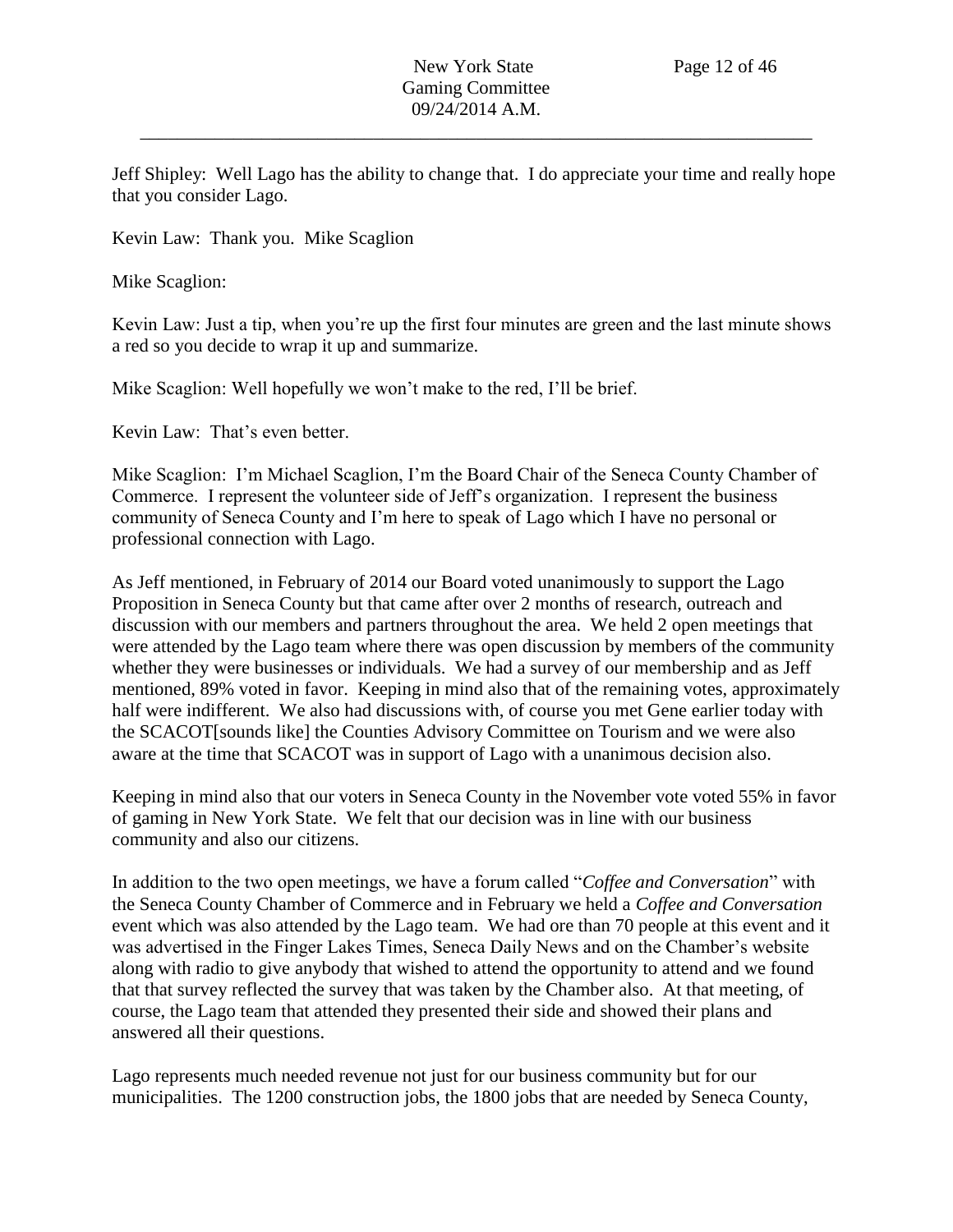Lago's desire and commitment to recruit, hire and train locally is something that's sought after by the business community. The Buy New York Pavilion, we view, as a business community, we view Lago not as a competitor but as a business partner in our community and they're offering to not only partner up with us as far as information that was discussed earlier that could be presented, but also at selling our products.

Again, I said I'd be brief, a follow up to Jeff. I appreciate your time and on behalf of the Seneca County Chamber of Commerce membership, thank you and we hope that you'll consider Lago in Seneca County.

Kevin Law: Thank you. Rebecca Matthey.

Rebecca Matthey: Hello my name is Rebecca Matthey and I'm the Tourism Director for Tioga County and I'm here to speak in favor of Tioga Downs as a representative of that office and a resident. I am a lifelong Tioga County resident and throughout my career I have worked in many small tourism related business in Tioga County. I know and have seen first hand the hard work, dedication and passion that is necessary to keep the lights on and the doors open in these businesses in Tioga County. These business owners make this effort because they are proud to live in Tioga County and want to see it thrive. It is a tight knit rural community that works together and has many organizations that work to put on events, beautification projects and other initiatives to help the community thrive. I know these people. I work on these projects with them and still as hard as they work it is not enough. As important as it is to have these groups and these community events, Tioga County does not have a major attraction or other potential tourism destination besides Tioga Downs. We are a Finger Lakes gateway community with no lake. Our proximity to Route 17 and future I86 makes us perfectly positioned to take advantage of travelers that are passing by Tioga County and through our quaint historic villages every day, we have poor signage and many people pass by without any idea of what lies on the other side of the exit. I have been in this position for less than 6 months and although our office and Economic Development and Planning Council work hard to find new ways to bring people to Tioga County, there is nothing so vitally important as Tioga Downs being awarded the table gaming license. We are also a gateway community to the Finger Lakes and Tioga Downs is perfectly situated to filter out visitors throughout the region, and they're brand as an agricultural fair, sorry, their theme is an agricultural fair theme and Tioga County has one of the first fairs in the state, and their harness racing connects to our agricultural and rural heritage. And Tioga Downs brand does enhance our own personal brand and shows it as a unique experience.

Tioga Downs has partnered with our office on travel shows and ideas and has been a real partner in tourism in Tioga County. And I've worked on organizing many community events and everyone has been sponsored by Tioga Downs. A representative of their dining facility came to a recent press event that was held in Owego, which is our County's seat to launch an agricultural tourism program through the Appalachian Regional Council. It was attended by members of the state department and the ARC. Tioga Downs came to represent them because they have a farmer's market and a farm to table program where they source food locally. They have shown that they are committed to our office and to Tioga County, so I believe them when they say they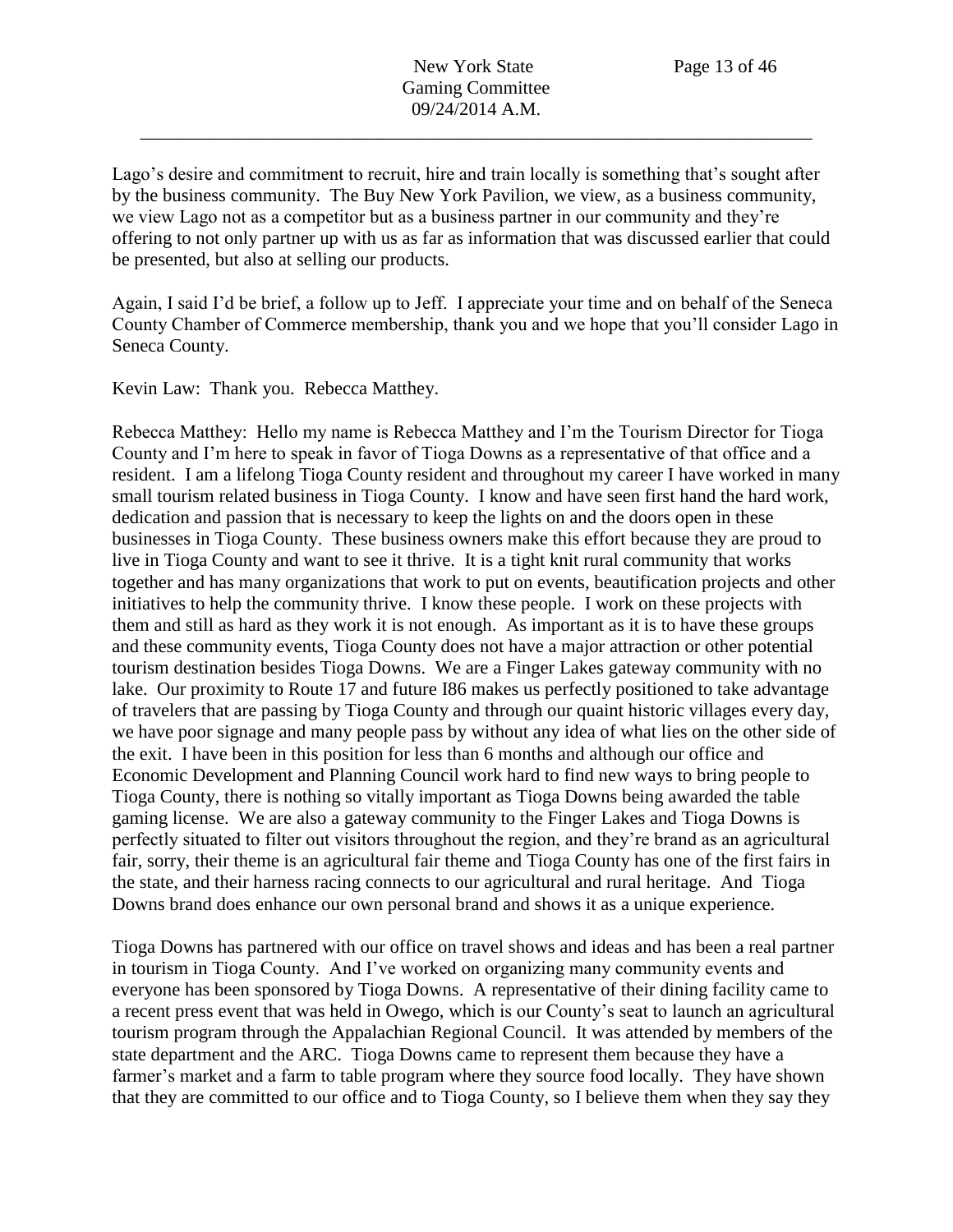will continue to work with us. Not only to bring visitors into Tioga County, but also to filter into Tioga Downs, but to filter them out throughout the county and throughout the region. Tioga Downs is committed to regional tourism because they understand the commitment to the Finger Lakes is mutually beneficial. We've had discussions on tangible ways to education their visitors and also filter them out throughout the Finger Lakes Region through possible tourism and things like that.

Our office does work with 2 regional TPA groups to promote the Finger Lakes and they want to work with us to expand on our commitment to the Finger Lakes Region as well. They understand what being a regional partner means. You will hear a lot from a lot of different people about the impacts on jobs and economic impacts that will result from this so I'll speak from a tourism standpoint. In 2011 we had a pretty devastating flood and our occupancy tax which is 4% on the 400 hotels we have was devastated. We went from 63% occupancy in 2011 down to 36 in 2013, that's a loss of almost \$100,000. That money goes to fund our office and it also goes to fund other economic development programs. It is slow to come back and Tioga Downs we expect with their 136 rooms that they plan up to \$200,000 in yearly economic development planning funds for Tioga County. And I see my time is up. Thank you.

Kevin Law: Well thank you Rebecca. Martin Masterpole. Is Martin here? Okay. Now we're going to go to the list of people who signed up today. Then we're going to go back and forth. Linda Alamo. Is Linda here?

Linda Alamo: Good morning and hello. My name is Linda Alamo and I'm here representing and supporting the Traditions Resort and Casino partnering with Seneca Gaming in Binghamton. I am working as a server in the Thunder Mountain Buffet at Seneca Alleghany Casino in Salamanca, New York. I have been there since day 1 and have worked there for over 10 years now watching it grow and watching it prosper from a small casino and buffet to a hotel which has had to be more then doubled already, 4 restaurants and a snack bar and a state of the art event center. Working for Seneca Gaming is wonderful. I worked in a factory for 30 years beforehand in Olean, New York. Olean used to be a major place for work around Cattaraugus. Salamanca had nothing before this opened. While all the factories started moving out, all the jobs started going so the opportunity to work with them came along and I applied. First because it was fulltime and we could have benefits, we could have insurance and I was lucky to be hired. Unemployment in Cattaraugus County at that time was at an all time high and there were no fulltime jobs to be found. I needed medical. I was widowed, on my own and needed to get out of the heavy lifting of factory work. Starting and watching this casino grow was amazing. Seneca Gaming offers so much more than a job. It offers medical, 401K, vacations, sick time, its not just a job, we are trained to smile, see through the eyes of our customers and make their experience the best its ever been. We have training classes for CPR, 4 star training, allergy training, and how to give the best we have to our customers. Over the 10 years it has grown, our co-workers have become family and we all stand behind each other, working together and becoming a team to give the guests their best experience ever. When guests are happy they return. And in return the casino thrives and expands. Seneca Gaming has great ideas. Salamanca has begun to grow, businesses are beginning to be added, things are building back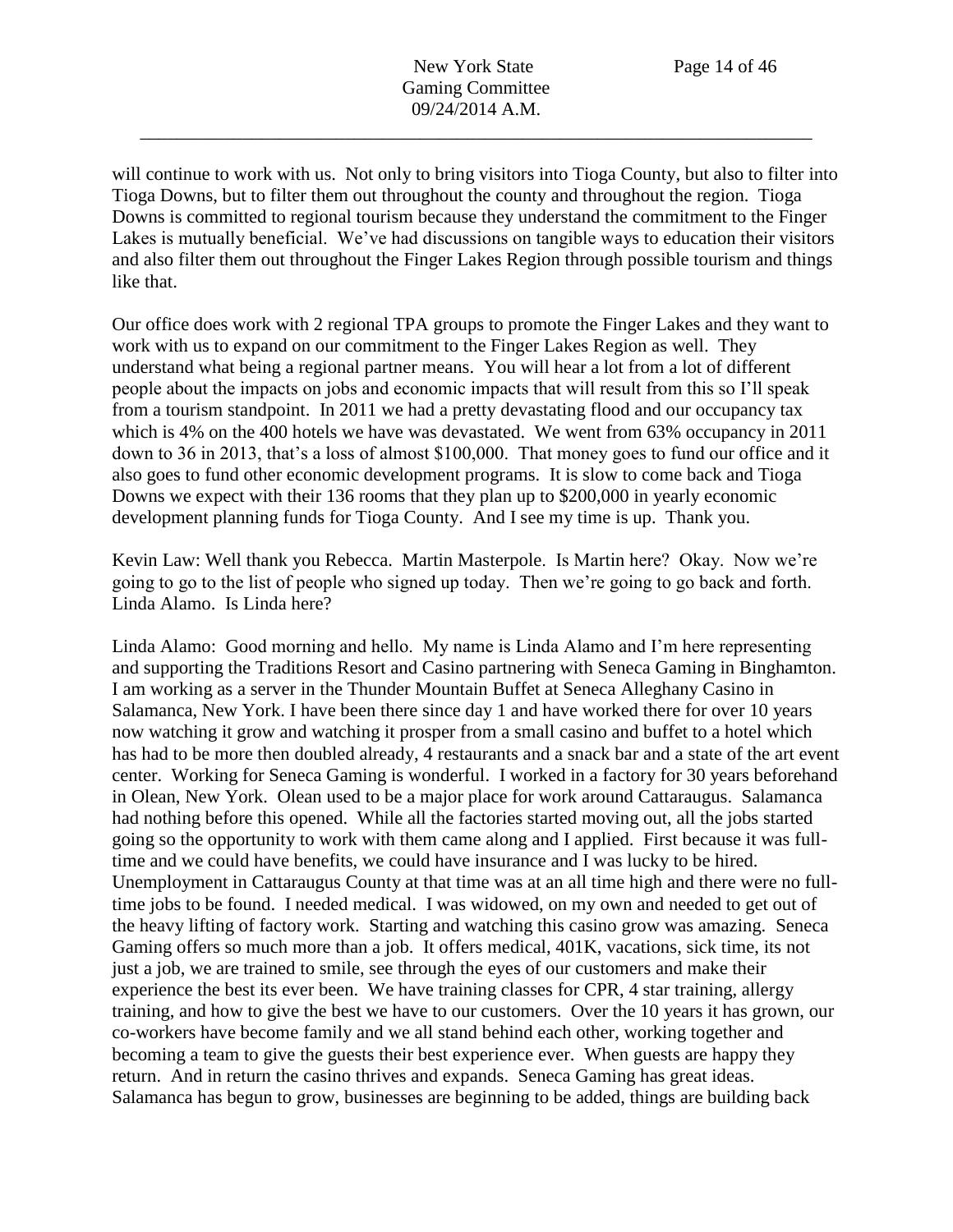again in Western New York. There has been thousands of jobs opened for us between our 3 Seneca casinos. So please support Traditions Resort and Casino in Binghamton partnered with the Seneca Gaming, it's a wise decision for Binghamton. Thank you for letting me speak.

Kevin Law: Thank you.

Dennis Glazer: For those of you who are standing in the back there's some seating up front. We cannot add more chairs because we've reached the limit for this room but you're welcome to come up, there's seating in the front.

Kevin Law: Denise Grainger.

Denise Grainger: Hello. Thank you for allowing me this opportunity to speak. My name is Denise Grainger, I'm a mother of 3 and a grandmother of 2. I live in Salamanca, New York and I'm here to represent Traditions Resort and Casino and Seneca Gaming Corporation. I am employed in the Thunder Mountain Buffet at the Seneca Alleghany Casino and Hotel. I have worked there for 8+ years full-time with benefits that I depend on. Prior to working at Seneca Alleghany, I had to drive 30 minutes to work. I sold insurance. I did not have health benefits through that position and I felt stuck. The casino has been wonderful for me and my family. The benefits are outstanding and there are tons of opportunities for career growth. They offer training, continue investing into their employees. I feel a sense of pride in my company and I love what I do. My customers come from miles to experience all that Seneca Alleghany has to offer. Prior t the casino coming to Salamanca 10 years ago people had no reason to visit Salamanca. Businesses have opened in Salamanca and the casino sponsors several festivals in the town that would otherwise not even have that. The casino has breathed new life into an otherwise small town, opened thousands of jobs for the area, given hope to people like me that want to raise my family here and retire. Our state of the art event center brings in entertainment to us. Thousands of people come into our town, oftentimes staying overnight to enjoy a show. This was a positive choice 10 years ago in Salamanca and it will be a positive choice for Binghamton also.

In closing, I would reiterate that we all support Traditions Resort and Casino and Seneca Gaming Corporation as your choice for this casino. Thank you so much.

Kevin Law: Thank you. David Odioni. Did I get that right?

David Odioni: You did. Very well done. Good morning. I've Dave Odioni and I'm a resident of Seneca Falls and Vice Chair of the Seneca County Chamber of Commerce. I'm here today to speak in the support of Lago Casino proposal and I thank you for the opportunity to do so. I have no fiscal relationship with any of the proposals before you today. The chamber has been a leading voice for business in the Seneca County area for more than 40 years with a significant focus on tourism and economic development. I'll be very brief because I don't want to rehash the details you've heard from others and will continue to hear throughout the day. I also heard that you remember the brief so.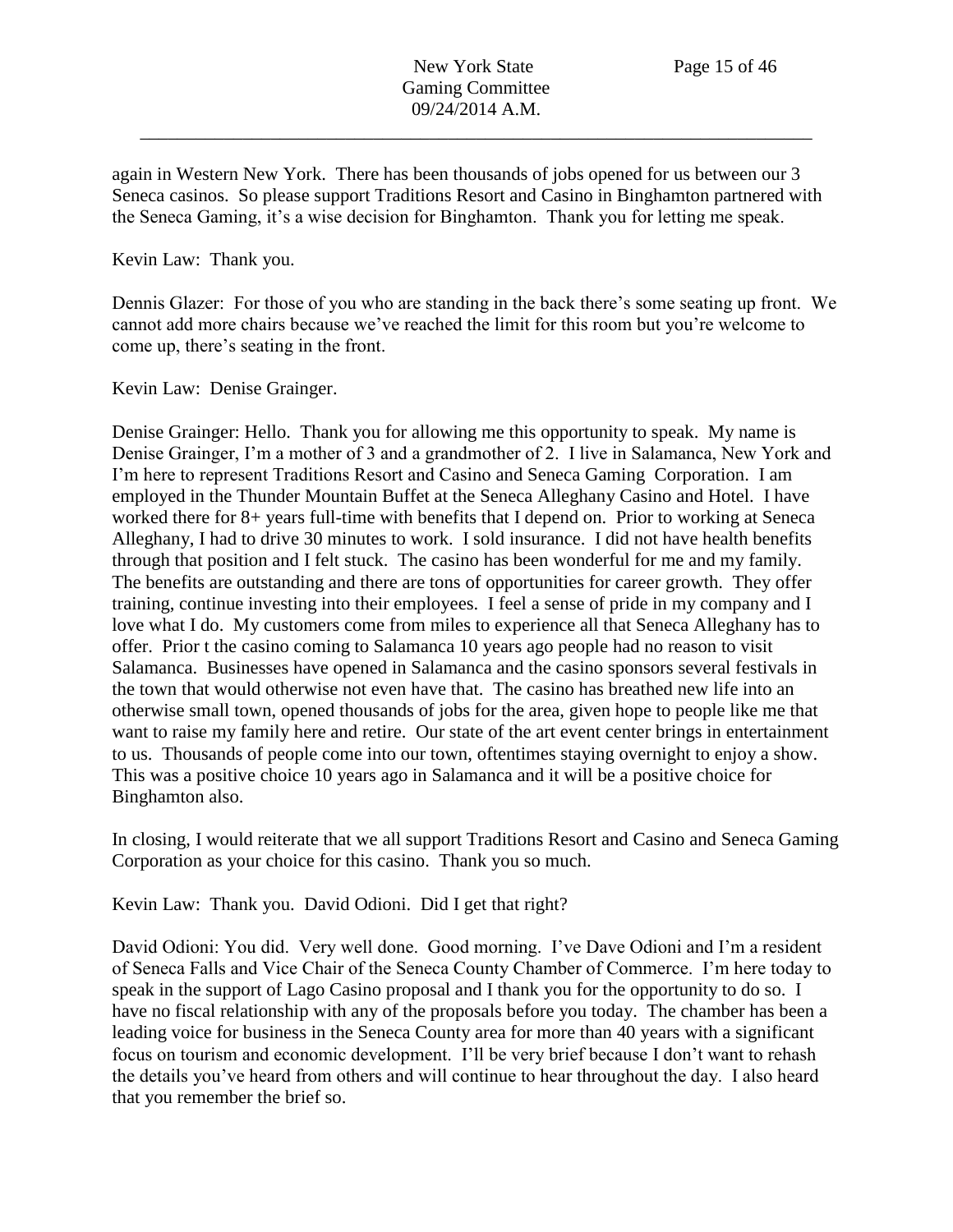Kevin Law: Well actually that's good point you make. So if people are going to just repeat a lot of the same stuff, if people have said similar stuff, try to tell us something different than the other guys from the Seneca Chamber said. That would be helpful.

David Odioni: I just want to highlight a few points that I see particularly relevant. The area of this proposal, the Lago Proposal entire has been directly impacted by high unemployment and low median income more so than other areas in region 5. Also this proposal is designed to enhance local food and wine tourism a huge portion of our economy and overall to boost our economy resulting in improved business climate for all sectors of our business. The Chamber represents 339 businesses. When those businesses were told, they overwhelming supported this proposal and the Chamber has been very active in connecting many of those businesses with the Lago Proposal. We support this proposal for one very simple reason, Lago can be the catalyst we so desperately need to spur development and improve our aged, sometimes nonexistent infrastructure. Improvements such as sewer lines, expanded water lines, upgraded power capacity would be within our reach should the Lago project be chosen. Each of those otherwise unattainable investments would help turn our vacant lands, our closed military basis and our desolate facilities into prime opportunities for redevelopment. This is not an exaggeration. We know that developers see the same potential in our area as we do. To this point, we've been waiting for someone to go all in on our community. Lago is ready, willing and able to be that someone. They are the best option for this region to improve the fortunes of our people, our community and this great state.

Thank you for your time and your willingness to consider Lago proposal.

Kevin Law: Thanks. Mike Davis.

Mike Davis: Well if shortness makes you memorable then you ought to love me. My name is Michael Davis, I'm from Gala, New York and my residence is within 3  $\frac{1}{2}$  miles of the proposed location in Tyre for the Lago Resort and Casino. I'm the President of the Finger Lakes Building and Construction Trades, as well as the Business Manager for the International Brotherhood of Electrical Workers local union #840. As the President of the Finger Lakes Building Trades, I speak with one voice for over 6000 building tradesmen's families that live, work, spend money and make their homes in the Finger Lakes Region. I would like to thank the committee for their time not just here today but throughout the entire process. I'd like to start my statement with a rather lengthy list of businesses from our area.

Kodak, Xerox, Carrier, Romulus Army Depot, American Can, Harper Hanifen, Sara Coventry, Silver Floss Foods, Agway Manufacturing, International Paper, Dresden Power Plant, Mcquay, New Venture Gear, Elco, Butler Correctional, Singer Sewing, General Electric, Sylvania, Seneca Falls Machine, Eisenhower College, Westcott Ruler, Beacon Foods, Western Union, Clinton Corn, B.E. Right, Bailey Lumber, Coco-cola, Comstock Foods, C.D. Foods, Empire Cheese, Rickett and Beniger, Sterling Co-op, Mobile Chemical. I could go on. What all of these businesses have in common is that they were all large suppliers of good paying middle class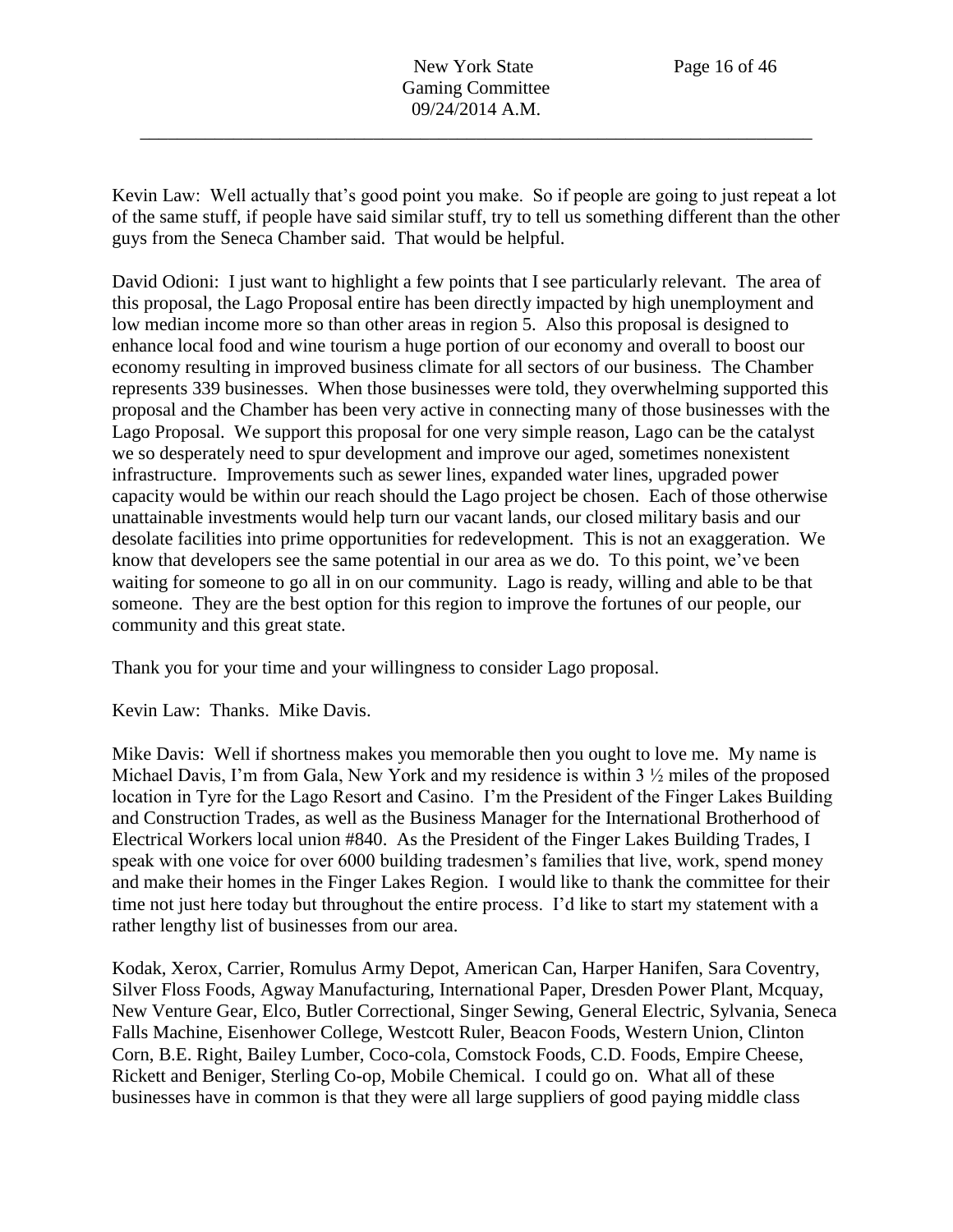jobs. The type of jobs you can raise a family on. The type of jobs you can support taxes on. The other thing they all have in common is that they all employ people from the area Lago Resort and Casino has been proposed to be constructed in. the last thing they have in common, sadly, is that they are all either all gone or the jobs they used to provide are all gone. The loss of these jobs over the course of my lifetime has created a massive problem for our area. Our school districts all struggle to stay solvent, our townships are continually looking to combine or just plain dissolve due to lack of funding. Many businesses have left or closed due to lack of customers and our children have been forced to leave due to lack of opportunity. Simply put a \$425 million facility will go a very long way to reviving our economy, increasing our tax base and helping our area of New York regain the prominence it once held. The Finger Lakes Region and Seneca County was built on manufacturing and tourism. Manufacturing gave tourism the boost it needed to survive in slow periods. With the loss of the support of tourism, with that loss the support of tourism began a long downhill slide. After all, who wants to vacation around our beautiful lakes and wineries only to just stay in towns that are boarded up because residents left for greener pastures? Lago is just the spark needed to reignite the tourism that once flourished in the Finger Lakes.

Another thing these businesses had in common is that they all needed construction and maintenance. Our members fed their families by servicing these businesses. With these businesses gone, it has become harder to retain talented people in the construction industry. At this time our local has 43 wiremen and apprentice wiremen that are out of work. Without Lago there's very little hope for them to return to work until at least late spring. This follows what I would consider to be one of the worst 10 year droughts for work in our area. Without this project it will be a long cold winter for their families and loved ones. The Finger Lakes Region needs to maintain a trained construction workforce to be a viable asset to the rest of New York State and Lago has shown it's commitment to hiring local workers to build, maintain and work at their facility. These workers and their families are hoping that Lago is awarded a license so they will continue to practice their profession and raise their families in the Finger Lakes.

Lastly, this Board is going to hear many different opinions to where these licenses should be granted. Most of them are going to be based on wants rather than needs. Tioga Downs wants a license for their facility. Casino owners don't want a facility in their area. Wilmot wants to build a casino in Tyre. All those are viable wants from interested parties but I hope this committee takes into account needs over wants. These people behind me in the yellow shirts they need to put roofs over their family's heads. They need to put food on their tables. They need to put clothes on their children's backs. The reality is our area needs this opportunity. Simply put, if a license is granted to Lago this committee will look back 10 years and say, "Man did we make a difference in those people's lives." New York's Finger Lakes Region is the showcase, Tyre is the place, Lago is the beginning of a brighter future and the time is now. Thank you very much for your time.

Kevin Law: Mike. I have a question. First, you got me excited. You know you said I'm gonna love this when you said you like short, you took the whole 5 minutes, but you did a good job. But do you have a PLA with Lago?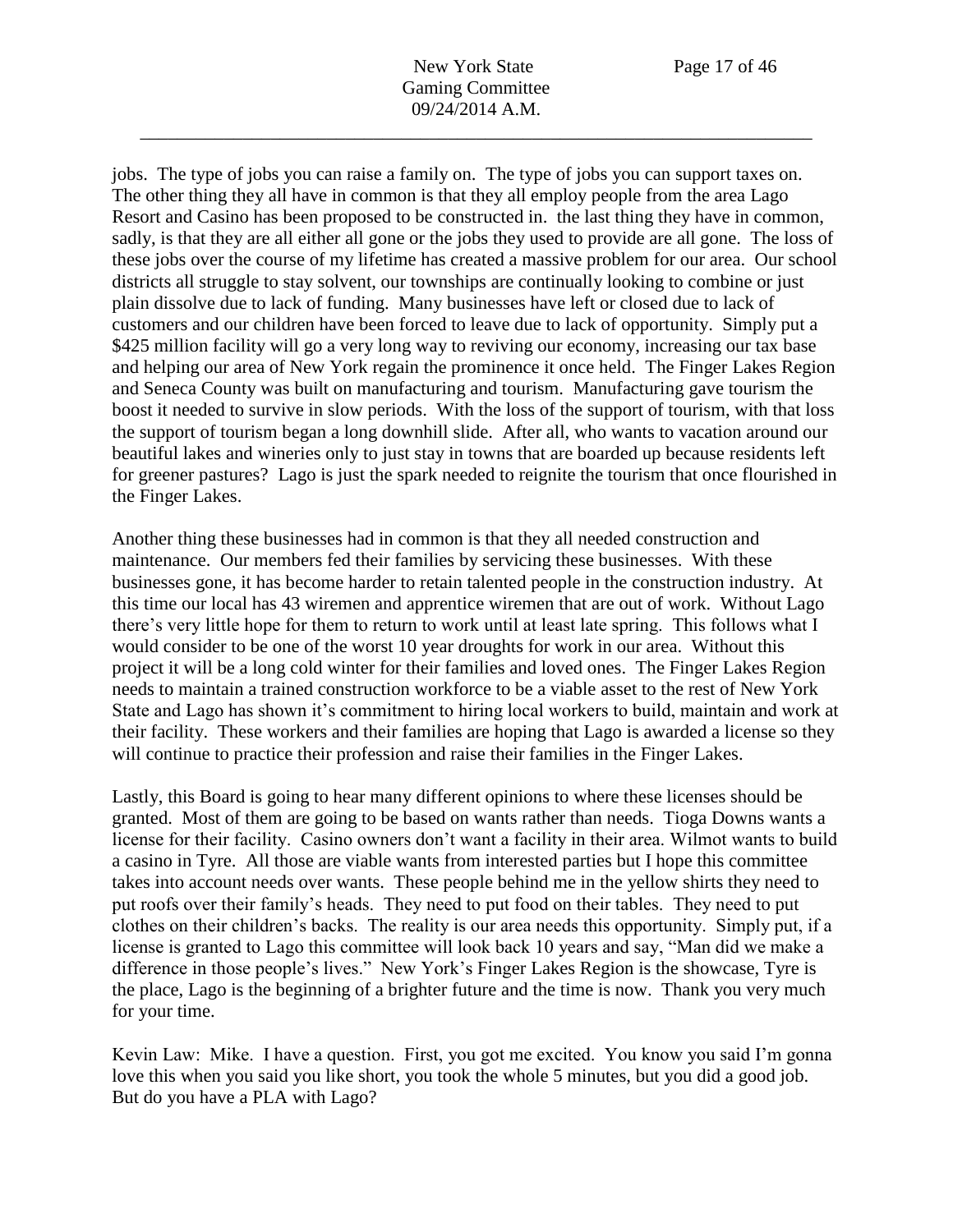Mike Davis: Yes I do.

Kevin Law: And does your 6000 members in your Building and Trades does that stretch down into Tioga County?

Mike Davis: It's partially, actually a member of our Building Trades for the IBW is also in Ithaca, Rochester and Syracuse, they all belong to the Finger Lakes Building Trades, as do most of the other trades. Being the rural area that we're in, we encompass quite a bit and take a swath out of a lot of different areas.

Kevin Law: Would your members work whether we granted one at Lago or Tioga or in Broome County at Traditions?

Mike Davis: Not necessarily no. No, they would definitely work at the one we're at now because it's our region. They would be considered travelers in other areas and it would be on a first come, first serve basis. Like now, the 43 members I have out of work none of them, a few of them aren't with their families currently because they're working in Albany. That's the nature of the beast sometimes in our profession. But to actually add on to that, we not only have a PLA but we also have maintenance agreements and everything for years after the fact. So this will be a provider for us for a long time to come.

Kevin Law: Thank you. James Smith. Is James here? Nope. Wendy Post.

Wendy Post: Hi my name is Wendy Post and I'm here to represent Jeff Gural and Tioga Downs. Just a little bit about myself. I am a veteran paratrooper and a 20 year Department of Defense News reporter. I relocated to Tioga County from Europe in 1994 and I am originally from Rochester, New York. So that's just a little bit about me.

One of the things that I wanted to talk about with Jeff Gural is his philanthropy. He's a very giving individual that has done an awful lot for our community and as a news writer when I cover a story that's close to my heart I get awards for it and it gets international coverage. Jeff Gural has this gaming license in his heart. So I'm really excited to see what he would do with it once awarded. I don't want to go into a whole lot that's already in all the proposals that everybody's read. I want to talk a little bit about the veteran coverage. As a military veteran that served in combat areas I'm also a caretaker of my mother. It was very important for me to get here today because I really feel that Jeff Gural has done a lot for our community. He supported the veterans over the years, hundreds of thousands of dollars including the last Trace Atkins Concert that he had the facility. He took a defunked property that had old mobile homes and everything else on it and he turned it into a great place for people to go. He supports veterans 100%. We have a reserve facility being built right down the road and his support of veterans combined with his philanthropy I believe is a total positive. And Jeff Gural is a man that can be trusted to do what he says he's going to do. I don't think it put it in words, I think he's already showed it through his actions. As a news reporter I've stated my opinion. I stick with my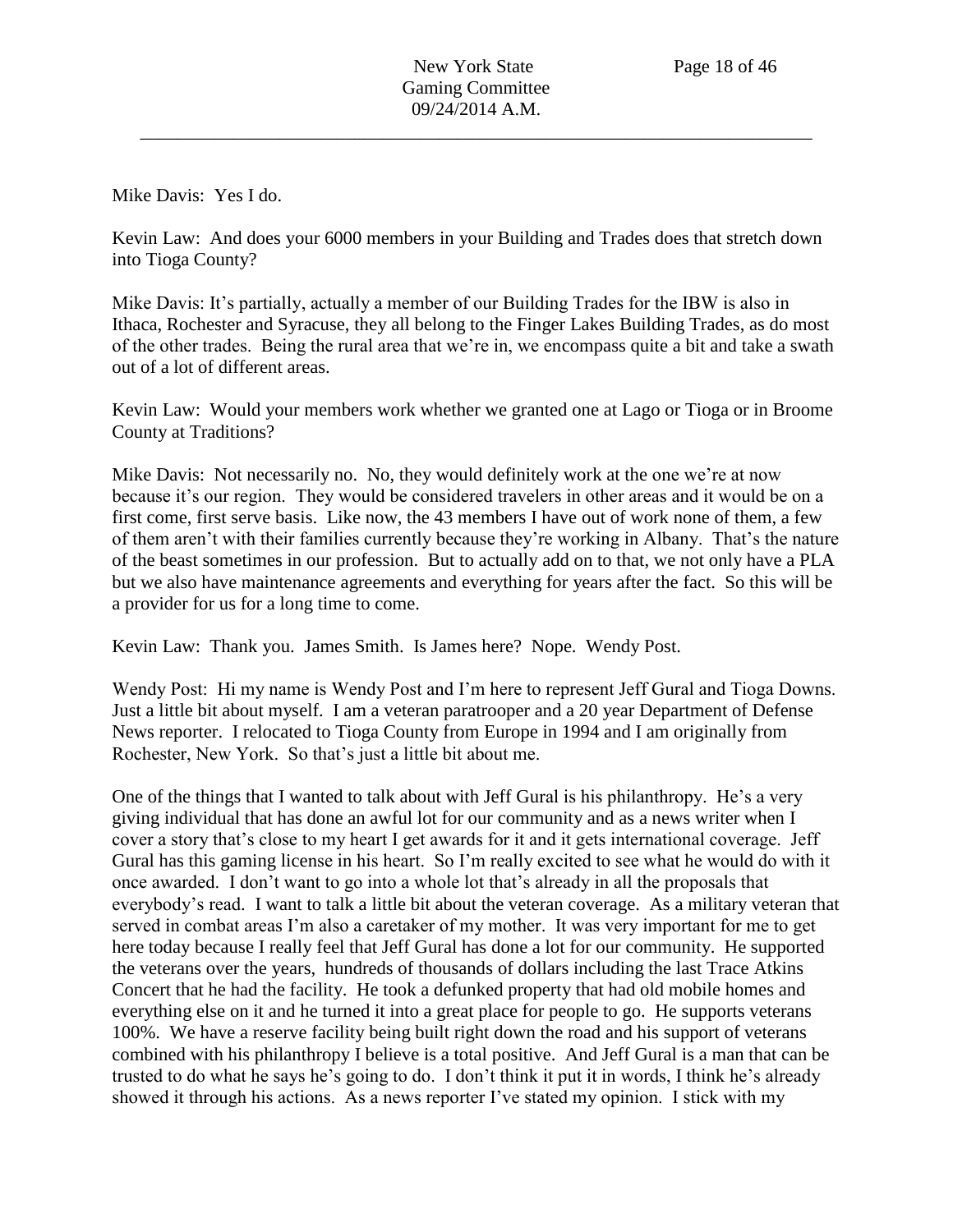opinion. He's the man that definitely proves his word. When our area flooded and everybody knows it flooded from here all the way down to Scranton, Pennsylvania, Jeff Gural activated his employees and had them out there giving water to people, helping them. I was flooded. I had 4 feet of water so my mother had to be carried out so I was personally affected and when I saw the philanthropy of them and what the employees were doing with their time, it really touched my heart. So I go back to what I'm saying about when I cover a story that's close to my heart, that story is perfect, it's successful, I get awards. I was just awarded the Firefighter Association Award last year because it was close to my heart. Jeff Gural has done so much work to make this happen and it's close to his heart. And he's got an awful lot of support. I don't want to go on with a big long list.

Going back to talking about some of his philanthropy, he did end up purchasing a rescue boat for one of the fire departments in the event that there was another flood. Those are just some examples. He has supported United Way and the things that he has done for veterans is beyond belief. And I think because of that Jeff Gural 100% deserves this license and I thank you for giving me the privilege of speaking today.

Dennis Glazer: Wendy we did meet Jeff a couple of weeks ago when he presented to us and we saw examples of that and heard about it at that time as well. He's obviously a very good man.

Wendy Post: Yeah, he's always around. He's always shaking people's hands, he's a very good person and I believe that this application for license is in his heart.

Dennis Glazer: Thank you.

Kevin Law: Thank you Wendy. Teresa Saraceno. Teresa Saraceno? No Teresa?

Teresa Saraceno: Good morning. I'm Teresa Saraceno, Deputy Director for Economic Development for Tioga County. I want to thank you today for the time to express our emphatic endorsement of the granting of a license to build and operate a full casino, gambling casino in Tioga County. This expansion has the full support of Tioga County residents, businesses in each of our towns and villages, the surrounding counties along with regional economic development organizations, chambers of commerce and tourism. There have been no opposing groups formed against the Tioga Downs site. In fact Tioga County residents voted overwhelmingly in favor of passing resolution 1 authorizing gaming in New York State. Consideration must be based on the daunting record of Tioga Downs to meet deadlines and keep promises. The employment programming, facility enhancements, marketing, investment, performance, revenues and taxes along with complete local and regional support have all been stellar. I cannot overstate what the immediate and long-term economic impact of full casino operation at Tioga Downs would have on Tioga County. While we applaud our areas resiliency from the devastating floods and lost industries, we very much appreciate how the Tioga Downs Project represents an infusion of opportunity for a wide variety of new jobs and growth of support businesses. Tioga Downs is the most centrally located to best serve the southern tier region. This location is best situated to draw out of state money to New York due to their close proximity to Pennsylvania. They're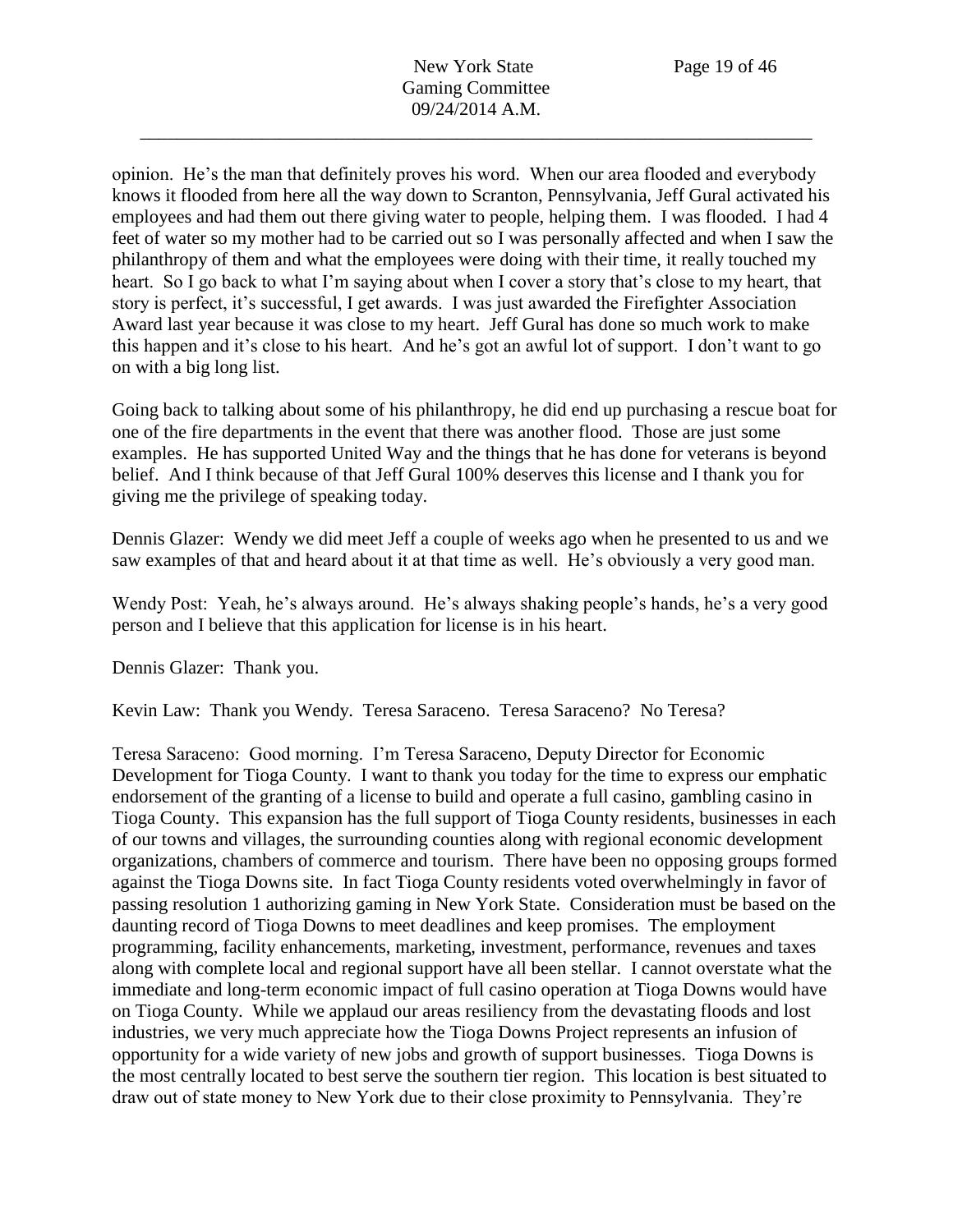New York State Page 20 of 46 Gaming Committee 09/24/2014 A.M.

\_\_\_\_\_\_\_\_\_\_\_\_\_\_\_\_\_\_\_\_\_\_\_\_\_\_\_\_\_\_\_\_\_\_\_\_\_\_\_\_\_\_\_\_\_\_\_\_\_\_\_\_\_\_\_\_\_\_\_\_\_\_\_\_\_\_\_\_\_\_\_\_

beyond the competitive reach and redundancy to any other already existing casino operations in New York and Pennsylvania. It's ideally situated at the gateway to Finger Lakes. The present facility requires only improvements to their existing operations, not an entirely new build. This will allow the facility to be operating this casino in a much quicker timeframe. The construction of a 105,000 square foot parking garage is nearly completed. There are plans to construct 135 bed hotel with adjoining 86,000 square foot convention event center and roof top terraces over looking the race track is ready to go. There is room for even more growth and there are no issues with neighbors or traffic congestion. Their operation already encompasses an established horse track, and inclusion of a golf course, the parking garage along with an extensive year long event schedule. Tioga Downs is well established and has demonstrated a sincere commitment to the community since their opening. They have provided assistance to those in needs of flooding, at times of flooding. They've made contributions to area agencies, food banks, veterans groups, and individuals in need. Their commitment is already well proven. It's not about what they plan to do, but rather what they've already been doing for years. Tioga County is a compelling logical and the best candidate to be awarded the gaming license. Thank you for your time and consideration.

Kevin Law: Teresa just a question. Teresa could I have a question for you? You know it's interesting in the last 2 days, some of this process is sort of counterintuitive. You know you usually have Mayors and supervisors talking about how great their town is, how great their city is and we heard in the last 2 days, you know, they would highlight how high their unemployment is and then the next Mayor would get up and say, "Oh our town is worse, we have high poverty rates". In terms of the Tioga County stats, where are you guys in terms of unemployment rate, poverty rates in comparison to the regions. Do you have those figures?

Teresa Saraceno: They're 7% I believe the last I looked unemployment rate and we're staying even but we've been going down for 10 years. I mean we haven't come back and then the flooding really helped, did not help at all. We lost a few industries but they came back, they pulled up their boot straps. I was very amazed by our businesses and what they can do to get through that. But they got through it. They've got to survive. And actually it's this year and next that's going to really show. And this industry bringing in more jobs, they've already proven what they've done to bring in more jobs and investment is huge for us right now. Our hotels, you've heard it over and over again about where we've been and what we're trying to do. So this is something that Tioga Downs has worked on for a long time. They're prepared, they're ready to go and it's something that we really, really need.

Kevin Law: Okay thank you. We had 2 folks who I called who were out of the room but now they're in the room, so I'm gonna let them go but you only have 4 minutes not 5 minutes. First one Martin Masterpole Is Martin here?

Martin Masterpole: Good morning thank you for the opportunity to speak. I apologize for my delay in traffic on the trip down from Syracuse, New York. As mentioned my name is Marty Masterpole I'm from Syracuse, New York. I served as the Second District Common Counselor. I then went to the Onondaga County Legislature and I now sit as the elected City Auditor in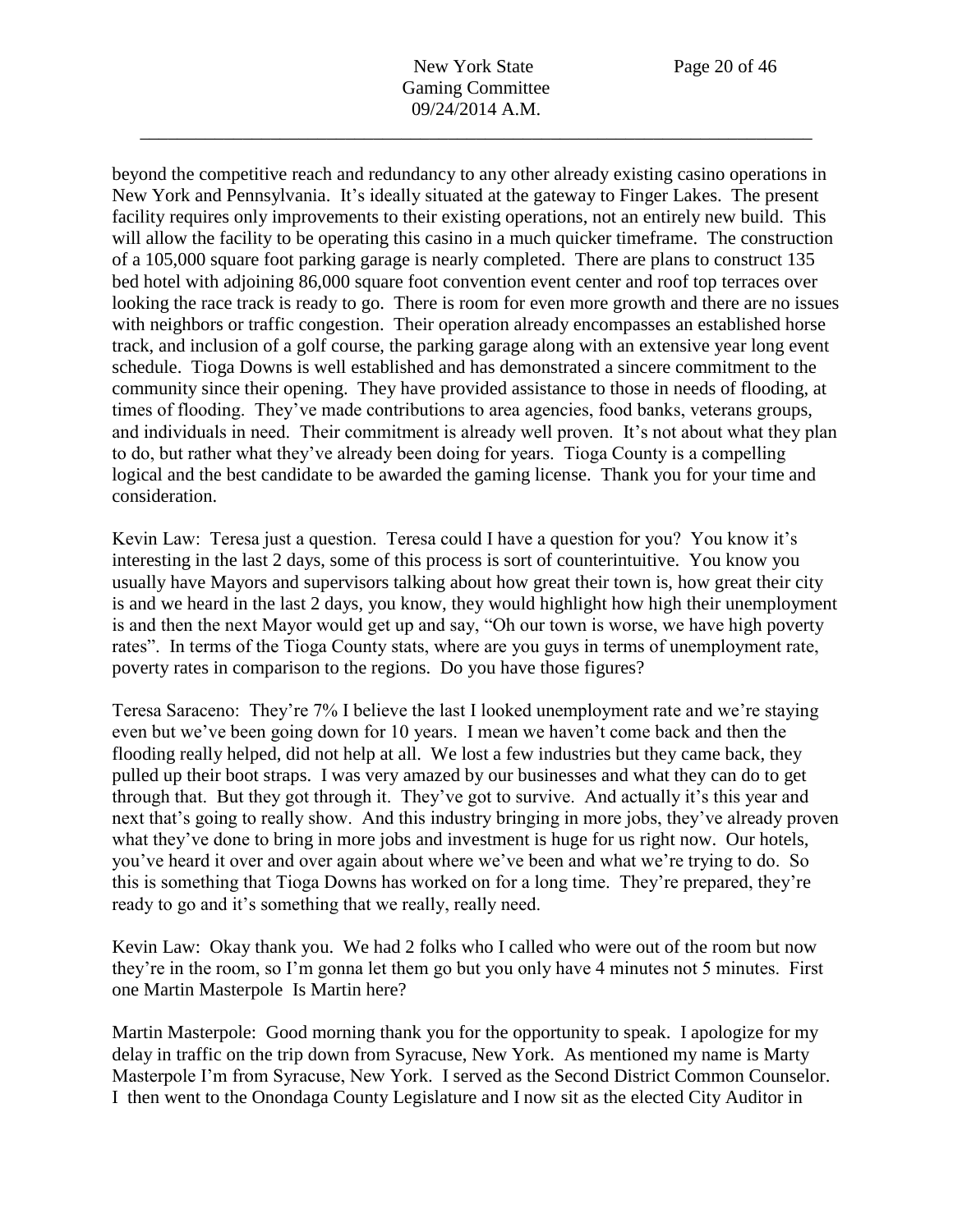Syracuse, New York. Born and raised in Syracuse. My family owns a small business that's been in business since WWII started by my father who actually taught me about the 3 B's in life. Be honest, be direct and then be seated, all of which I intend to live up to today. I'm here to speak in favor of the Lago Proposal. For numerous reasons most of which was eloquently already spoken by some members here about jobs in Seneca County. We also need and believe that those jobs will translate to Syracuse, New York. Syracuse is very much a part of the Finger Lakes region. We have in the western suburbs many wineries, many apple orchards, the whole agricultural gamut and it's a thriving business but it can be thriving more. Our unemployment rate I heard that was mentioned in Syracuse is at about 7% so we are on that cusp as well that these jobs will serve very well to the citizens of Syracuse and Onondaga County as well. It's about a 20-25 minute commute from the city limit up to the proposed Lago site. So it's certainly not out of the realm of possibility that the over 3000 jobs created between both construction side and the operational side will create. I believe the gaming industry is one we can have our opinions for or against it, but it certainly is here to stay. It's happening. The voters approved it. But during my tenure on the Onondaga County Legislature, we did approve a resolution in favor of a casino that was proposed at the time and through licensing reasons the state chose to go in this direction. But as I said, I was going to be brief. It's very important to the citizens of Syracuse. Those jobs both in the building trades and construction. I know they spoke of the PLA that's very important to our industry. We believe it really can put us on a level playing field with some of our neighboring counties and neighboring regions and I ask you to support and to choose Lago for this license. Thank you.

Kevin Law: A question. Are you an elected official or appointed official?

Martin Masterpole: I'm an elected official. I'm in my third or fourth year.

Kevin Law: Thank you very much. James Smith.

James Smith: Good morning and thanks for your consideration. My name is James Smith, I'm the Seneca County Manager and today, as I'm sure you've imaged I'm here to speak in support of the Lago Resort and Casino and I'm honored to do so. I'd like to share about myself and so many others believe that the Lago Casino plan is best for Region 5 of the State of New York. Lago, as others have said will create about 1800 new jobs, attract about 3 million visitors each year and will be a catalyst for private reinvestment ultimately generating more growth throughout Region 5 in the State of New York.

I'd like to specifically speak to exactly what Lago's proposal means to localities and the citizens we serve. Seneca County itself has lost a significant number of high paying jobs over the last few decades with the closing of the Philips Plant, the former Seneca Army Depot, and the Willard Psychiatric Center among others. Our population continues to age and our tax base has shrunk. Given these realties the Lago development and management team are welcome partners to Seneca County. Lago's host agreement meets all of the specifications of mitigating impact. Our legislative body, the Seneca County Board of Supervisors voted unanimously in support for the Lago Project and I know you heard from Ron McGrevy the supervisor for the town of Tyre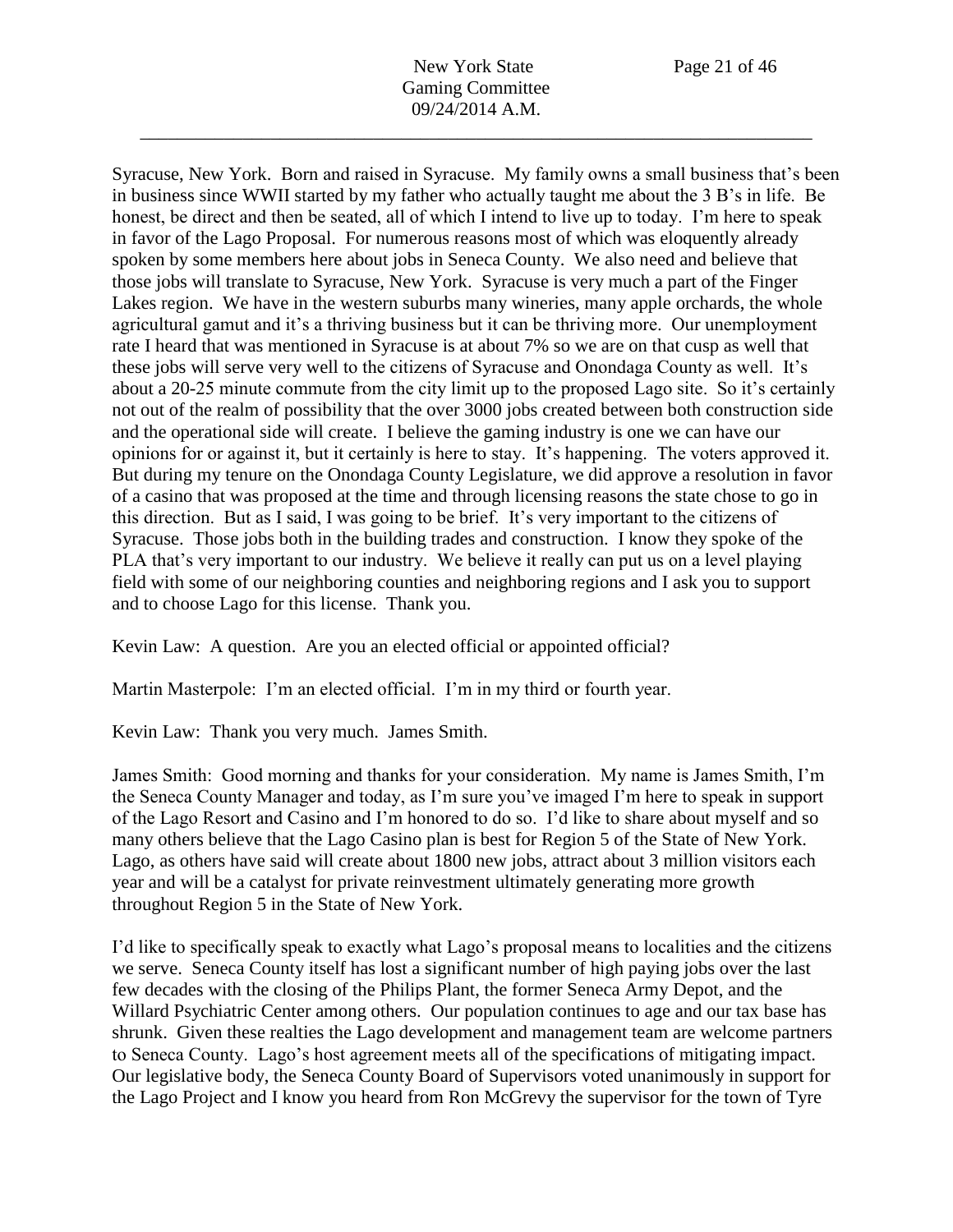who supports the project emphatically. Seneca County has a high poverty rate of nearly 12% and the lowest per capita income for the region. We spoke about unemployment, a significant issue for Seneca County is underemployment which is what helps to contribute to the lowest per capita income in the region. In the face of these challenges Lago represents a major boost to the local economy. As the Board is aware, Region 5 is an L shaped collection of counties encompassing two distinct gaming markets that stretches from the northern to the southern border of the state. This region runs through some economically distressed areas. The counties in region 5 currently do not receive distributions from existing casinos. For the 7 counties in region 5 this chance to have a share of gaming revenue is an opportunity for us to secure a stronger local economy, increase tax base and a catalyst for economic development. And all of those things add up to the jobs of the future. Lago is a significantly larger investment compared to the other proposals in our region. This project has potential to make the largest difference in any of the regions. It's scope, partnerships and commitment to workforce development makes Lago and the entire region an even more likely destination once Lago opens. In addition, Lago's commitment to jobs, it's projected revenues and positive impact are far greater than other proposals in this region. Lago's success is based largely in its location. When you look at a population density map of the region, you see that the largest population of adults lies within a 90 mile drive time radius to Lago. And that's an important issue. This 90 mile radius has more than 2.1 million adults living in it. The adult population within a 90 minute drive time radius of Tioga totals only 826,000 adults and the same 90 minute drive time to Traditions amounts to 1.4 million adults. Gaming revenue projections are directly affected by population concentrations, especially within that all important 90 minute driving radius. By building a casino in a larger marker you can expect to attract more visitors. And that may seem like an obvious thing but I think it's important to talk about and that's why I wanted to raise that point. Projections show that Lago Casino and Resort will be capable of generating gaming revenues of over \$263 million a year or a net of \$130 million per year in new gaming revenues to the state, \$130 million a year in new gaming revenues to the state. By building the right project in the right location all 7 counties in region 5 and the State of New York will benefit. Lago is projected to generate at least \$77 million in gaming tax to the state. The distributions to Seneca County and the town of Tyre as host municipality will equal \$7.7 million annually. Non casino counties in region 5 are also expected to receive \$7.7 million annually with distributions made to each of the remaining 6 counties based on their population. In addition, Lago will distribute about \$6.4 million annual to local governments and those are some pretty big numbers and some significant dollars for local government that struggle. This brings the total annual distribution to local government to \$21.8 million. The private investment of \$425 million will make a significant positive impact in region 5 as it relates to jobs. I also believe the competition this will for its existing casinos, this competition will enforce existing casinos to respond to improve meaning the State of New York and all of its regions will benefit from that investment of dollars. I appreciate the opportunity to share this information with you today. I urge you to support and select the best development for region 5 and the State of New York and for the reasons I've cited, I believe that best development is the Lago Resort and Casino, it's certainly the best for Seneca County. Thank you very much.

Kevin Law: James are you the, act as the county executive or is there a county executive too?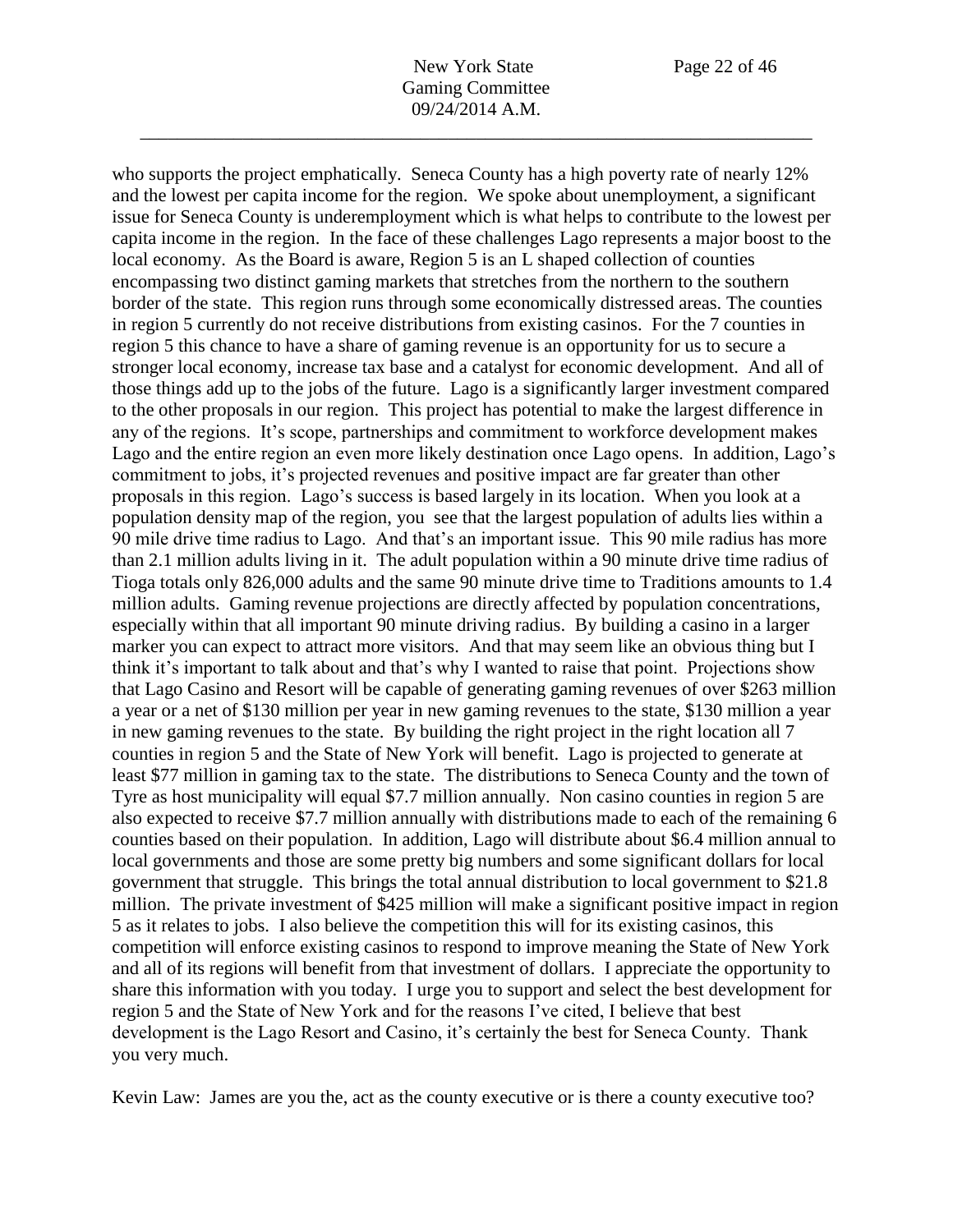James Smith: No, Seneca County has a Board of Supervisors and …

Kevin Law: Equivalent okay. Thank you very much. Okay now we go back to the other list of people who signed up today. Next up is Lisa Cartilage. Oh I thought that was Lisa getting up. No Lisa. Candace Jones.

Candace Jones: Good morning. My name is Candace Jones and I'm here in support of the Traditions Casino and Resort. I have been in the hospitality business for over 40 years. I am President of the Broome County Hotel and Motel Association. The past 25 years I have been a hotel general manager here in Broome County. When I first came to Broome County I saw that the hotel business was booming. Much so that they built several more hotels for the increase of business. Due to 9/11 and two devastating floods we have seen a decline in occupancy by the tune of 20%. We've seen businesses close. I think people do not understand how much business hotels bring into a community. We not only have our own sales team along with our convention and visitors bureau, we bring in conventions and conferences which also affect shopping malls, gas stations, grocery stores. I believe that by bringing a casino into Broome County and awarding it to Traditions would definitely not only help jobs but will also help the occupancy of other hotels and then eventually we will build another hotel at Traditions. This has also affected an occupancy tax which affects the county budget. So, again I would like to give my support from the hotels in Broome County to Traditions Resort and Casino. Thank you.

Kevin Law: Guy Howard.

Guy Howard: Hello my name is Guy Howard and I'm a lifelong resident of the southern tier, Binghamton area. And I also, at this time I am President of the Southern Tier Harness Horseman's Association and we're based at Tioga Downs. In my position there I represent the 300+ horsemen that race at Tioga Downs during the summer months. I've been involved in harness racing for approximately 25 years and I've been training and breeding for approximately 20 years. I'd like to tell you what it means to a horseman to have a harness track in the southern tier and our contribution to the economy of the southern tier. During the month of April, horsemen from around the east and south all move into the Tioga Downs barn area. There's approximately 100 horsemen that come here and they live here for the 6 months that we are racing at Tioga Downs. So if you take these 100 horsemen, I say they live here, they rent from people, they shop in the southern tier, they eat at the restaurants in the southern tier, they go to movies and they do other types of entertainment. Their boundaries don't stop at the Tioga County line. These horsemen also go into the Broome County and Chemung County areas to do their shopping and participate in the economy in the area. Along with their horses, we have approximately 300 horses on the grounds, so with the horses there, they need saw dust for bedding, they need grain, hay. We have people in the local area provide all these supplies for our horses. Again that's helping again with the economy and the agriculture in the southern tier. Some of these horsemen even stay for the winter now because Tioga Downs has opened up winter training. In fact one of our horsemen bought a home on Eagle Drive that is adjacent to where the Traditions Casino is proposed and I think if he knew that the peace and quiet and the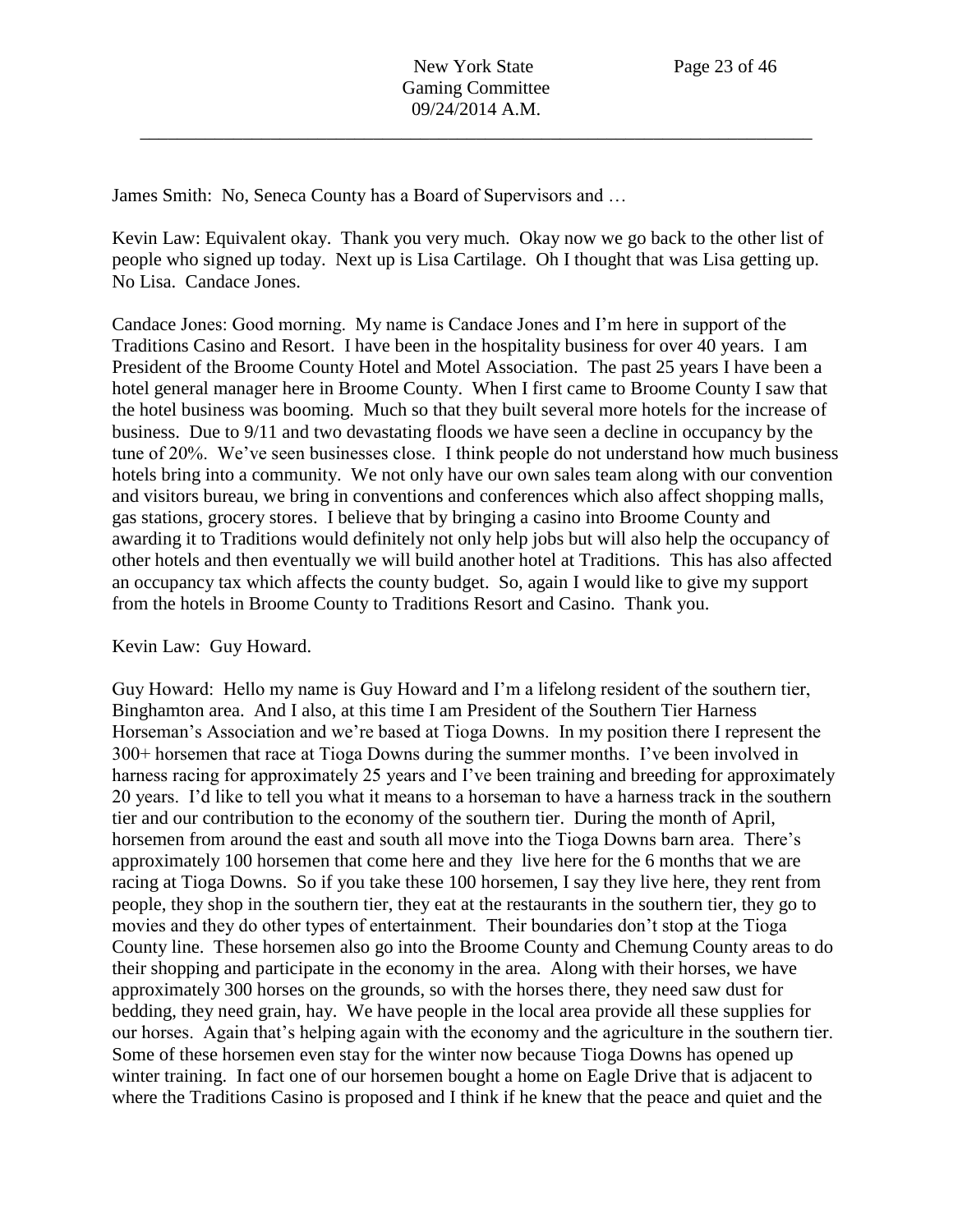grass wasn't going to be there, that it was going to be a casino area he may not have even bought that home there. The horsemen at Tioga Downs, we don't just collect purse money. Part of our money goes to donations around the southern tier. One of our partners that we donate to is the southern tier food bank and just our horsemen alone we've given over \$50,000 to the southern tier food bank which again helps the counties around Tioga County along with Tioga County itself. It really would be a shame to have harness racing stop at Tioga Downs which is a possibility if they didn't get the casino. Some people don't think you could survive with 2 casinos in the area, I'm one that thinks you probably can't survive with 2 casinos within 25 miles of each other.

Lastly, I'd like to tell you that all this casino talk was started back in the year, I think, 2000 by horsemen in New York State. There was a group of us, probably 200 that went to Albany, we lobbied and lobbied and lobbied to get the VLT legislation that was passed that started all this casino talk and that was basically 14 years ago. So what I'm asking you is if you're going to decide on a casino you should decide on a casino race track or Racino, whatever you want to call us because they should have preference because it's the horsemen in New York State that started all this and w would like you to consider Tioga Downs as we're there and the horsemen of New York State would really appreciate it.

Dennis Glazer: Yesterday the folks in the Catskills said that they started the process 50 years ago.

Gary Howard: Well I don't know. Well it took them a long time then cause I know I walked the grounds in Albany in the year 2000 and helped push for the VLT legislation that started all this.

Dennis Glazer: Maybe you guys made it happen faster. Thank you.

Kevin Law: Kathleen Mammy-Moore.

Kathleen Mammy-Moore: Good morning. My name is Kathleen Mammy-Moore, I am Chief of Staff to Assemblyman Clifford Crouch. Unfortunately he had a previous engagement that he could not reschedule so he has asked me to come and read a letter and I am very happy that you're allowing me to do that. "As you know the southern tier is a region where IBM, SynchroLink and Endicott Johnson Shoes started, and many other businesses and innovations. In recent years it has suffered through significant job losses due to our diminished manufacturing bases, the flight of our talented and youth residents and unparalleled flooding that has devastated our communities. We can overcome such adversity. We have people, the infrastructure and the desires to do so. The people of the southern tier stay because they love their communities and want to be part of the revitalization efforts. What will it take? Awarding one or more casino licenses in the southern tier is a catalyst creating a destination resort. It's a key and first step. He has been outspoken and supporter of one or more of the casino license applications. Tradition Resort and Casino in Johnson City, while the proposed casino site is not in his district, many of his constituents as well as the people throughout the southern tier region will benefit from the project. The proposed Tradition destination resort will create over 1000 permanent and 102,000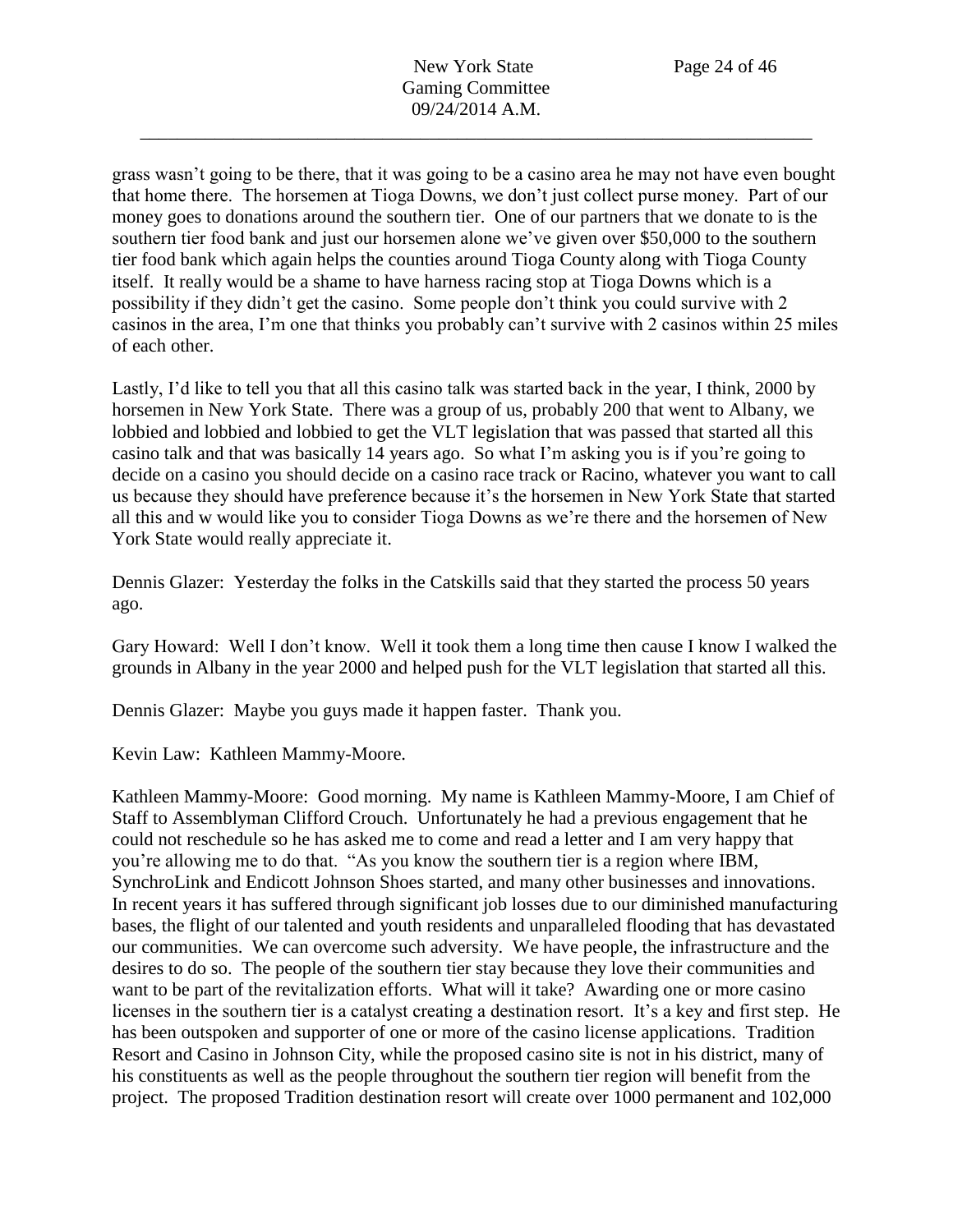construction jobs with an annual of \$34 million in payroll. The permanent jobs will pay \$15,000 more than the county average which is very, very low at the present time. During the first year Traditions will provide \$190 million in direct and induced spending from employment while an ongoing impact of \$130 million annually. This is money spent in our contractors and other businesses and services. The New York State will receive \$34 million annually in payments while the host community and Broome County will receive \$6.5 million annually. These are critical, well paying jobs. This is a revenue that can be supplemented local services, infrastructures and stabilize local property taxes. Traditions is simply the right project in the right community. I urge you to remember that the local goal in awarding a casino license is to provide the most benefit to the host and nearby communities. Following that simple guide it is obvious that Traditions Resort and Casino near the heart of Broome County should be awarded a casino license". I thank you for allowing me to take the time to represent Assemblyman Clifford Crouch. Thank you.

Kevin Law: Thank you. Brian Rumple. Brian here? Guy Howard.

Dennis Glazer: We just had him.

Kevin Law: Oh yeah I'm sorry we just had you Guy. I didn't put a check mark next to your name.

Dennis Glazer: It was memorable.

Kevin Law: Don't listen to him it was. Todd Anderson. Okay. Dave Lundy. Dave? Alright.

Dave Lundy: Good morning, I'm Dave Lundy I'm the Operations Manager for the Williams Auto Group, we're headquartered in Sayre, Pennsylvania. We operate 6 new car dealerships in the northern tier of Pennsylvania and southern tier of New York. We consider our company a partner with all the communities and organizations that touch our primary marketing area of our dealerships. When Tioga Dows and Jeff Gural came to Nichols, New York and invested in reopening the harness facility, our company immediately started to support their efforts to grow and market their harness racing and the gaming facility as a destination attraction in the southern tier and we continued this marketing partnership to today. We've sponsored vehicle give aways with both the casino and at the track continuously since they opened. Tioga Downs has created a tourist and recreational facility that our [unclear] has been proud to support. Beyond the business relationship, we've grown to appreciate how similar their community focus is to our own. We have both continually supported the community and charitable efforts throughout the northern tier and southern tier region. Tioga Downs has also helped us with the sounds of scion which was the final result of our companies challenge to three local high schools, future business leaders of America clubs. They competed for a chance to create a multimedia event to help us introduce and market the scion brand to our area. Tioga Downs helped by participating in the planning process with the winning team and hosted the winning team's event at the facility. Both Tioga Downs and Williams Toyota of Sayre were recognized nationally by Toyota Motor Sales for this event.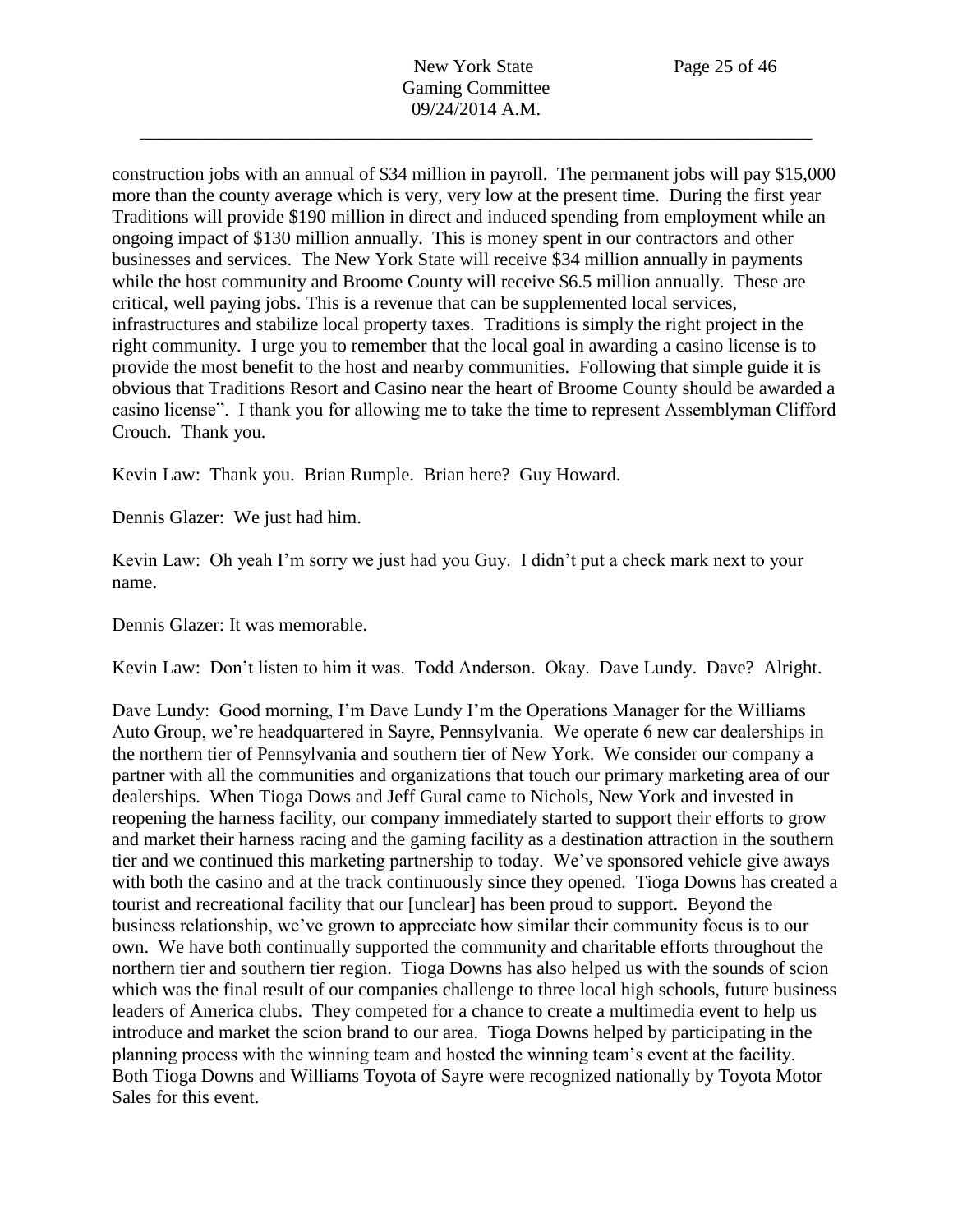Finally, in 2011 both of our businesses were directly affected by tropical storm Lee. Tioga Downs, while dealing with the clean up effort at their own facility participated in the aid, relief and clean up of the surrounding communities that were devastated by the floods. While most businesses and their owners would be overcome by the issues at their own facilities, Tioga Downs and Jeff Gural sent all of the personnel, equipment and expertise that they could muster out to the communities that found themselves in need. In closing, Tioga Downs and Jeff Gural have proven themselves to be deserving members of our community. We support Tioga Downs and feel that they've earned the right to have the New York Gaming Facility Location Board grant them this new license.

Kevin Law: Thank you. Barry Hammil. Barry Hammil.

Barry Hammil: My name is Barry Hammil, I'm an architect living and working in Aurora, New York, Cayuga County. I'm in support of the Lago project. I have no affiliation with the developers. Aurora, New York is approximately 20 minutes south of the proposed Lago site in Tyre. It's on the south side of Cayuga Lake and it's on the scenic byway Route 90. First hand, I have witnessed the evolution of the village of Aurora and the Finger Lakes Region for the last 20 years and it really has resulted in a lot of tourism and spurred a lot of small businesses. While the quality of life in Finger Lakes is second to none, the Lago Project would infuse much needed prosperity to the businesses, building trades and construction in the Finger Lakes. Thank you.

Kevin Law: Thank you. John Hand. Gary Bonadona.

Gary Bonadona: Hi, good morning. Thank you to the Board for committing the time to hear all these remarks. My name is Gary Bonadona, Jr. and I work with the labor union, Workers United. We are an organization that represents many different industries throughout New York State including workers in the gaming industry. I came here today to speak about why Tioga Downs located in the southern tier of New York should be awarded a casino license. My union Workers United represents the hourly employees at Tioga Downs, a dedicated workforce and a group that I feel proud every single day to work with and represent. Our union and Tioga Downs have a history that could be a model anywhere in the country for union and company relations. That partnership continued with us signing a labor peace agreement on the potential casino project. A labor peace agreement is designed to enable business operations to proceed without a labor dispute. Worker's rights will be protected and where there is a labor peace agreement, there is no disruption, resulting in successful business and cooperative relations between labor and management. It's a win-win situation for the workers the employer and the community.

Tioga Downs is an honest company with a benevolent owner in Jeff Gural who does countless charitable activities for the area in the southern tier with Tioga Downs is located. He is a handson guy who has been a phone call away from me for any project or issue no matter how big or small. Tioga is a new and beautiful facility and expansion for table games, a brand new hotel and added convention space can be turned around quickly and will result in putting more people to work and immediately giving the region a shot in the arm. It would be a shame and a missed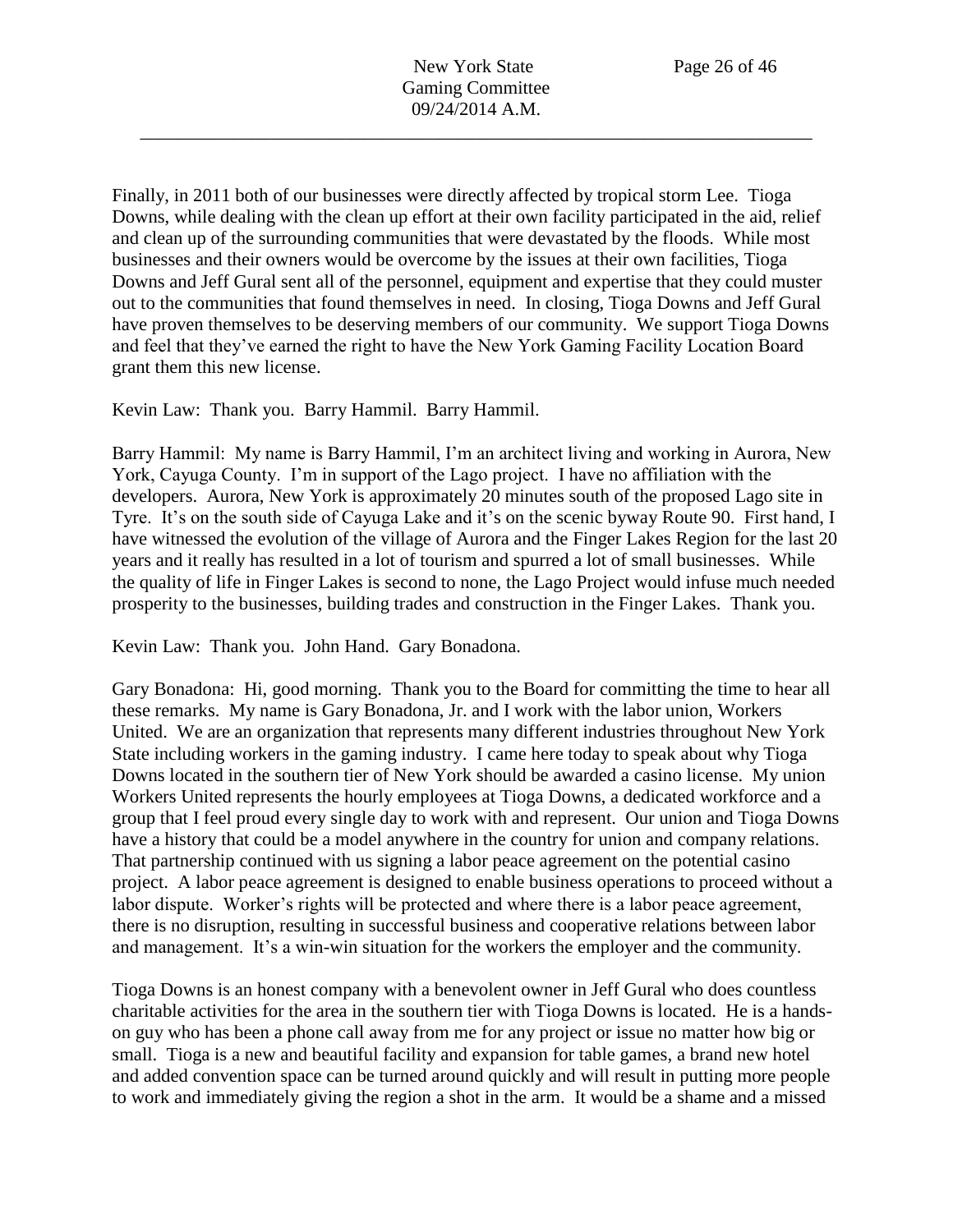opportunity if Tioga is not awarded a casino license. All the components and pieces needed for a successful casino are in place there. The workers I represent at Tioga are excited. They are ready to continue their hard work and are ready to welcome additional employees and additional customers and we are eagerly waiting for Tioga Downs to be awarded a casino license. Thank you.

Kevin Law: Thank you. Steven Westcott.

Steven Westcott: Good morning. Thank you. My name is Steve Westcott, I'm from Vestal, New York. I'm a business owner in Broome County. I guess the, I don't have any prepared statement but first thing I want to say I guess is the decision on who gets this casino is one based on who needs it the most. Binghamton, they just did a study within the last 2 months it came out, out of 363 cities in the United States, not New York, we rated dead last for economic development over the next 5 years. We need it. The other thing is, is which location is going to work the best. I don't know if you've looked into any of the casinos that they've put down in the Pennsylvania areas, but right now all within a mile, or an hour down the road from me down in Scranton-Wilkes Barre they put Mohegan Sun. since they put it there, that area has just boomed, I mean boomed because it was in an area around Scranton, around Wilkes Barre, it continues to grow. They keep putting hotels up. I've been down there several times to the beautiful facility. Then you go not too far away to, I'm trying to think of the name of the other casino down in Pennsylvania, but its…

Dennis Glazer: Mt. Airy?

Steven Westcott: Mt. Airy. It's in a rural setting with nothing. It's a gorgeous place, it's been there for several years, they spent millions of dollars but there's nothing there, there's nothing going up around it. Then I look at Tioga Downs. It's a beautiful facility, I go down there myself, I enjoy myself. It's been there for 10 years and there's absolutely nothing has gone up around Tioga Downs. When you're planning a trip and you're going to a destination for either a vacation or just a weekend or whatever, you want to have something more to do than just go the casino. Where Traditions, we've got so much in Binghamton. It's a beautiful area I was born and raised in Vestal. We have the baseball stadium where the Binghamton Mets play. We have the Binghamton Senators which is Ottawa's farm team. There's antique shops, some of the best restaurants in New York State are right in our area. Traditions is a beautiful place, beautiful golf course, beautiful spa. If you get a couple who are going somewhere for the weekend, maybe the husband wants to go gambling and the wife doesn't want to gamble, she wants to go do something else…

Kevin Law: Or the other way around.

Steven Westcott: Or the other way around.

Kevin Law: Let's not get in trouble at home.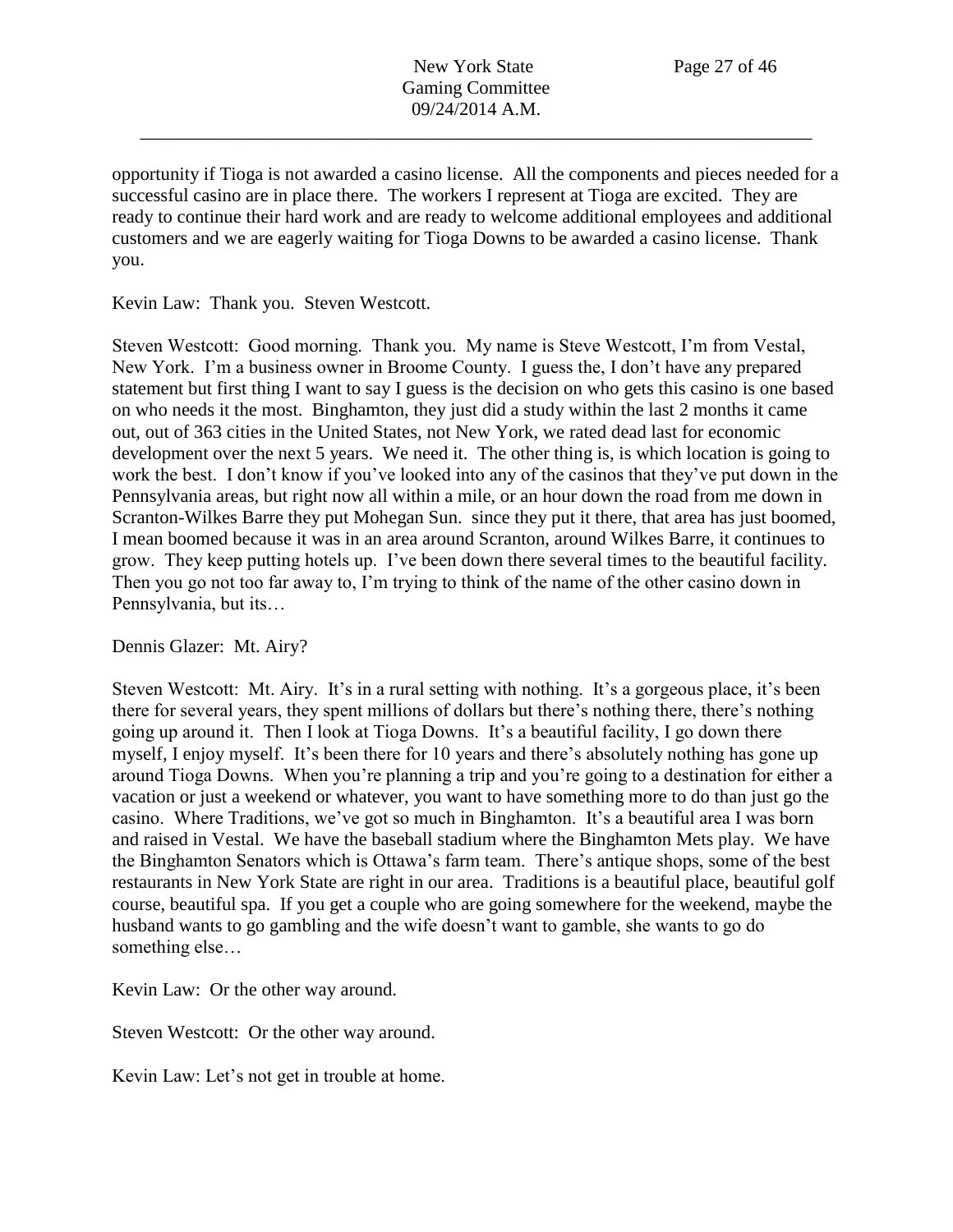New York State Page 28 of 46 Gaming Committee 09/24/2014 A.M.

\_\_\_\_\_\_\_\_\_\_\_\_\_\_\_\_\_\_\_\_\_\_\_\_\_\_\_\_\_\_\_\_\_\_\_\_\_\_\_\_\_\_\_\_\_\_\_\_\_\_\_\_\_\_\_\_\_\_\_\_\_\_\_\_\_\_\_\_\_\_\_\_

Steven Westcott: We have so much in our area, it is a beautiful area, I love it there. But we are dying. We need something and we need this. And I just, you know, going on to 3 locations again which one is going to work the best, I think Traditions is going to work the best because I think we have more to offer. I don't want to go, you know if you look a the other 2, they are right on the interstates. You get off the exit, boom you're there. You haven't driven by anything. You know you're probably going to get your complaints today that people are going to say, well we don't want the traffic in our area. Well traffic is growth. You've got to have traffic. You've got to have people coming in and out. You have got to have people driving by the restaurants, you've got to have people driving by the malls. We have that. You just get off the exit, there you are. You're at the casino, you get in the parking lot you go in, you gamble, boom your gone, you're on your way home. I don't think that's what was meant by this whole proposal for the casino. I think it was meant for economic growth and I think our area is the best. And thank you.

Kevin Law: Thank you. Okay we're going to just take a 3 minute break and then we're going back to the reserve list and first up will be Robert Aronson in 3 minutes. Okay back to our list of people who reserved times. Can we have quiet please, sir. Robert J. Aronson.

Robert Aronson: My name is Robert Aronson, I reside in Fayette, New York within Seneca County and I serve as the Executive Director of the Seneca County Industrial Agency. I am here to speak in favor of the application for the Lago Resort and Casino development in the town of Tyre and my comments are as much personal as professional. I'm a third generation native to Seneca County. My grandfather made his way here after emigrating from Russia at the turn of the 20<sup>th</sup> Century. He started a retail clothing store in downtown Seneca Falls prior to the great depression. My father was born in Seneca Falls and he took over the store after WWII. My two brothers and I also grew up in the family business. I grew up in this business before shopping malls and big box stores became popular in America. People worked and shopped locally. Local manufacturers such as Gould's Pumps and Sylvania Electronics were the core of our local economy and downtown businesses played a key roll in bringing goods and services to local families. Although my parents did not work in those local industries, it has always been known to us that the local industries have effectively sent my brothers and I to college. My brothers and I pursued other career paths that took our outside the area.

I took my current position in Seneca County 6 years ago. It should go without saying that serving as the Economic Developer for the community I grew up in is more than just a job. I found a much different local economy than the one I had left. I knew of many of these changes and challenges. The fellow who took over my father's business saw it close in 1996. by that time most of downtown Seneca Falls had changed. There were no more clothing stores, furniture stores, hardware stores, drug stores, soda fountains and the like. The decline of downtown wasn't only due to the proliferation of off Main Street retail stores. The economy I had returned to had changed in another way too. During the late 80s and early 90s the Sylvania Electronics plant closed putting almost 2000 manufacturing workers out of work. This was followed by the closing of the former Seneca Army Depot and Willard Psychiatric Hospital which eliminated another 2000 jobs between them. Imagine losing 4000 jobs providing above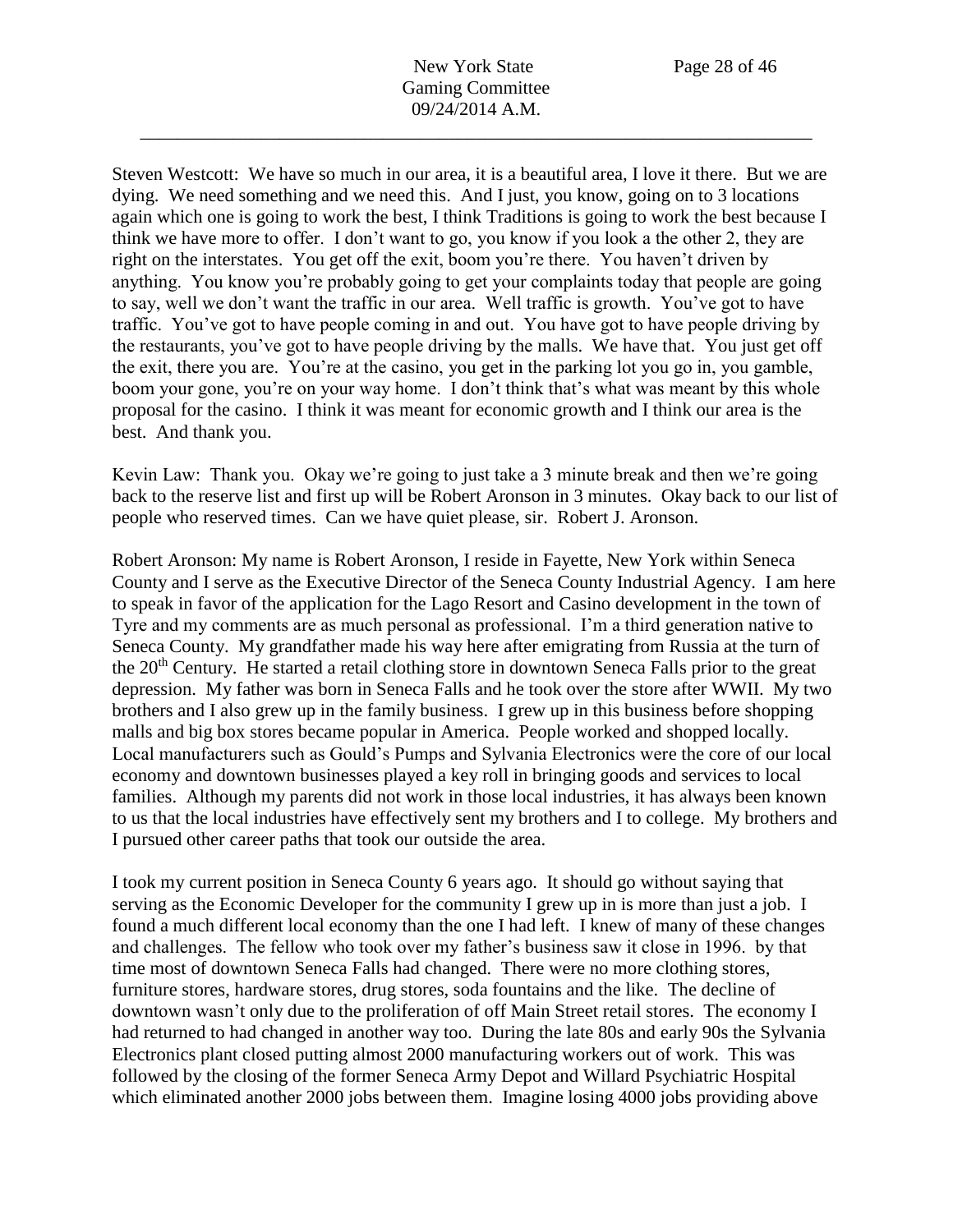New York State Page 29 of 46 Gaming Committee 09/24/2014 A.M.

\_\_\_\_\_\_\_\_\_\_\_\_\_\_\_\_\_\_\_\_\_\_\_\_\_\_\_\_\_\_\_\_\_\_\_\_\_\_\_\_\_\_\_\_\_\_\_\_\_\_\_\_\_\_\_\_\_\_\_\_\_\_\_\_\_\_\_\_\_\_\_\_

average income, all of them providing above average income in a population of 33,000 people. The population has not changed much in the last 30 years. It has aged. The tax base has now grown, it has shrunk keeping taxes high and property values low. Poverty has increased. Just drive the lesser traveled roads of this county for evidence of this. Lago provides the first large scale job creating even in all these years. The full and part-time jobs made available will enhance the community in many ways. The housing and commercial business tax base will expand making the area a more affordable place to live. The tourism businesses will be enhanced creating a greater quality of life as well as increasing sales tax revenue. The hole that was punched in the local economy back in the 1980s and 90s will finally begin to heal. A casino and resort can enhance the local economy in any area of the state. However, the magnitude of the proposal for Lago places it ahead of most applications throughout the state and particularly so in Region 5. Let's not let this opportunity escape us. Region 5 is a collection of similarly situated counties all in need of jobs and investment, all excluded from the Seneca Nation and Oneida Nation settlement payments, all benefiting the most by the largest Region 5 proposal, Lago Resort and Casino. Seneca County IDA installed sewer and water lines from Seneca Falls to the New York State Thruway several years ago to induce the very development now proposed by Lago. Lago Resort and Casino has the support of Seneca, Wayne, Schuyler Counties, numerous towns and local chambers. Has all the necessary land use and zoning approvals, and these approvals have been confirmed by not one, but two court orders. Lago Resort and Casino is the regional and transformational economic development plan for Seneca County and the surrounding counties. Thank you.

Kevin Law: Thank you. Robert has Lago applied to the IDA for benefits?

Robert Aronson: Not at this time, no.

Kevin Law: Do you expect them to?

Robert Aronson: Yes.

Kevin Law: Yesterday, all the developers or proposers, the host communities highlighted the fact that the developers in Orange County were not applying to the IDAs for benefits and using that as a selling point. And so I was just wondering what the Lago situation was.

Robert Aronson: I'm sure in other counties I understand that they have applied.

Kevin Law: Okay, thank you. Richard Deluca.

Richard Deluca: Thank you Mr. Glazer and Mr. Law for allowing me to speak this morning.

Kevin Law: Remember we have Mr. Rabinowitz and Mr. Thompson on the phone as well.

Richard Deluca: My name is Richard Deluca and I am a resident of the Town of Union. As a matter of fact I live very close to the proposed Traditions Casino and I travel the local 201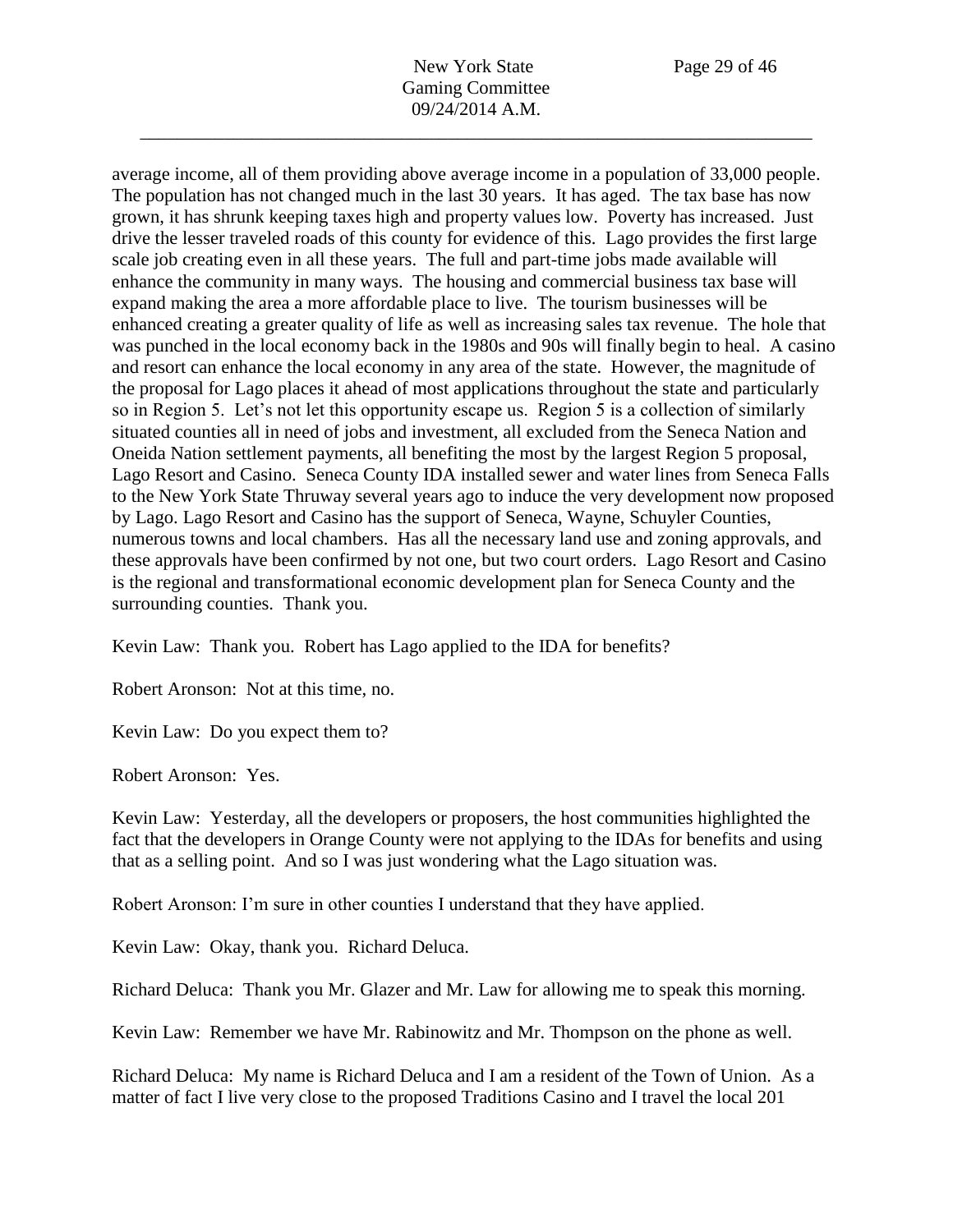highway and other local roads at least twice a day. And as such, I had the same concerns about Traditions Casino Hotel and outdoor venue that the following community leaders have recently expressed in writing.

First, on September 2<sup>nd</sup> Mayor Deemie of the Village of Johnson City wrote, and I quote, "It is important to note that even with the proposed mitigations fully implemented, the casino, hotel and outdoor entertainment traffic will have impacts on the village local transportation system that cannot be completely mitigated. Four approaches will now operate at a level of service F, considerably worse than the current conditions."

Second, on September 3<sup>rd</sup>, Jeff Winchell, Endwell Fire Chief wrote and I quote, "Again, I have several issues with the Traditions at the Glen water supply. I still feel that we have inadequate water for a fire at the current and proposed facilities."

Third, on June 18<sup>th</sup>, Allen Jones, Board Member and Secretary of the Waterman Center wrote, and I quote, "Traditions has given us a proposed memorandum of understanding. The Waterman Board discussed this document at our Board meeting this past Monday. We have considerable concerns about the environmental impact on the IBM Glen Nature Preserve from the increased traffic, lights on the grounds and car headlights, as well as noise from the proposed casino, cars and outdoor concerts. The noise from the construction and then 2000 cars and 4000 people a day will take away from the quiet atmosphere that people value in the IBM Glen Nature Preserve. Also, as an environmental education organization, we have concerns about promoting an activity that is not at all aligned with our goals."

And fourth, on September 4, Douglas Rayne local real estate developer wrote, and I quote, "I'm the owner of multiple properties in the town of Union. Despite the many claims to the public and town board members by the developer as to the expected economic benefits that will result from this project, he is already asking for economic aid from the citizens." Further quoting Mr. Rayne, "In a new story on the front page of the Press and Sun Bulletin on August  $13<sup>th</sup>$ , that article states that in addition to \$3.9 million in known exceptions the developer is planning to obtain a pilot program for additional amounts to be determined in property tax breaks in the application."

Fifth, in the casino full environment assessment form for the town of Union on September  $3<sup>rd</sup>$ , that's the impact on transportation,

A) projected traffic increase may exceed capacity of existing road network. Moderate to large impact may occur.

And this one is particularly important, other impacts:

F) The applicant proposes significant transportation improvements to mitigate the potentially large impacts to traffic. Proof that can be completed is lacking. Moderate to large impact may occur.

Then, regarding the impact on noise, pages 8 and 9, numbers

15a) The proposed action may product sound above the noise levels established by local regulation. Moderate to large impact may occur.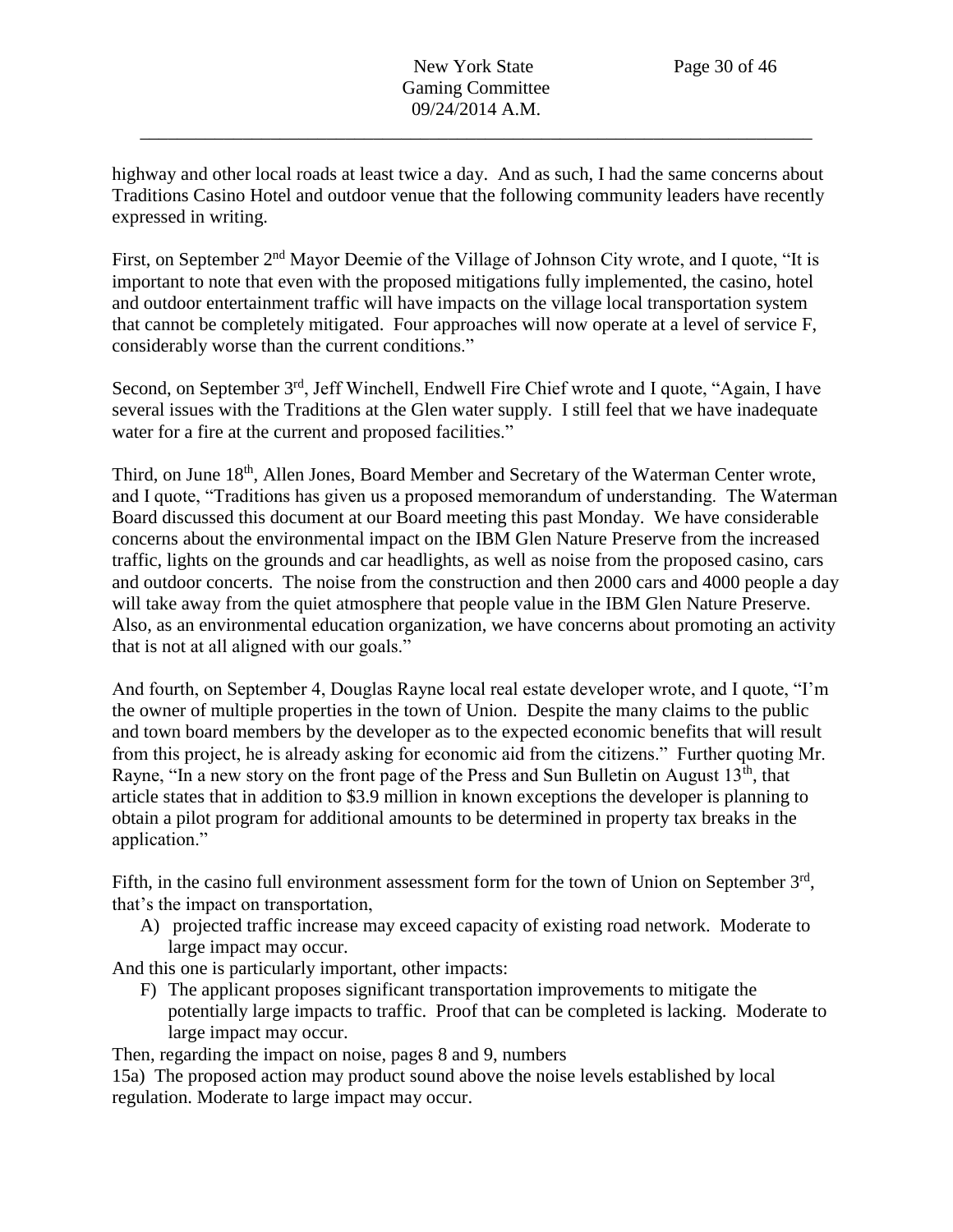And finally

F) other impacts – outdoor entertainment venue may be used 4 to 6 times per year. Applicant projects up to 35,000 attendees. Moderate to large impact may occur.

I've included copies of the documents from all of the above quotes from which they were taken. I have them here Mr. Glazer and Mr. Law if you would like them. And that's all I have to say. Thank you.

Kevin Law: Thank you very much. Robert Shipley.

Robert Shipley: Good morning gentleman. My name is Robert Shipley and my remarks today are in support of the Lago Resort and Casino proposal. Speaking as the majority leader of the Seneca County Board of Supervisors, in addition to our support resolution, we truly believe in the vision of the Wilmot family to create this regional destination resort. The Lago proposal will jumpstart our lagging upstate unemployment situation with 1200 construction jobs and the 1800 full-time jobs will reverse our long-term general job loss trend. In addition, the \$425 million Lago proposal is more than double the New York State minimum capital investment guidelines for the Finger Lakes area.

I grew up in the southern tier and I moved to the Finger Lakes area after college. I can assure you that your welcome selection of the Lago Casino would not negative affect the existing Tioga Downs Racino because it is located almost 2 hours away from the Lago site by car, well beyond the targeted 1 hour travel drive market that Tioga Downs referenced in their presentation.

Gentleman, let me explain another reason why you should choose Seneca County as the more appropriate location for this casino over the other 2 competitors in Region 5. Our county has been victimized by a loophole in the New York State Tax Code that has allowed the Cayuga Indian Nation to buy land and then refuse to pay property taxes on it, thus taking that land off our county tax rolls. In addition, the tribe's massive profits from selling untaxed cigarettes and gasoline have put our regional businesses at a severe disadvantage and resulted in shuttered stores and heightened unemployment. Your decision to site Lago in Seneca County would reverse the many years of undue hardship. At a time of increased local tax burdens caused by the Cayuga Indian Nation Property Tax Policies, we respectfully ask the Facility Location Board for an honest and a fair process where the best regional proposal for both New York State and the Region 5 benefits area is chosen without any political bias. Thank you for your attention and especially thank you for your service to New York State. We look forward to your anticipated selection of the Lago Casino Proposal.

Kevin Law: Thank you Robert. You will get an honest and fair process, no question about that.

Robert Shipley: Thank you sir, that's all we ask for.

Kevin Law: Thank you. Christine Jefferies.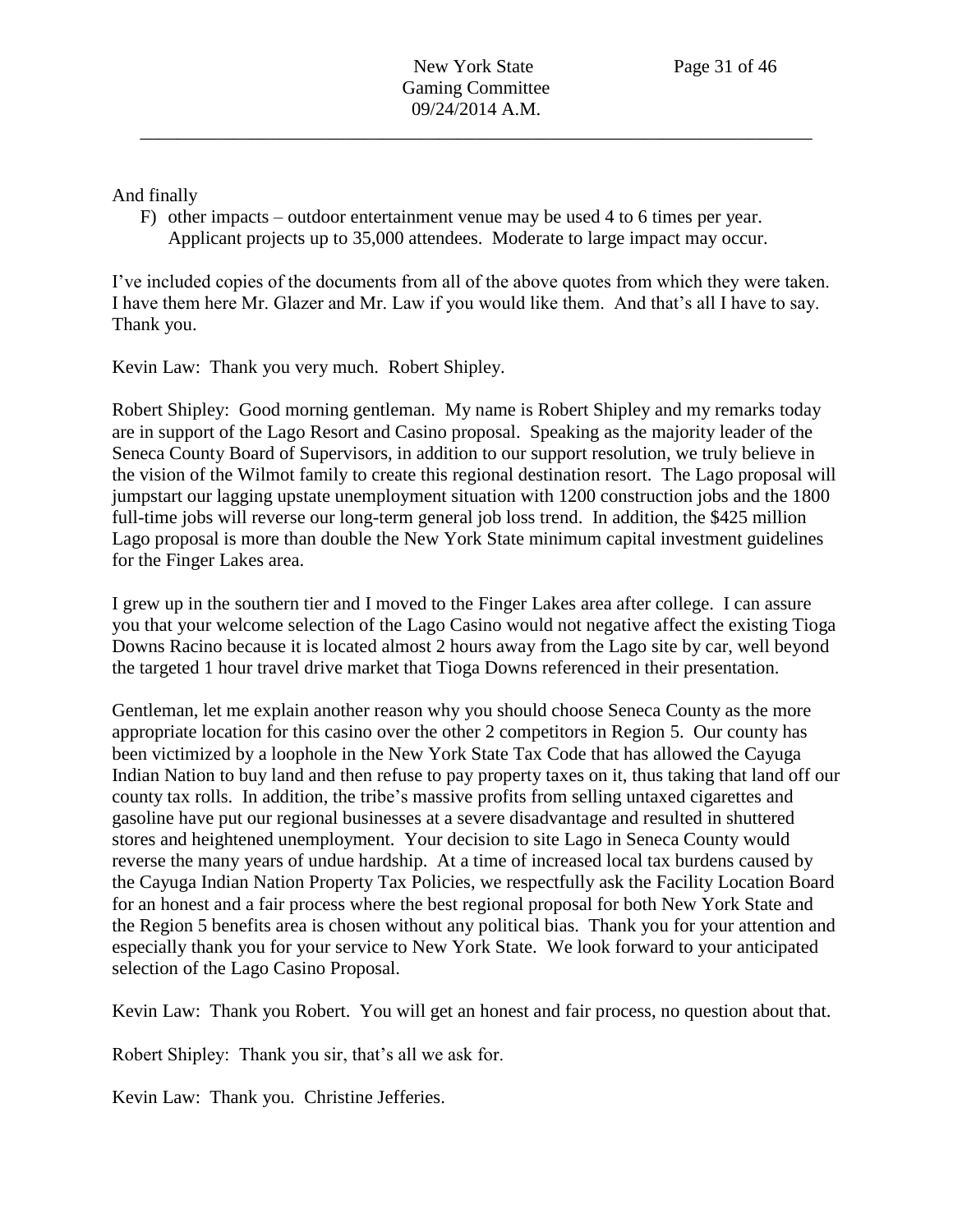New York State Page 32 of 46 Gaming Committee 09/24/2014 A.M.

\_\_\_\_\_\_\_\_\_\_\_\_\_\_\_\_\_\_\_\_\_\_\_\_\_\_\_\_\_\_\_\_\_\_\_\_\_\_\_\_\_\_\_\_\_\_\_\_\_\_\_\_\_\_\_\_\_\_\_\_\_\_\_\_\_\_\_\_\_\_\_\_

Christine Jefferies: Good morning. My name is Christine Jefferies. I am a local business person, a resident of the town of Geneva and a full supporter of the proposed Lago Resort Casino. Thank you for the opportunity for me to speak in front of you.

I moved to the Finger Lakes region in September of 2000 from Plymouth, Massachusetts. I came to New York as a sales rep with my territory being all of Western New York. I chose Seneca County using the same logic as Lago, close to the New York State Thruway and within 40 minutes of Syracuse and Rochester. Lago Resort and Casino's proposed location is actually perfectly situated. When I first took the time to explore the Finger Lakes Region and all it has to offer, I thought to myself this is the best kept secret, good for some but really not so good for the local economy. What Lago is offering to our area is a new direction and new destination. We need these accommodations and amenities in order to attract new visitors, grow the region and increase our tourism to its fullest potential. I believe that Lago has taken great steps to ensure that when people stay at the resort casino they'll also be able to learn, discover and celebrate within that same facility what the surrounding Finger Lakes Region has to offer; award winning wineries, breweries, distilleries, cheese companies, gourmet dining, beautiful lakes and parks and so much more. There is also a huge potential for trickle down effect. Lago is partnering with local businesses with things like rewards programs. With the New York First Program they've also committed to purchasing at least 90% of available goods and services from New York vendors with as much as possible from vendors in Tyre, Seneca County and surrounding areas. This will be a major economic boost for us all. Lago will generate more money annually in gaming taxes and create more jobs than the other 2 proposed projects, and has the support of so many of the surrounding communities. Lago Resort Casino is going to bring so many benefits to the residents in this region it will increase revenues for the State, the County and local communities. Than you for your time and consideration and I ask you to please vote in favor of the Lago Resort Casino.

Dennis Glazer: What's your business Christine?

Christine Jefferies: I'm actually an independent sales rep and I represent some local food companies.

Kevin Law: Thank you. Gwen Kania.

Gwen Kania: Good morning and thank you for having me. I'm Gwen Kania the President of the Tioga County Chamber of Commerce. I have lived 80% of my life in the triple cities, which are Binghamton, Johnson City and Endicott. I have lived about half of that time in Tioga County part of Endicott. Having been raised in the southern tier, we're all very much aware of the influences that IBM had on the entire region. My husband and his father both worked there. There is a rich history of innovation and hard work. IBM created a culture that is existent in the southern tier. Thomas G. Watson the founding father of IBM nurtured that culture by building the Homestead and Employee Country Club on the grounds of Traditions at the Glen in Johnson City. The Homestead was used for sales conventions and many notable figures were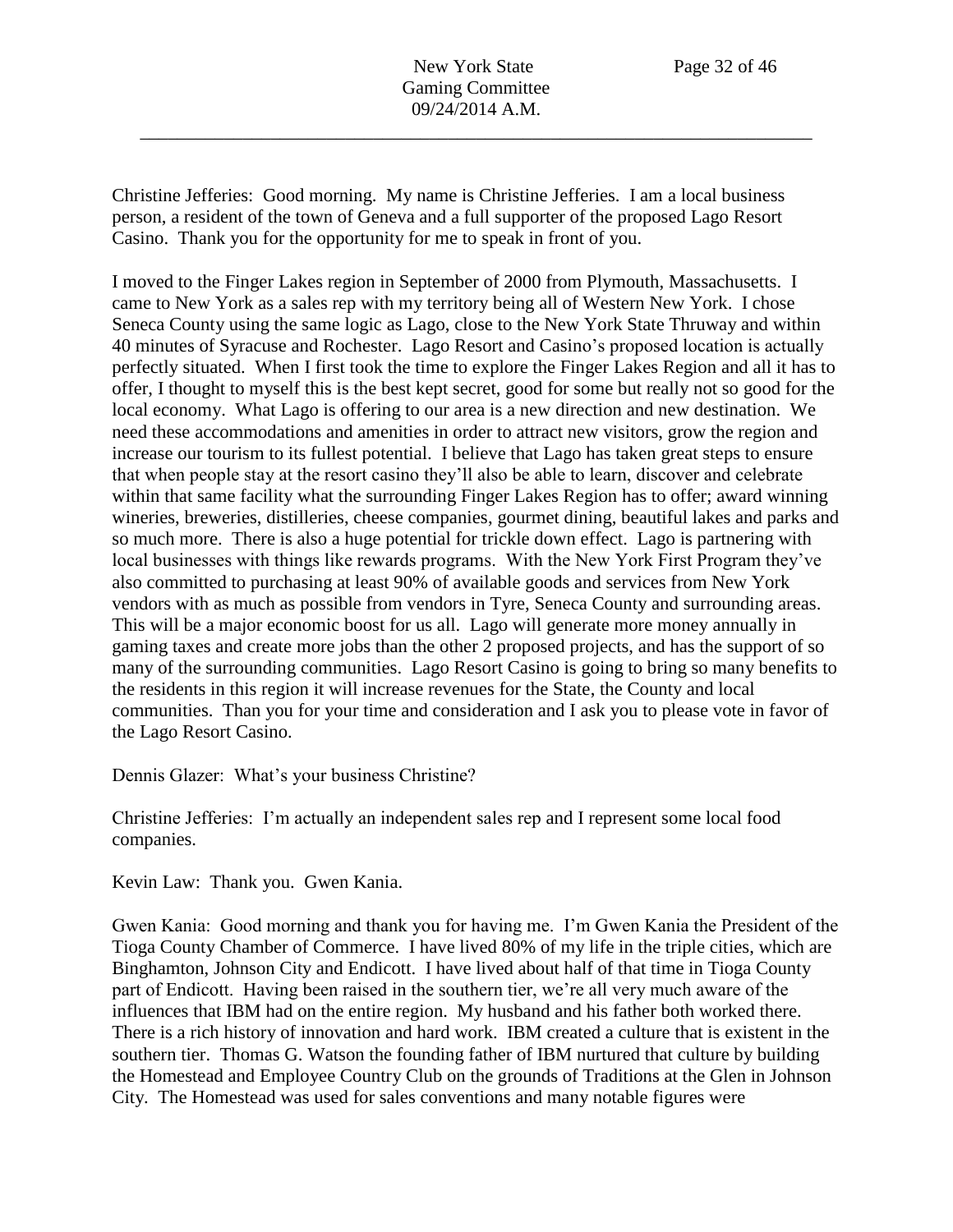New York State Page 33 of 46 Gaming Committee 09/24/2014 A.M.

\_\_\_\_\_\_\_\_\_\_\_\_\_\_\_\_\_\_\_\_\_\_\_\_\_\_\_\_\_\_\_\_\_\_\_\_\_\_\_\_\_\_\_\_\_\_\_\_\_\_\_\_\_\_\_\_\_\_\_\_\_\_\_\_\_\_\_\_\_\_\_\_

accommodated there. Others came to relax and play golf there and many, many other IBMers and such were educated there in seminars of all kinds. Thomas Watson was a smart man and part of the culture he developed circled around his motto "Think." So that is what I'm urging you to do in your capacity to make the decision as to where the casino goes in the southern tier. The southern tier does not really include Seneca County.

Think about how Traditions should remain as a tribute to the glory days of IBM and Thomas Watson. IBM is all but gone in this area but the heritage should be preserved and Traditions should remain untouched. Keep the history. Please think before you make a drastic change to this historical location. Their think big casino would be a drastic change. Think before you alter history.

As the Tioga County Chamber President, I need to think about the commercial and civic wellbeing of our county. My suggestion that the best site for the southern tier designation is Tioga Downs. Mr. Gural has been thinking. He thought years ago when he decided to reinvigorate an old horseracing track and bring racing back to Tioga County. He thought of coupling that with video gaming restaurants and concerts. He thought about it as a destination and turned it into such. He thought about the community and helped it when it was flooded. He thinks. Mr. Gural thinks about the veterans and honors them. He provided the flight to Washington for many of the Veterans to see the War Memorial. He is committed to this area. He helped to bring the air show back to the region. He thinks about how he can help neighboring businesses, farm, and community and he takes actions on those thoughts. Mr. Gural thinks. He was thinking of table gaming at Tioga Downs long before Traditions or Lago. He worked to get the proposition on the ballot. Besides all of the planning that Mr. Gural has done, let me tell you about our county and why we should have the casino designation there. Tioga County is rural. We have no cities. We have no hospitals, we have no airports, no universities and therefore no incubators. We have agriculture so we have farms and land. We have an Interstate that runs through the southern portion of the county so we have interstate traffic flow to bring people from outside the county and state. And mind you, that Tioga Downs is very visible and easily accessed from that highway. We have some industry that is a good source of jobs, but mostly we have small businesses. The Tioga Downs expansion would help these businesses, farms and the people who live there. Please think about the 375 jobs that Tioga Downs has already provided to the area. Think about how the farm to table program has helped our local farmers. Think about how 1200 direct jobs new and indirect could be add if Tioga Downs got the designation. Think about how the expected hotel/motel tax generation of more than \$200,000 could help the struggling county government. Please think about how much opposition you have heard of regarding the other 2 southern tier locations and how the biggest opposition that Tioga Downs has is coming from its own competitor down the road. Think about how traffic flow needs to be addressed in Johnson City if Traditions is designated. Think about the timeframe. Who will be up and running and generating these jobs and income first? It would be Tioga Downs because they're plan is in expansion.

Last week we attended the Topping Ceremony for the parking garage there, the last beam is in place and the garage will be open next month. Think about how detrimental it could be to Tioga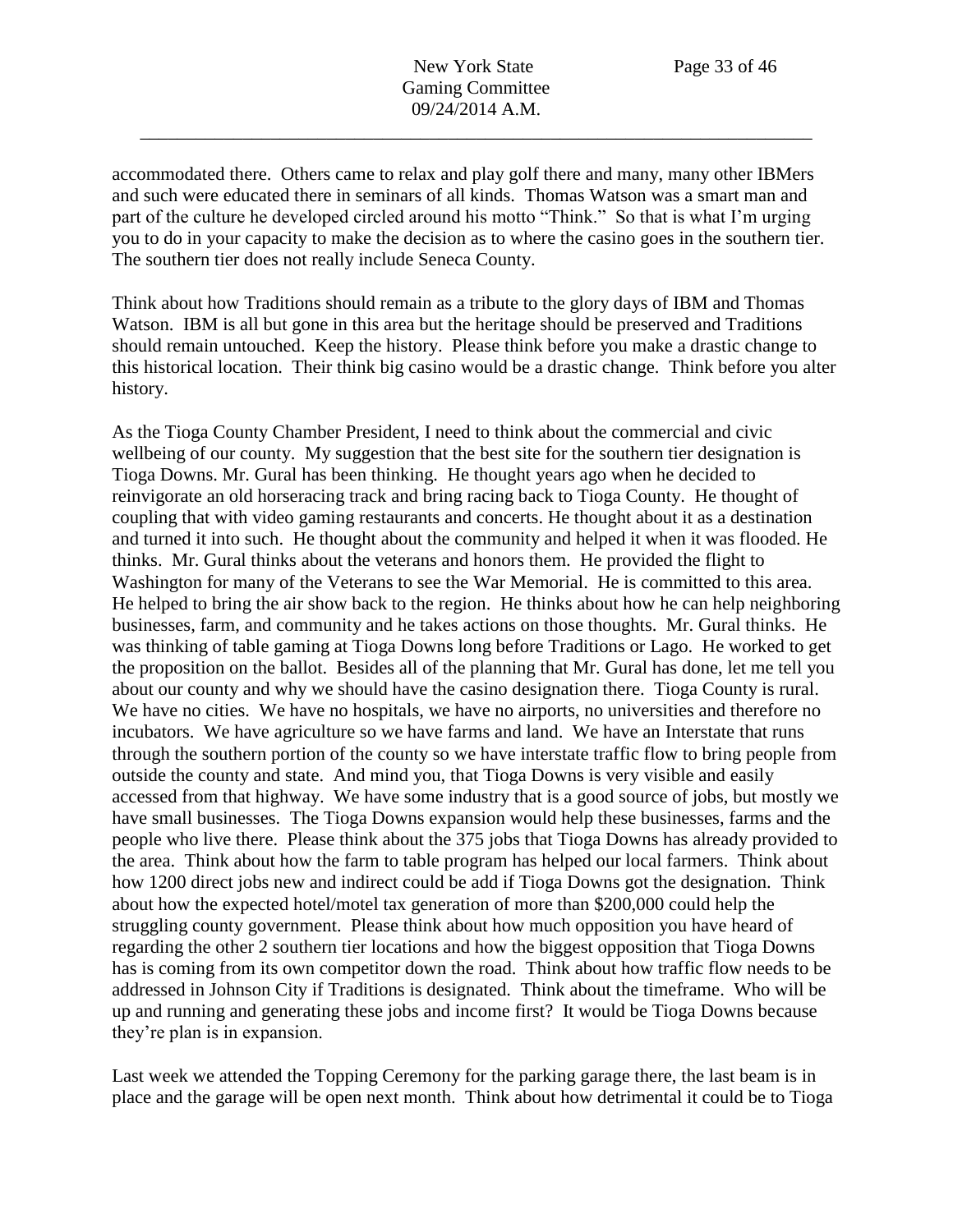Downs and its 300+ jobs if Traditions was to receive the gaming designation. If Lago receives a designation, yes there are many more people in that region but there are also 5 other casinos in that region. They would be taking business away from other established businesses. Tioga Downs stands alone in the region. The nearest competition is in Mohegan Sun in Pennsylvania. So too many similar businesses can water down an industry. Just look at what Tioga County…

Kevin Law: Time is up. Time is up.

Gwen Kania: I thank you and I hope you give Tioga Downs its due process.

Kevin Law: We'll think about it. Actually we're going to go to the other list now but it's actually a good opportunity to just share something with you and I'll share it again later tonight and for those of you who won't be sticking around. And that is, think about the decision that we need to make and that is we've been hearing great, great information for 16 proposals. And by law, we're only allowed to pick up to 4. it would be great if we could do all 16, that ain't gonna happen. So, at minimum we're going to upset 12 communities, if we pick 4 which we're allowed to do. So that's the challenging part that we're going to have and we're hearing great things about all the projects. So we do have a lot of homework to do and the hard part is going to be picking just 4 because so many of you are doing a great job educating us and promoting your own particular communities and projects.

So, with that, we're going to go back to the list of people who registered today and we're up to Esther Woods.

Esther Woods: Hi I'm Esther Woods and I am in favor of Tioga Downs getting their license for the Racino we have already. I am a business owner in Tioga County, I have two businesses; I own a garbage company B&E Disposal and I have a liquor store, Top of the Morning Wine and Liquor. And I just want to say everybody has already been saying that Jeff Gural is a great man, he's done a lot for the community and absolutely he has and I don't want to redo that again. What I'm looking to say is the jobs. I understand exactly what Seneca County is saying, they need jobs, so does Tioga County. We need jobs too. I've lived my whole life in Tioga County and I reside right now in the town of Nichols, probably half a mile from the Racino. And it's a great thing. We have put a lo of people to work and even my 2 businesses have seen an increased revenue because Tioga Downs uses local businesses. They use us, they use the True Value downtown, even the restaurants in this little town of Nichols has increased because of these people coming to use our services. So Tioga Downs has already affected us and Tioga County immensely. And it would be a shame for you to give this to somebody else. You're going to take jobs away from us and give them to somebody else and we desperately need them ourselves. You know, Tioga County is a small rural community, farm. We don't have any big industries like Broome County has Broome community College. They've got SUNY Binghamton. They've got Wal-mart, Target, and they've got all that. We have absolutely none of that in Tioga County, nothing. So we have no way to produce any kind of revenue. You know, the town gets revenue right now from Tioga Downs Racino and so does the county. That revenue helps us keep our taxes down, keeps our roads you know clean, plowed, paved, so by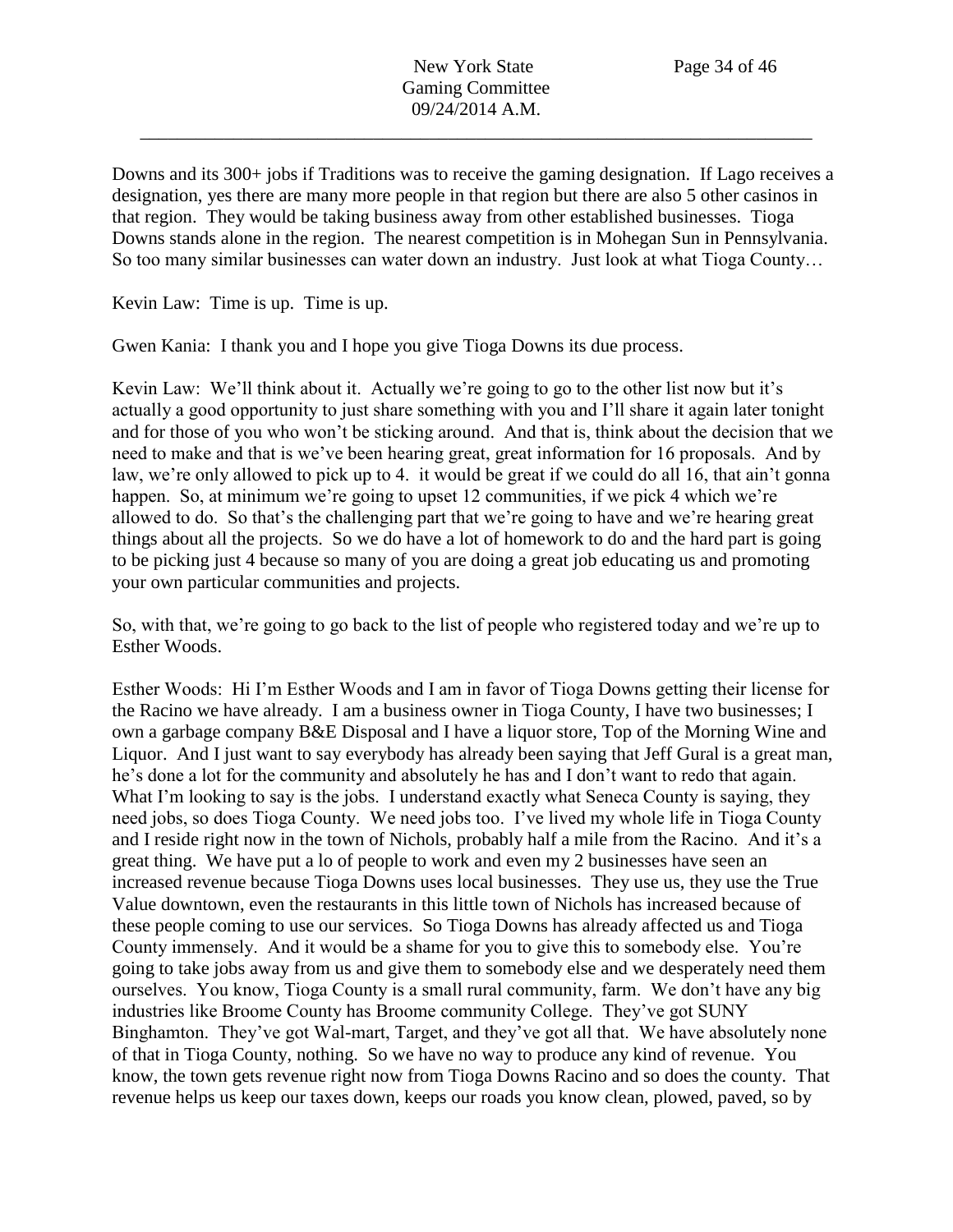New York State Page 35 of 46 Gaming Committee 09/24/2014 A.M.

\_\_\_\_\_\_\_\_\_\_\_\_\_\_\_\_\_\_\_\_\_\_\_\_\_\_\_\_\_\_\_\_\_\_\_\_\_\_\_\_\_\_\_\_\_\_\_\_\_\_\_\_\_\_\_\_\_\_\_\_\_\_\_\_\_\_\_\_\_\_\_\_

taking this away from us and giving it to somebody else is just I think a tragedy. We need this too just like everybody else does. And the big thing with Mr. Gural, he's already here. He's already invested the time, the money, the Proposition 1, he was a big proponent for that and we got that on the ballot by voting for that, that we wanted it. So I think Tioga Downs deserves it. This man has put a lot into this and the community wants it. Tioga County, all the residents that voted for it want it and even the town, we want it, we need this. So I just want to say that I'm in full favor of this and I just think it would be a shame to give it to somebody else. They talk about golf courses. We have a golf course, Tioga Country Club. It's a small country club. Membership has gone way down because people can't afford the membership to play. Tioga Downs, if they take it over, they're willing to send all their high rollers over to the Country Club and so it would be a big boost even for our Country Club. So I really feel that Mr. Gural has done a really good thing for Tioga County and I just hope you keep this in Tioga County.

Kevin Law: Thank you. You know when you said you were in the carting business, I was a little surprised. The carting business in Tioga County must be different than it is in New York City.

Esther Woods: Why is that?

Kevin Law: Usually bigger, stronger

Esther Woods: Not some little blonde girl.

Kevin Law: Exactly, so congratulations on your business. Rosanne Cole.

Rosanne Cole: Hi. I'm Rosanne Cole. I live in Nichols, New York and I'm in favor of Tioga Downs getting the gaming license. This morning we've all heard how all these areas they need jobs, they need revenue, they need economic development. We've heard how community oriented Mr. Gural is, the Horseman's Club, couple of extra pieces of information was that the Horsemen's Club also provides scholarships for our high school seniors. They are also, when the flood came they helped out by donating money to our local parks so our youth could have their little league fields back and their soccer fields back. Not only did they help and Mr. Gural help after the floods came, they were proactive when the next store threatened. Representatives from Tioga Downs were at the Emergency Management Meeting, "What do you need from us? What can we do to help you"? The gaming license needs someone like Mr. Gural to run it. We need the experience. We need somebody whose been doing it since 2006. We need someone that knows how to take an old run down building, turn it around and provide some jobs and experience and economic development for our area. He has done that for us already and I think that proven, no pun intended, track record that he's shown us it's a good asset and should be something in the front of your mind when deciding who should get the gaming licensee. Thank you.

Dennis Glazer: Thank you.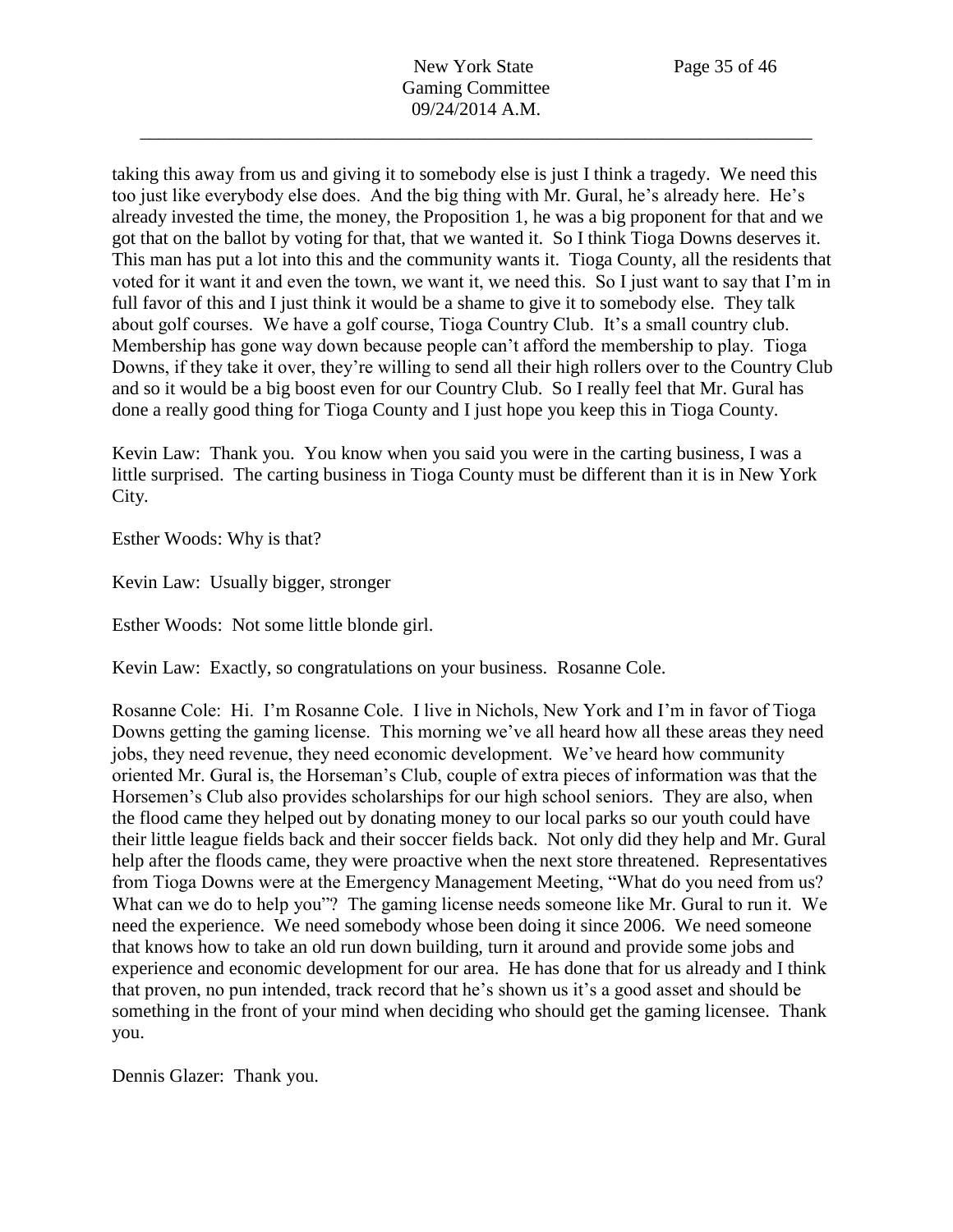Kevin Law: David Marsh.

David Marsh: Good morning. David Marsh, President Tompkins-Cortland Building Trades Council. You guys certainly have a harder task than I but its going to take me a minute to explain what happens with the trades here in Central New York. I'm a council that sits between the Finger Lakes to the north and some of our councils to the southern tier in Binghamton and Oneonta to the south. Interestingly the majority of my affiliates actually have members in the southern tier more so than in the north. The reason being is the locals run horizontal across the state. So the Finger Lakes affiliates will be union members, I'm sorry I've got to back up, I got ahead of myself. All 3 projects will be under a project labor agreement assuring local union members are working on one of those 3 projects if you site one or more of them. So getting back to my point, Finger Lakes Council, locals from Rochester, Geneva and Syracuse, New York. So union workers from the northern part of the state would go to work on Lago. If you site it in the southern tier, members from the Southern Tier Union members would go to work and then there might be some give and take back and forth, but that's the way the jurisdiction works. I think it's very important you understand that okay.

Dennis Glazer: Does that make you indifferent? Does that make you indifferent to which of the 3?

David Marsh: Well I'm support 2 obviously in the southern tier that's why I wanted to make that point first and you'll see that in my speech. So our relationship here is obviously we want to see the casinos sited in the southern tier.

Dennis Glazer: Okay thank you.

David Marsh: And I know many of my union brothers back here who I respect very much would like it up north. So, so let me explain that. The Town Board and Building Trades Council includes 14 construction trade unions with a combined membership over 3000 members residing throughout the southern tier counties of New York State. 10 of those construction trade unions also belong to the Binghamton/Oneonta Building and Construction Trades Council which has successfully negotiated project labor agreements on both the proposed Tioga Downs casino in Nichols, New York and the Traditions Resort and Casino in Endicott, New York. These project labor agreements ensure the local economic benefit from construction of the new facility will stay in the southern tier county through construction wages and payroll taxes generated. With the loss of public sector and manufacturing jobs in the southern tier counties, the expansion of tourism and service [unclear] is vital to the economic health of the residents and communities in the southern tier. Traditions Resort and Casino and Tioga Downs Casino both estimate the creation of 850 to 1150 permanent jobs within the facilities plus the ancillary jobs created in the community which includes suppliers, vendors and local tourism. The direct indirect spending of Tioga Downs Casino or Traditions Resort and Casino during construction and then during operation will generate economic benefits for the southern tier through jobs, sales tax on purchases, income tax from gaming revenue for school aid and property tax relief. A casino located in Broome or Tioga County would also capture game revenue from the northern tier of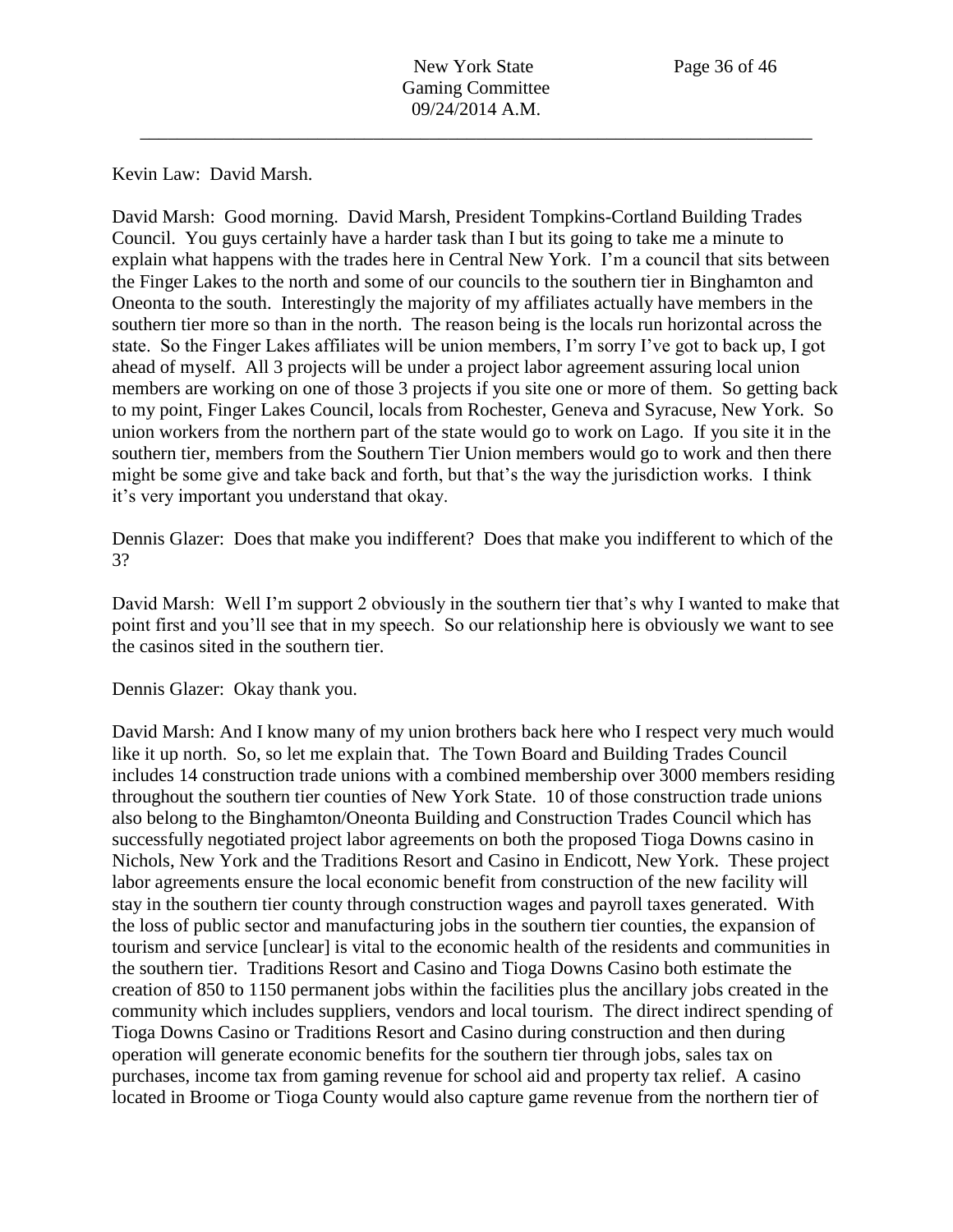Pennsylvania. It is estimated that the revenue from out of state gamers could reach as high as \$35 million. Additionally, a full game casino near the Pennsylvania border will bring back New York revenue lost when New York State residents began traveling to expanded gaming facilities in Pennsylvania.

Governor Cuomo's Empire State Development Program defines the southern tier as the counties of Broome, Chemung, Chenango, Delaware, Schuyler, Steuben, Tioga and Tompkins. Seneca County was not listed on any of the definitions of the southern tier that we could find. If the casino gaming license is awarded Lago Casino Resort in northern Seneca County, the financial benefit to local workers, local players and local businesses would not include the residents or businesses of southern tier of New York.

Construction trade jobs, building and construction suppliers, and the local business that provide food and lodging would likely be all businesses outside the southern tier of New York. Once again, stating the primary purpose of the project to bring economic development to the southern tier. Lago Casino and Resort estimated in its executive summary that it would be an estimated \$263 million dollars in the first year and that will draw from existing New York Gaming facilities including 21% from the existing New York Racinos. That's their summary. One of the two Racinos in central New York is located in the southern tier. A decrease in revenue this sufficient would hurt the southern tier economy with lost wages, tax revenues and associated tourism at the facility. The counties of the southern tier of New York…

Kevin Law: Dave you've got to wrap up. You've got to wrap up, we're out of time.

David Marsh: Okay, we're experiencing higher unemployment in the southern tier than in Seneca county. Please site it in the southern tier. Thank you.

Kevin Law: Thank you. Chris Bushnell. And remember folks we mean no disrespect when we cut people off. If everybody speaks for a minute longer than they are allotted we'll be here past midnight.

Chris Bushnell: My name is Chris Bushnell. I'm a business representative and president of Labors Local 785. I'm in support of both Tioga Downs casino and Traditions Resort Casino. Labors Local 785 covers 8 and ½ counties in New York State. New York State Economic Development Regions list the counties of Broome, Chemung, Chenango, Delaware, Schuyler, Steuben, Tioga, and Tompkins as the southern tier region. 83% of our 820 members and their families live in the communities of the southern tier region. Labors Local 785 members are southern tier property owners, tax payers, registered voters. They volunteer and are active in southern tier communities. They deserve to be able to work in the southern tier.

A full gaming casino license according to New York State Gaming Commission website is to be awarded to the southern tier region in order to help generate economic recovery by providing both construction and permanent jobs to local residents. School aid, property tax relief. Both Tioga Downs and Traditions Resort Casino are located in the true southern tier region. Both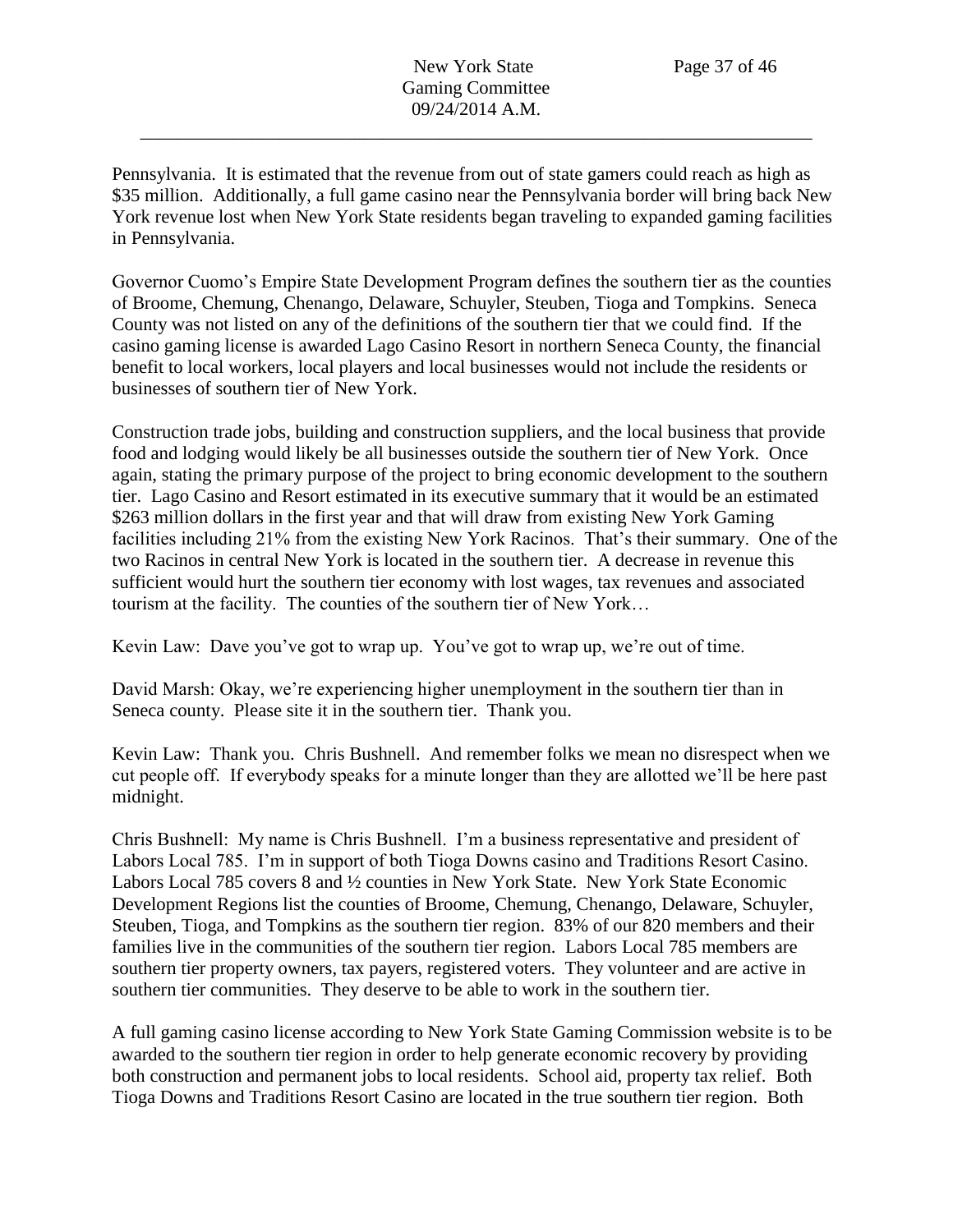have signed project labor agreements with the Binghamton/Oneonta Building Trades to ensure local labor on the project during construction. Providing local union workers, possibly as many as 500 trades people with up to 18 months of construction results in millions of dollars being injected into local economy through wages, payroll taxes, local suppliers and vendors will be utilized for material during this construction. This will further inject monies into economy through sales tax, employee wages and benefits. Situating the casino in northern Seneca County would do little for the southern tier persons, local trades or businesses or the businesses employees. Permanent positions created by direct employment with Tioga Downs Casino or Traditions Casino and Resort will provide jobs for residents of many who are long-term unemployed with the full and part-time job opportunities within a financially reasonable driving distance from their home. Northern Seneca County is almost a 2 hour drive one way in the best of conditions for residents in Broome or Tioga Counties. If the gaming permit is granted to Lago Casino in Tyre, New York which is located in Northern Seneca County, this will be accessible from the thruway and will not do anything to boost the economy in the true southern tier. Therefore Labors Local 785 does not support Lago Casino in Tyre, New York and encourages the Commission to site the casino in the true southern tier, Broome or Tioga County. Thanks.

Dennis Glazer: Thanks.

Kevin Law: Thank you Chris. David Knight, also there's a Linda Knight. You're welcome to come up together if you want.

David Knight: No we'll speak separately.

Kevin Law: Then you get 5 minutes each. People in yesterday were sharing their 5 minutes, so we encourage that whenever people want to do it.

Dennis Glazer: But we don't want to break up a marriage.

David Knight: My name is David Knight and I reside in Seneca Falls. I arrived in Seneca Falls in 1986. Since then I have never worked in Seneca County. I've always had to work out of the area. I've worked in Monroe County, I've worked in Tompkins County, I've worked in Onondaga County, but never had a job in Seneca County. I am the face of the unemployed. I sincerely do want to get reemployed. The prospect of Lago in Tyre presents, in my mind, a wonderful business opportunity not just for the state, but for the area of the Finger Lakes. There are many businesses in the Finger Lakes area that will, I truly believe, receive the benefit from the casino in Tyre. I'm not going to rehash things that you've already heard and really, that's all I want to say. I welcome an opportunity to work in Seneca County after almost 30 years.

Kevin Law: Thank you Dave. Now Linda Knight.

Dennis Glazer: Let me guess, you don't want him home anymore.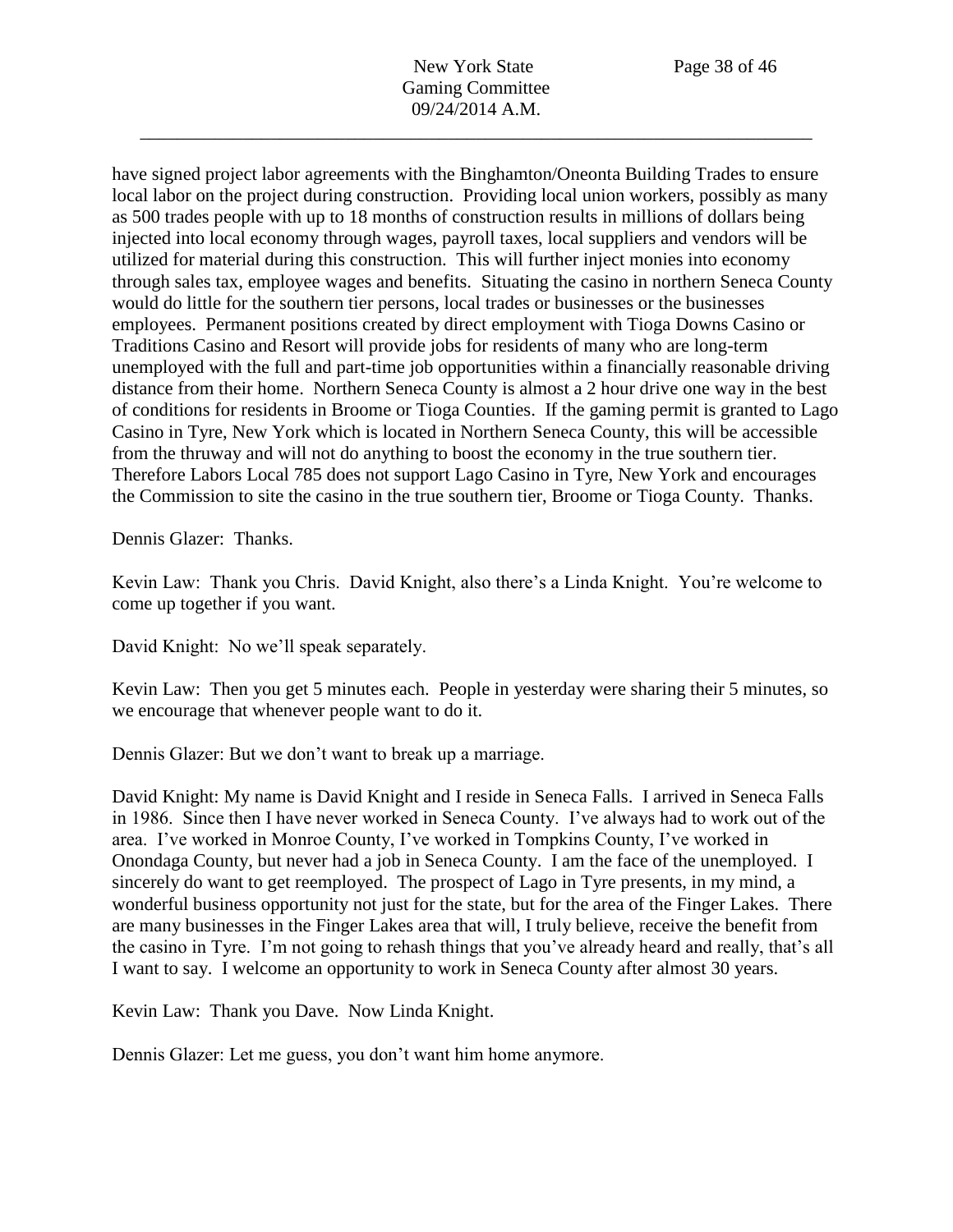Linda Knight: Actually I would love to have him home but I'm also speaking as a business manager. I am the General Manager of a hotel that's located about 5 miles from where Lago Resort would be. And as such, I am in full support of the Lago Hotel Resort and Casino. Normally, a hotel General Manager would not support another hotel, but very few hotels comes to the area bringing their own tourist venues and attractions and that's what I hope, to be quite honest, feed off of and the other tourist attractions in the area as well. Finger Lakes Wine Country is Finger Lakes Wine Country and once they're done touring the wineries and they want to have other opportunities, this will provide them with other opportunities. The local New York products would be amazing and I also feel that there is lots of opportunity for the hotels in the area too. Because there will be a tertiary market that will not be able to pay the price of the hotel rooms at Lago. Those are my people and I look forward to helping serve those people and to partnering with Lago. And pretty much everything else has been said. But I wanted you to see it from a hotelier point of view as well.

Kevin Law: We heard yesterday a lot about synergies in the hotel business even when a major resort comes in, there's a lot of synergistics spill over to the rest of the industry.

Linda Knight: I'm going to bed at night dreaming of the bus tours coming into Seneca County instead of going to Niagara Falls.

Kevin Law: That's nice but you need to get a life.

Linda Knight: My husband doesn't work, what can I say?

Dennis Glazer: Is there a hotel that you work in now in Tyre.

Linda Knight: Is the hotel you work in now in Tyre?

Dennis Glazer: No my hotel is in Waterloo which is about 4 or 5 miles from Tyre and it's on the same route, its on 414.

Kevin Law: Thank you. Floyd Winslow.

Floyd Winslow: I'm Floyd Winslow from Rochester, New York. I am not being paid by anybody to be here, I am a former employee of Wilmorite and I have a 62 year family relationship with family. I ripped up my prepared comments about an hour ago everybody had covered all the other stuff for Lago. One area that was just briefly mentioned by a previous spokesperson for another development was philanthropy. At the risk of sounding like the spokesperson for the New York State Lottery, I recently read in local papers up in Rochester that Tom Wilmot, his family and his family's foundation has contributed \$50 million to the Wilmot Cancer Center at the UR Medical Center at the UR campus Strong Memorial Hospital. \$50 million dollars. That's all I've got to say.

Kevin Law: Thank you. Leslie Pelotte.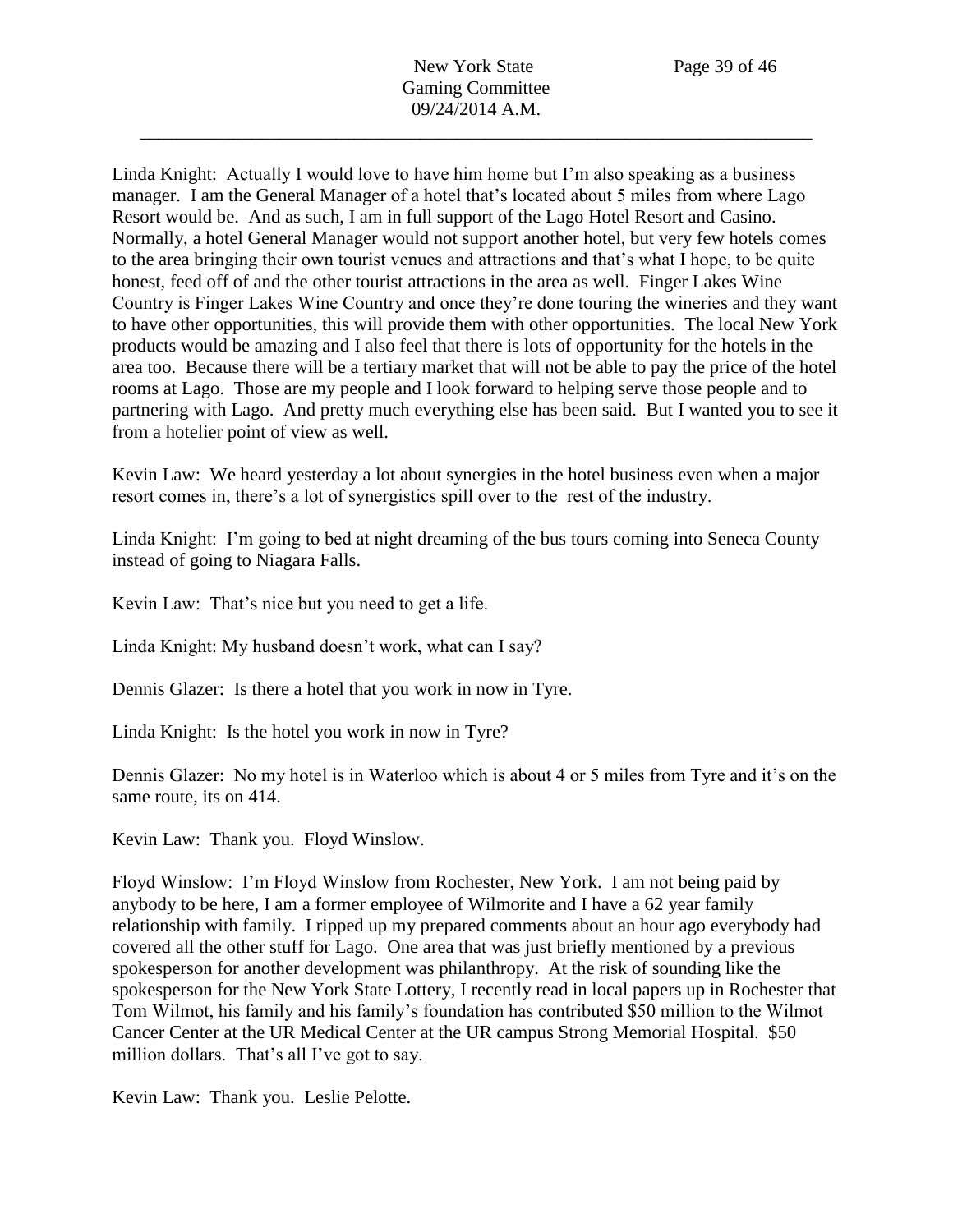Leslie Pelotte: Good morning. Thank you for giving me the time to speak. My name is Leslie Pelotte, I am the Mayor of the Village of Nichols, New York and certainly I am here to promote Tioga Downs. Our village passed a resolution in support of Tioga Downs, as many of the other villages and towns did in Tioga County, but Nichols is my hometown and it's where I worry about things. Tioga Downs, with the casino will bring us much needed, and you've heard about this, it's going to help the economy. It's going to bring us jobs. I look at housing. I have houses in our village that are unoccupied right now. We're looking to occupy those houses, so we're looking for housing. Restaurants, our local restaurants, certainly Tioga Downs has a restaurant but as people are coming through we have some small restaurants, cafés if you will and some larger restaurants in the village that need more customers. When we take a look at this Tioga Downs, they're going to bring new jobs but they have already brought jobs to our area and they did this, they took a chance on Nichols before the casinos came in. Jeff Gural, and many people have said it, he's already created jobs and he's going to continue to create jobs and this is something that is much needed in our area.

I'd like to talk a little bit about being a good neighbor. Before the casinos were even thought of if you will, Tioga Downs was there for our communities. During the flooding of 2006 and 2011 they stepped right up. They came right in, they helped out. They took away our trash. And we have to understand it's a small village, I have one employee if you will, that's how small it is. They came in and took the trash from our home owners. They just came in took it, there was no cost to the village. They were there with water and cleaning supplies. No one had to go to Tioga Downs and say, "Can you help us"? They stepped up and were right there. Tioga Downs is part of our emergency preparedness committee. When we thought that Sandy was going to hit us they stepped right up, they said, "What do you need" and we had lists and they were ready to get that for us before Sandy. So this is the type of company that Tioga Downs is. They have offered a room and a computer so that we can monitor the river level so that we can warn our residents both in the town and the village that the river is coming up. So they're there for that. And when we talk about contributions to local agencies, they are right there, they have been there and its not only in Nichols. I mean we have a community care network in Nichols that helps senior citizens and those that can't get to doctors appointments and so on. They contribute to that organization and many others in our area. But not just in Tioga County. They contribute in Chemung County, Broome County, this is a company that is all out for people and basically that's what I wanted to say. I appreciate you giving me the time. I do have a question and I know it was brought up in several presentations or speakers before me, but we are my constituents and in the town and in the village are so confused about how Tyre is included in the southern tier. Now maybe you can't answer that but that's something I'd like people to look at and it's been mentioned before, but its very confusing to those of us who live and work in the southern tier.

Kevin Law: You'll have to talk to your state legislators and that's

Dennis Glazer: They may have just mislabeled the zone. They're clearly in the eligible zone.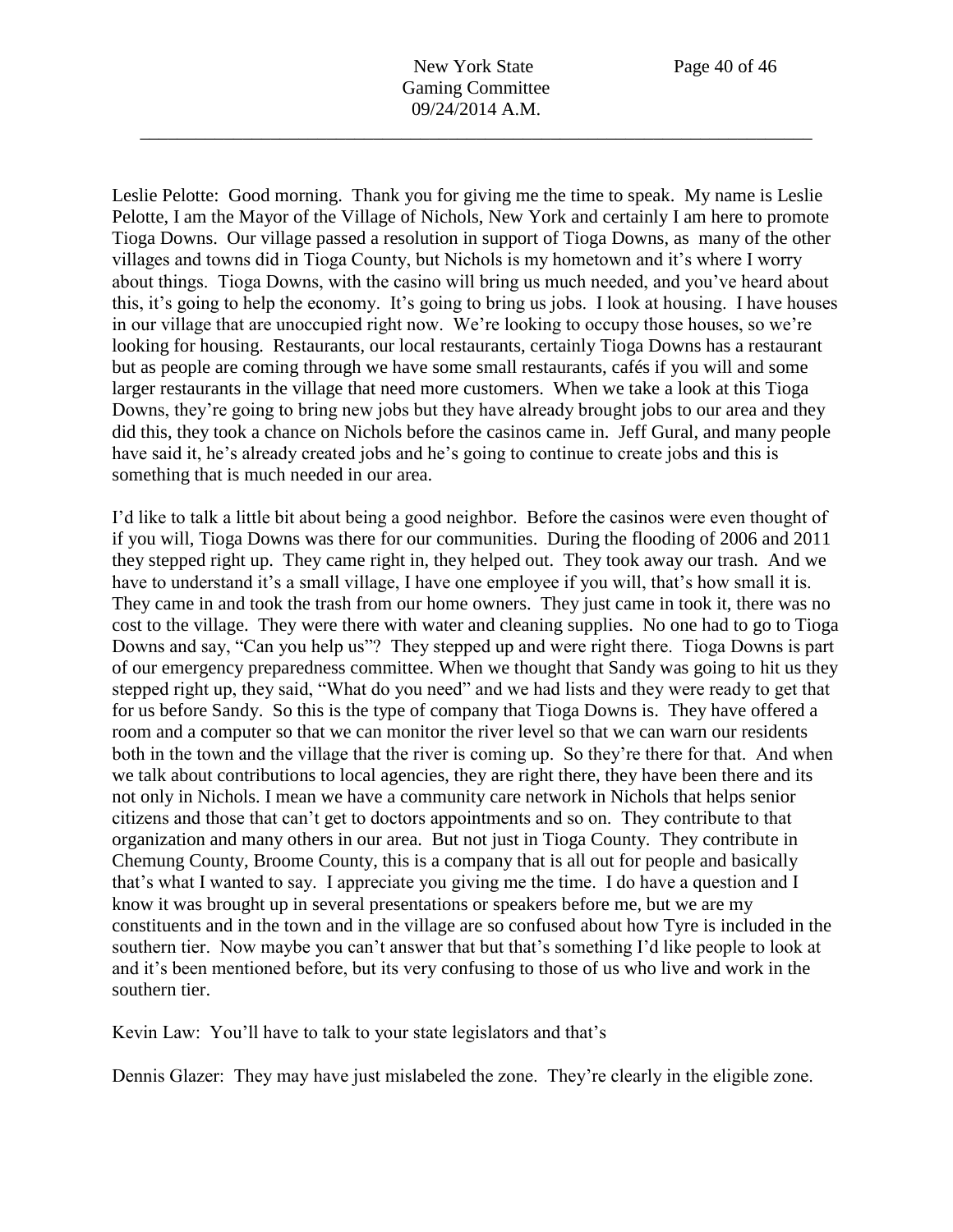Kevin Law: We didn't make any of the rules or any of the labels.

Lesley Pelotte: So we can't shoot the messenger then.

Dennis Glazer: Well you can but…

Lesley Pelotte: But it's not going to do me any good. Alright thank you.

Kevin Law: I've got one question for you. Has there been, as the Mayor have you gotten any phone calls or letters of people in the community opposed to Tioga Downs Casino?

Lesley Pelotte: No I haven't gotten any from people that are opposed. I have gotten calls, I'll be perfectly honest with you, concerns about traffic and that's all.

Kevin Law: Got it. Okay thank you very much. Okay whose next? William McHale

William McHale: Good morning, I think it still is morning. My name is Bill McHale, I'm a retired R.N. I was blessed to serve veterans with sever mental illness during my career and I am also a Vietnam Veteran and I care very much about the constitution and the following of our country and that's what I'll refer to when I talk today a little bit.

But this morning when I walked in I was struck by the number of people here and the different tshirts they had on and things like that and it just hit me that we are arguing over a sort of a small piece of pie and because of that I decided I'd like to make a little bit of a campaign speech but I'm not going to endorse anybody by name of course. But somebody earlier said that New York is ranked last in our economy in the whole country and I think the fundamental reason why we're here today is because of mismanagement in government. And the lack of leadership in government to understand business and now I stand with the citizen of Tyre to say that, and agree with them that they should not have to have a casino in their backyard. November  $4<sup>th</sup>$  is coming up and we need to all look hard at all the candidates and see what they stand for. Not be cynical and just say, "Well they're all the same" because I hear that a lot. And I think that's the key to this problem. We need to grow the pie so that we can have a bigger piece. I hear about Seneca County with the Indian problem, not paying taxes. One of the largest providers of money or taxes or revenue is from a huge trash pile, that on a certain day you can smell it all the way down to Cayuga Lake. I can smell it down there. We need to as Americans all really wake up and get involved. We have more elections in our country than anyplace in the world and we have the ability to change things. And again, now I can understand everyone here with the economic problems that they have and they're all like little kids here looking for a crumb off the plate of Albany. And that's got to stop. We've got to get involved in our government. We have industrial zones where businesses are supposed to go. And everybody is blinded by the opportunity to have more taxes and more jobs which are very real complaints. So as a student of the constitution I read a lot about the founding fathers, 51 of the 55 were Christians and a lot of people don't know that and some people don't even want to hear that. The favorite scripture quote back then was from Proverbs, "When the righteous are in authority the people rejoice, but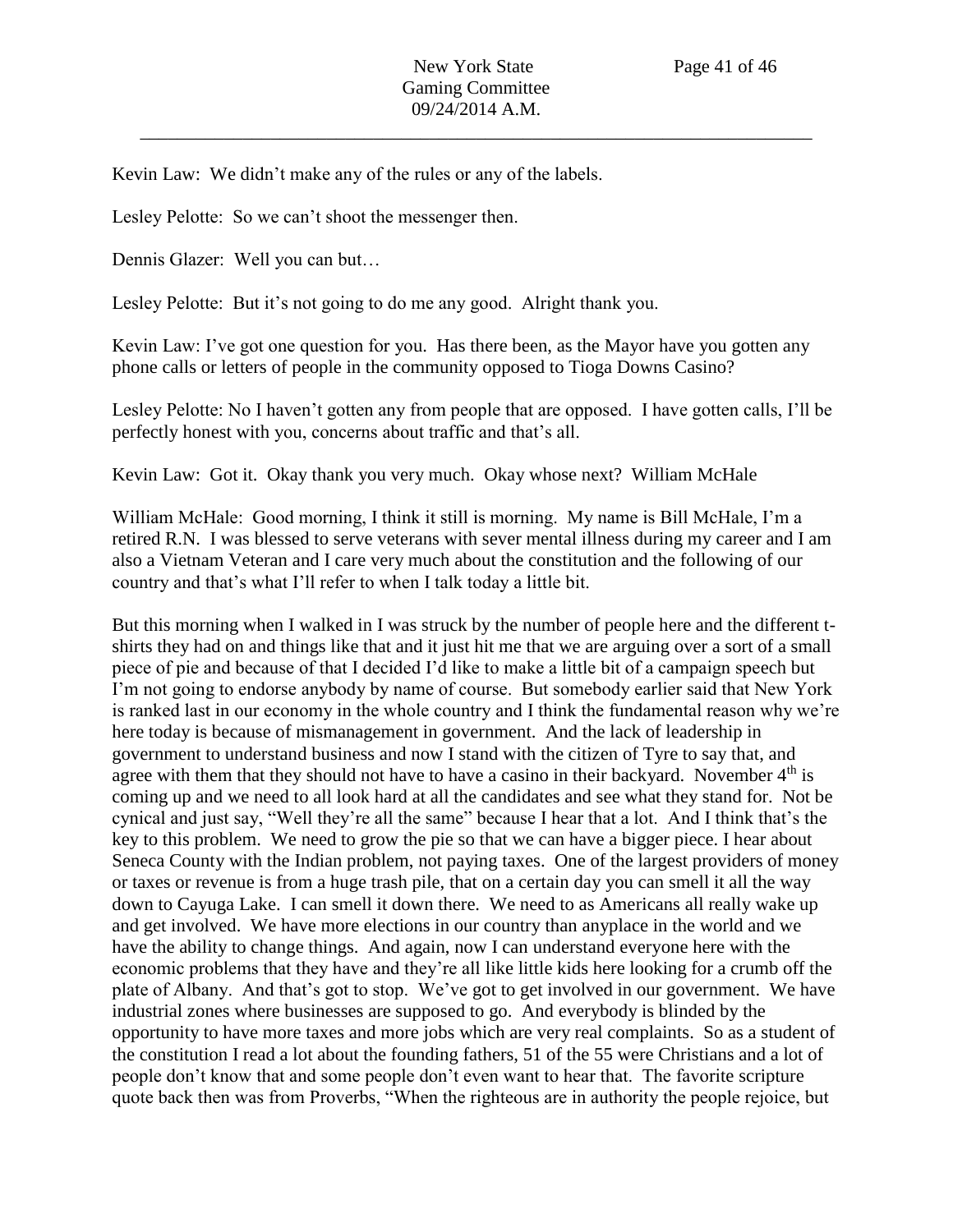when the wicked beareth rule, the people mourn". I think that's what's going on. I think this state is a wonderful state. I love New York State. I love the Finger Lakes, I'll never leave. There's so many people leaving New York State. The politicians worry about young people graduating and go to another state. We had the governor of Texas come here to recruit companies to go to Texas. How can we run a successful state and be attracting businesses? And why are we fighting for a casino? Morally I don't know if gambling is right, wrong or what it is and I won't say, but it seems to me we've lost our way in the state and that we would do a lot better to attract real manufacturing facilities that we used to have in the old days and create real businesses and a real economy for the people of New York State. Thank you.

Kevin Law: Thank you. Okay, we are right on time now for our going back to our other list. Folks who have previously registered and just to give you a heads up so you can plan your own afternoons, at 12:25 we are going to take a 30 minute break for lunch and then reconvene at 1:00. so starting off the noon hour, Dan Gralone.

Dan Gralone: good afternoon gentlemen. Thank you very much for the opportunity to speak here today. My name is Dan Gralone, I'm a resident of the town of Junius which is adjacent to the town of Tyre. Its about 3 miles, my residence is about 3 miles away from the proposed site so I'm here today speaking in support of the Lago Casino and Resort. So my residence as I stated is about 3 miles away. I also own commercial property in the town of Tyre that's not developed yet. So I wanted to start out today by basically giving a little bit of background.

I grew up here. I was born and raised in that same residence that's 3 miles away. My wife and I were born and raised here. My family owned a business that was in Tyre, a commercial business in Tyre that I worked at as a teenager growing up and after I graduated from high school, I left the area and went into the military and just finished 30 year career in the military. I've traveled around the world. I've seen a lot, traveled to a lot of different countries and when it came time to retire from the military I had to make a decision of where do we want to settle down for the rest of our lives and we consciously picked this area because we believe that Seneca County is an incredibly beautiful place to live and great people and great culture. And so we could have settled anywhere and decided to come back here. We didn't know about the casino. We had no idea that there was even plans for a casino. And we did plan on a business. And we will create a business, open it up next summer, it will be a brewery and this brewery will be located about 3 miles away from he casino. So when we found out about the casino we became very excited and we do support it and one of the biggest reasons that I support it is because of what I've seen over the past 30 years. As I've been traveling around the world I've stayed in touch with family and I've really monitored what's going back in our hometown, we love this place and we want it to succeed. And I have seen it slowly deteriorate. And I remember a while ago when Ross Perot was running for President he coined the giant sucking sound. I've seen it and Seneca County, when the County is the biggest, when the County Office Building is one of the biggest employers in the county that tells you something. So, we've seen this county degrade over years and lose jobs. I'm one of them. I'm one of the people that left because of an opportunity that just didn't exist here for me. I got out of the military early in my career came back here thinking that I could establish myself here and create an opportunity for my family. Spent 6 years working for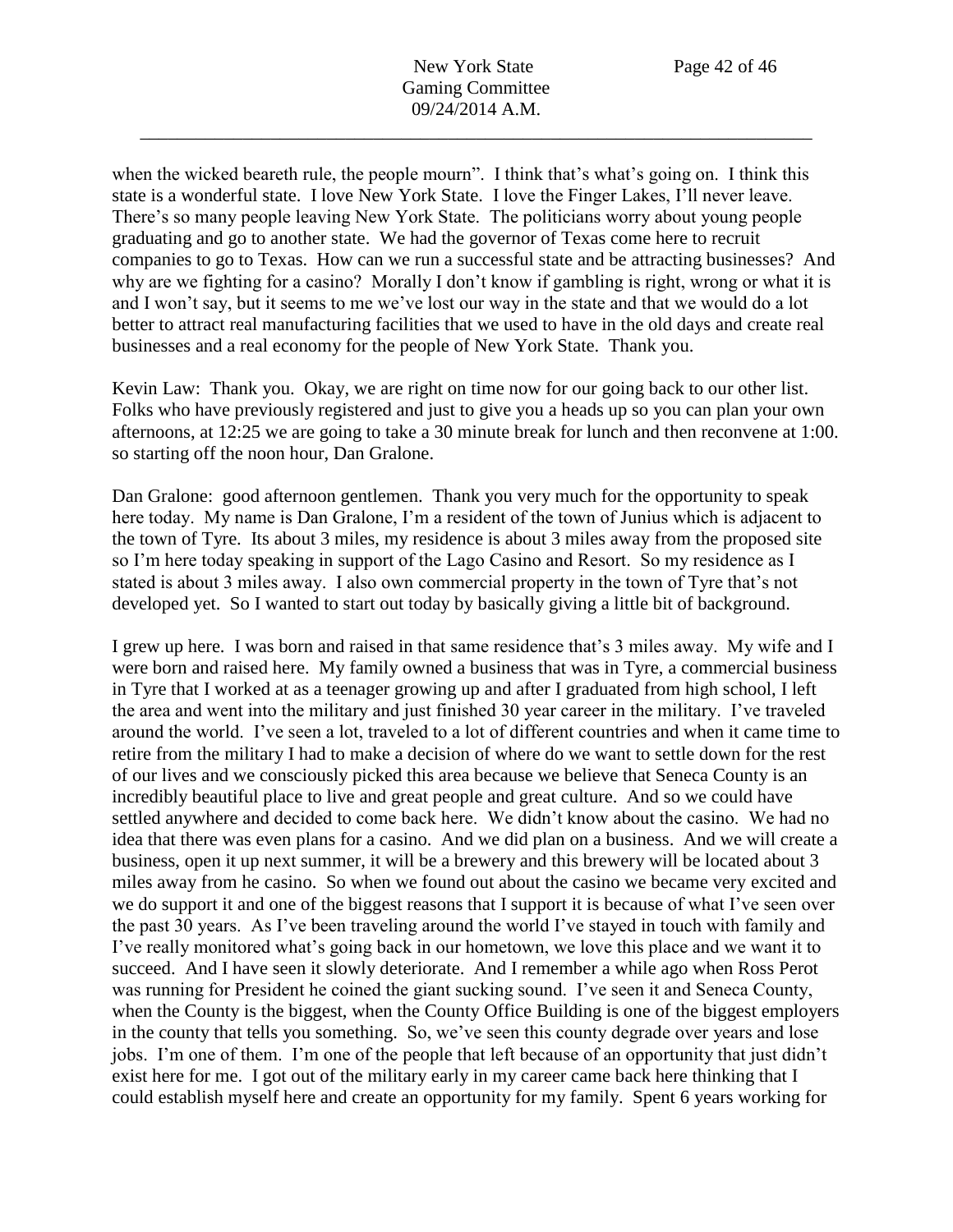Gould's Pumps and Gould's Pumps started divesting jobs and the next thing you know I'm without an opportunity. And I'm one of those people that left. I went back into the military. And I hate to see that happen.

So there's 2 schools of thought, which one of the 3, I'm a big, big supporter of anything that will help economically help Seneca County. It's got a lot of potential and over the years I've seen that potential not get taken advantage of properly. So, that's why I'm here today. I really do believe that the bottom line here is jobs. A lot of what I've heard in the argument is jobs created regardless of which location, jobs created by the physical direct, jobs by the casino themselves. But I'm a perfect example of indirect jobs and job creation. My business that is forming right now was going to be formed regardless of whether the casino came in or not. This brewery. Now that this casino is coming in I can see the brewery becoming larger. So from possibly 2 or 3 employees without the casino, to maybe a dozen or more if the casino does get approved. So that is the bottom line I think is jobs and indirect jobs, business partnerships and I cannot express enough how sincere and candid and honest that I've seen the folks that work for Lago that are promoting local business partnerships. I believe it. I believe that they've got the right mindset and they're really focused on local partnerships.

One other thing that I wanted to mention that is when I say that jobs have left Seneca County, one piece of evidence that you can look at. When I graduated from high school 30 years ago my graduating class was much larger than it is today, the graduating class is today. And that's not just Waterloo High School, its surrounding schools too. So people are leaving and we need something to bring them back. Thank you very much.

Dennis Glazer: Got a name for your beer?

Dan Gralone: I do, Stone House Ale. And the Cobblestone Enterprises is the name of the company.

Dennis Glazer: Congratulations.

Kevin Law: Good luck and thank you. Jessica Sinacrope

Jessica Sinacrope: Good afternoon my name is Jessica Sinacrope and I'm a resident of Seneca County and a business owner of Jessica and Company. Successful full service salon in downtown Seneca Falls. I am here speaking today in favor of Lago Resort Casino. Downtown Seneca Falls has come a long way. The women's hall of fame of which I am a local board member. The growth of the wineries and the access of the lakes in the region are great. However it lacks industry, good jobs and continuing tourism. That's why I welcome Lago Resort Casino. I feel this would be saving grace to our community and offer prosperity and opportunity. Many young college graduates have moved away due to lack of job opportunity in Seneca Falls. With Lago offering 1800+ new jobs, young people of my generation and generations to come now see this as a very appealing community to raise a family. I feel Lago would be the catalyst to bring population and business back. Lago would create a positive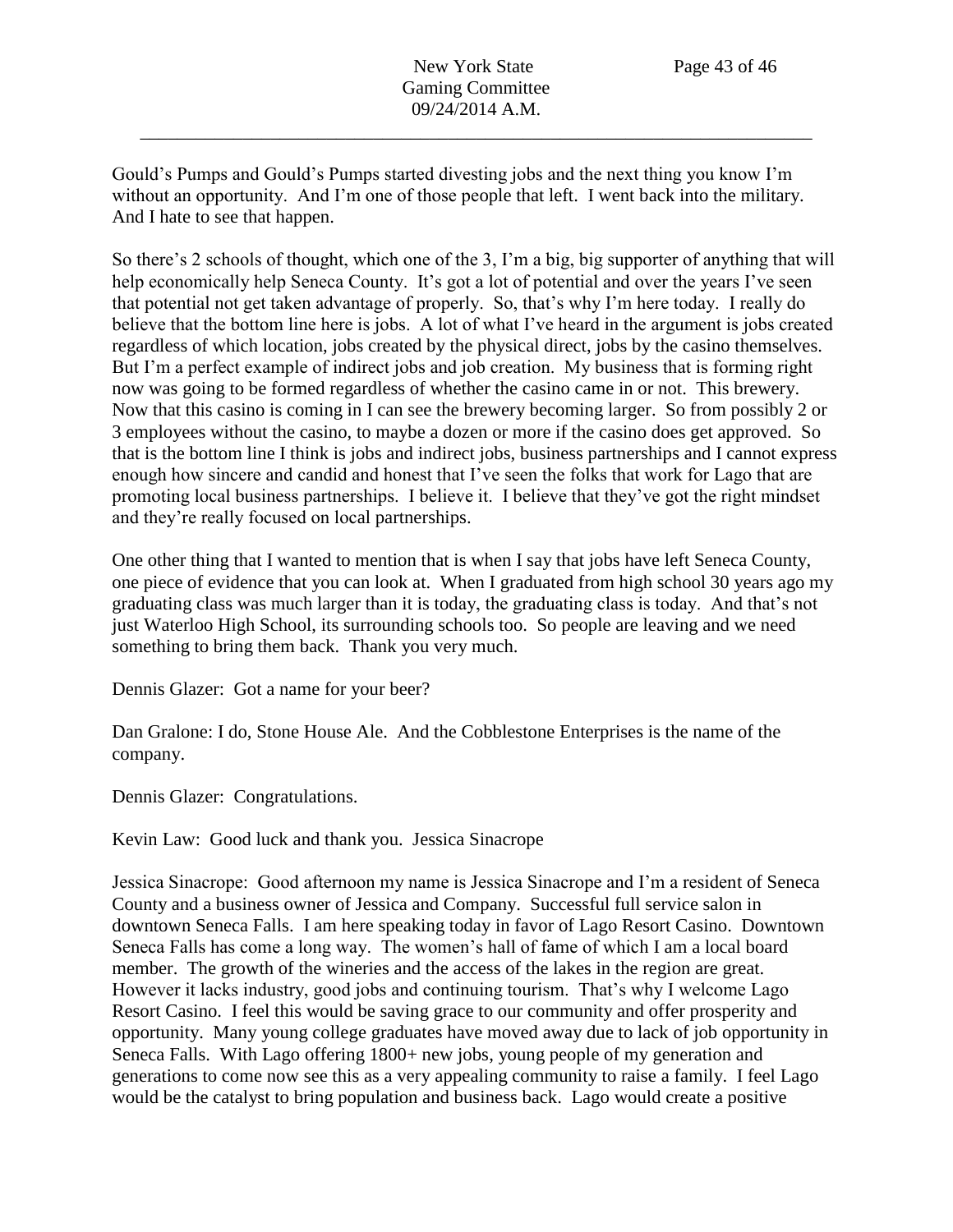domino effect which would lead to more diverse businesses into the area and create larger revenue and growth for our wineries, parks, marinas, restaurants and stores. I hope people start thinking positively about the casino's impact on tourism and on locals.

You get more out of a project of this magnitude with a community behind it and we need the change in positivity here in Seneca Falls. Lago offers so much more than a casino, it will have 5 restaurants, a theater, a convention center, spa and hotel. This will not only bring careers but education as well because Lago already has a training agreement with Finger Lakes Community College.

More entertainment opportunities for our families and tourists of which 80% of the tourists now do not stay in Seneca County. There would be more options now to want to stay and enjoy the rest of Seneca Falls. More tourism will bring more businesses, current businesses, to encourage new businesses to open. When local people have more money, they spend locally. They go to local restaurants, salons, buy cars and add onto their homes. Truly Lago is a win-win for everyone in Seneca County. Lago Resort and Casino is the best option for our region.

And I just wanted to say as a salon, sitting behind the chair and listening to people locally, my customers they've been very in favor of the casino.

Kevin Law: Thank you. Nick Luis.

Nick Luis: Good morning. Well changed my speech a few times in the last hour listening to everyone talk but I am an Owego resident. Owego is probably about 10 minutes just east of Nichols and I'm a supporter of Tioga Downs. I've live in Owego almost my whole life. I work in Owego, I volunteer in Owego. I'm the Vice President of the local Boys and Girls Club, I work with Camp Owaga which is a camp that supports kids with special needs. But I love Owego. No one loves Owego more than me. Basically though I think having Tioga Downs there in Owego is extremely necessary. I'm part of a leadership Tioga Program which yesterday we just met and I didn't realize and it was spoken about earlier today also where hospitals, we don't have any in Tioga County, universities, we don't have any. We need a destination. We need something to bring people in. I think Tioga Downs is doing that now. I think that they've done it for a few years now. In terms of what Tioga Downs, they were the ones really in my mind who passed Proposition 1. They were the ones who went out and funded that and had their employees out in the community and trying to get Proposition 1 passed. Jeff Gural, he put his money where his mouth is. It wasn't promises, it was action. He supported it. He did it. We talked a lot about some of the stuff he's done locally for the community and non-profits and I can't say enough in terms of that also. But, once again, he's done it. It wasn't promises. It was actions.

Also, I guess the only other thing I would say really is look at what he's done in terms of, he put in the waste water facility already. He's already done with the garage now. They've done it. I guess it would be a real slap in the face in my mind for somebody whose done all the leg work and wanted this casino here in Tioga County, and I understand all these other casinos they do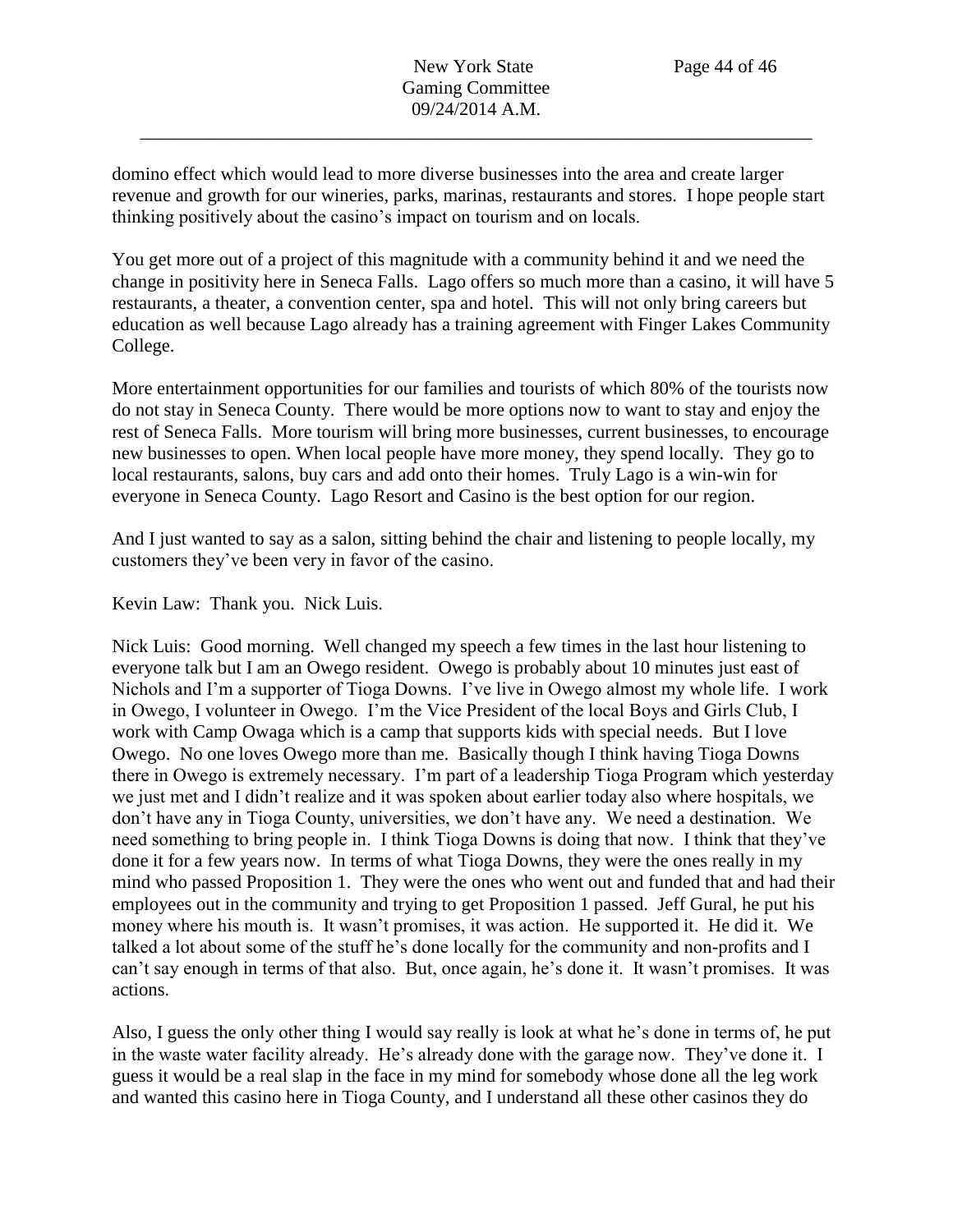have good plans but it really wasn't an idea for anybody else except Tioga Downs until Proposition 1 was passed and then everyone else seemed to jump in. so I just think it would be a real slap in the face really to not have Tioga Downs be the one that is awarded. Thank you.

Dennis Glazer : I hope Jeff Gural is watching on the simulcast to hear all the nice things. He's here? Well I'm glad he's here to hear this, it's very nice.

Kevin Law: Doug Levine.

Doug Levine: Alright. Good afternoon gentleman. Thanks for allowing me the chance to speak today.

Kevin Law: Just so you know we heard from your colleague yesterday and the day before.

Doug Levine: I know I'm aware. Oh Philip Morse. Well allow me to introduce myself, my name is Doug Levine, I'm the Executive Director of the State Theater here in downtown Ithaca, New York. We're just 2 short blocks from this here hotel and yes I'm here as a volunteer representative of the Upstate Theater Coalition for a Fair Game. A group of all of the 13 municipals or not-for-profit performance facilities with 1000 eats or greater that serve the citizens within the 3 gaming regions being considered in this process. I am also joined by John Parkhurst. He's the Chief Operating Officer for the Rochester Broadway Theater League which owns and operates the auditorium theater in downtown Rochester.

Kevin Law: I guess there's no way to stop this. We heard it twice so you can pick up from what's different.

Doug Levine: Okay that's fine, that's fine. So you're aware of all fair game. You've heard from Philip for 2 days. I don't know if anybody else in the room wanted to know about that but I'll just talk to you gentlemen. So the main difference here, we are very pleased to say that in the 3 regions, 12 of the 16 gaming applicants have signed memoranda of understanding with us. In some cases the gaming applicant altered plans for live entertainment significantly. In other cases we made decisions to communicate regularly in ways never before considered. Here in the southern tier I am very happy to report that we have signed MOUs with all 3 of the applicants. So we are very confident that Traditions, Tioga Downs and Lago Resorts. We also believe that the little institutions that have come together the Clemens Center in Elmira, the Forum Theater in Binghamton, the Auditory Theater in Rochester and me at the State Theater in Ithaca will continue to collaborate in a manner reflective in those agreements. And rather than repeat what Philip said the last 2 days, I'll just leave it at that.

Kevin Law: Great work.

Doug Levine: Okay thank you.

Dennis Glazer: So you don't care which way? You support any one of the three?